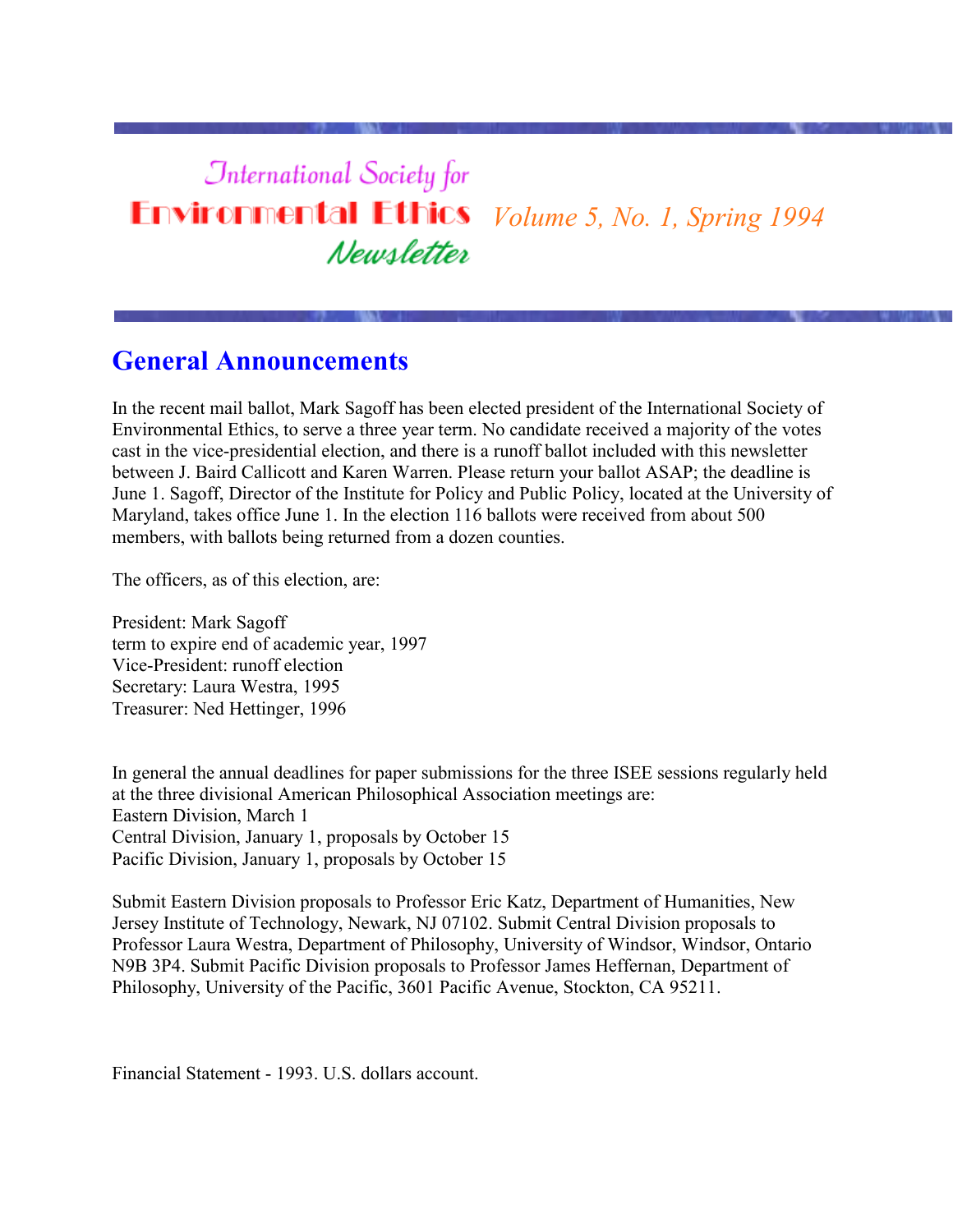INCOME Membership Fees \$ 4,085.00

#### **EXPENSES**

Deficit, entering January 1, 1993 323.00 (see Newsletter, 4, 1, Spring 1993) Newsletter, four issues Printing \$ 1,194.00 Postage 1,400.00 Student wages 396.00 Newsletter subtotal 2,990.00 **Other** Bank changes 68.00 AAAS Fees 256.00 Other fees 27.00 Telephone 100.00 Other subtotal 351.00 Total expenses 3,341.00

Balance, January 1, 1994 \$ 421.00

DUES FOR 1994 ARE NOW PAYABLE. The Newsletter goes out to about 600 persons, or, in some cases, institutions. The current balance, with income received since January, is marginal for sending out the present newsletter. Those with dues in arrears will have to be dropped from the mailing list. There is a slip accompanying this issue of the newsletter if your dues are in arrears.

There are small amounts of monies, from local dues, also held by the representatives in the Netherlands, in Australia, in Poland, and in South Africa. These are used for mailing out the newsletter in those areas, and inquiries may be addressed to these representatives, addresses below.

The Canadian Society for the Study of Practical Ethics and the International Society for Environmental Ethics will sponsor a symposium on Sustainability and Distributive Justice, as part of the Canadian Learned Societies meetings at the University of Calgary, Alberta, June 12, 1994. One panel is "Ethical Dimensions of Pollution and Resource Development: Three Case Studies," with Leo Groarke (Philosophy, Wilfrid Laurier), "Sustainability, Distributive Justice and the Greenhouse Effect"; Mary Richardson (Philosophy, Athabasca), "Public Participation in Development Decisions: A Case Study of Public Hearings on a Pulp Mill in Athabasca, Alberta"; Wes Cragg, David Pearson and Mark Swartz (York University), "Sustainability and Historical Injustice: Lessons from the Moose River Basin."

A second panel, sponsored jointly with the Canadian Political Science Association, is "Thinking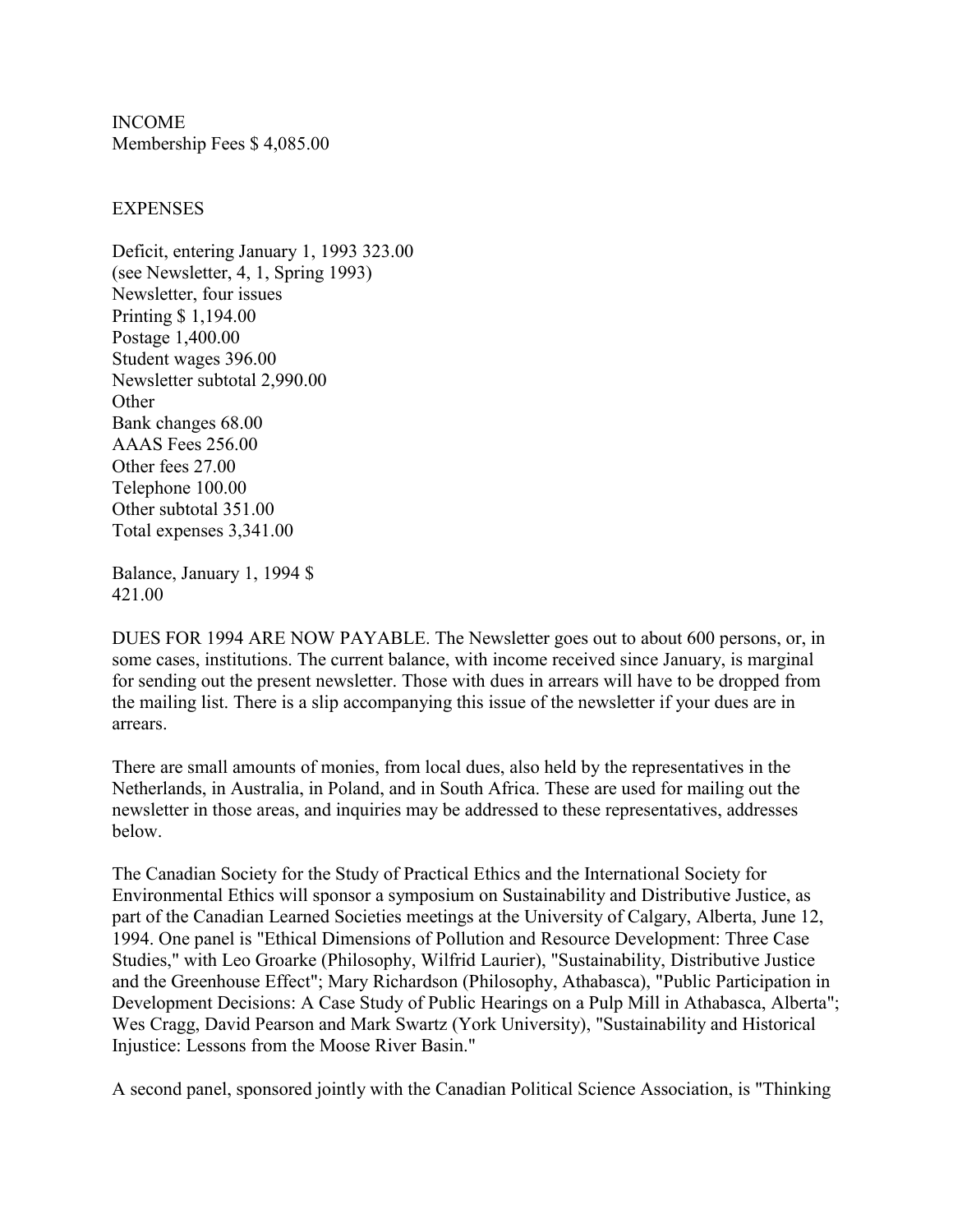Globally, Struggling Locally: Case studies in Sustainability and Distributive Politics," with Donald Abelson (Political Science, UWO), "Political Agendas in Policy Communities: Environmental Groups, the Ontario Government, and the Debate over NAFTA"; Kathryn Kopinak (Sociology, King's College, UWO), "Technology and the Organization of Work in Mexican Transport Equipment Maquilas"; a representative of West Coast Environmental Law Association, Vancouver, title TBA, on the use of strategic lawsuits against public participation, or SLAPPs, by forest products firms against citizen activists.

A third panel is "Biological Potential and Population Limits," with Kent Peacock (Philosophy, UWO), "Symbiosis, Sustainability and Distributive Justice"; Carolyn Garlich (Winnipeg, Manitoba), "Ethics and the Necessity for Population Reduction."

A fourth panel is "Economic and Political Theory in Sustainable Development," with Elizabeth Boetzkes and Jo Murray (Philosophy, McMaster),"Equity in Sustainability: A Methodological and Ideological Critique"; Eric Hershberg (Social Science Research Council, New York), "Globalization, Society and Development."

(Thanks to Peter Miller for helping in these arrangements.) Contact: Peter Miller, Philosophy, University of Winnipeg, 515 Portage Ave., Winnipeg, MB R3B 2E9, Canada. Phone: 204/786- 9832. E-mail: MILLER@UWPG02.UWinnipeg.CA

Central Division, American Philosophical Association, meets May 4- 7, 1994 in Kansas City, Hyatt Center. Session I (May 5, 5.15-7.15 p.m.) will be on "Ethics and Radioactive Waste," with participants, Patricia Flemming (Philosophy, Creighton University, Omaha), "Circularity and Regulatory Policy: The Case of Yucca Mountain"; Kristin Shrader-Frechette (Philosophy, University of South Florida), "Nuclear Waste and Free Informed Consent: The Case of Yucca Mountain," with commentator, Craig Walton (Philosophy, University of Nevada, Las Vegas).

Session II (May 6, 7-10 p.m.) at Central APA will be Ernest Partridge (Northland College, Wisconsin), "On the Possibility of a Global Environmental Ethic"; Sandra Rosenthal and Rogene Bucholz (Loyola University of New Orleans), "Philosophical Foundations for an Environmental Ethics: A Pragmatic Perspective"; William Aiken (Chatham College, Pittsburgh), "Is Deep Ecology Too Radical?"; William McKinney (Southeast Missouri State University), "The Value of Thought Experiments in Environmental Ethics." Chaired by Greg Cooper (Duke University). Organized by Laura Westra.

Society for Conservation Biology, ISEE Session, Guadalajara, Jalisco, Mexico. An ISEE sessions will be held at the Society for Conservation Biology, Guadalajara, Mexico, June 7-11, 1994. Contact Jack Weir, Morehead State University, UPO 662, Morehead, KY 40351. Phone 606/784-0046. Or Phil Pister, Desert Fishes Council, P. O. Box 337, Bishop, CA 93514. Phone: 619/872-8751. INDUSTRIAL AND ENVIRONMENTAL CRISIS QUARTERLY announces a special issue: "Philosophical Issues in Environmental Crises," Volume 9, No. 1 in 1995. The goal is to address important philosophical issues related to understanding, preventing, managing, and mitigating the social and environmental implications of environmental crises. Sample issues: An environmentally sensitive philosophy for business management; business ethics and the nature of the environment; environmental paradigms and divergent understandings of environmental crises; the meaning of wilderness in postmodern society; technology choices and environmental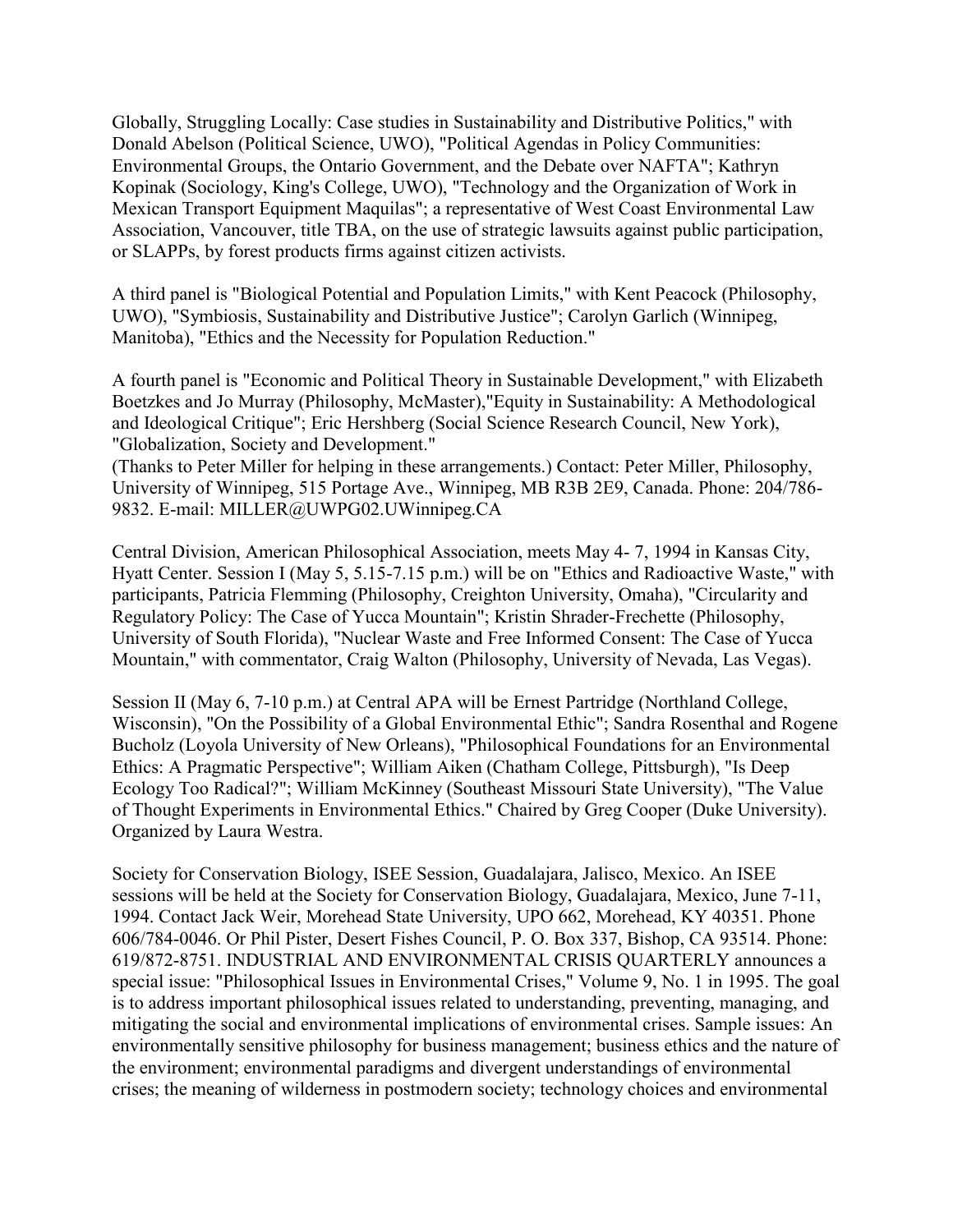values; sustainable development; environmental values and critical theories of society; ecofeminism; religion and the environment. Contact :Professor Robert P. Gephart, Jr., Editor, IECQ Special Issue, Faculty of Business, University of Alberta, Edmonton, Alberta, CANADA T6G 2R6 Phone: 403-492-5715, Fax: 403-492-3325. E-mail: Robert Gephart@mts.ucs.ualberta.ca

Contrary to an announcement in the previous issue of this Newsletter (No. 4, Winter, 1993), David Rothenberg will not immediately become editor of THE TRUMPETER, but will instead become Associate Editor, with Alan Drengson continuing as Editor. Future directions for the journal continue to be under consideration. Correspondence should be sent to Alan Drengson, THE TRUMPETER, Box 5853, Stn. B, Victoria, B.C., Canada V8R 6S8. THE INTERNATIONAL JOURNAL OF ECOFORESTRY: THE PRACTICES, SCIENCE, AND PHILOSOPHIES OF ECOLOGICALLY RESPONSIBLE FOREST USE is a new journal, announced by Alan Drengson. The first issue is expected April 1994. For details of subscription and manuscript submission, contact Drengson at Box 5885, Stn. B., Victoria, B.C., Canada V8R 6S8.

NIE NEWSLETTER. The Committee for the National Institute for the Environment puts out a newsletter on its activities and progress toward establishing a National Institute for the Environment, somewhat analogously to the National Institutes for Health. Address: 730 11th St., N. W., Washington, DC 20001-4521. Phone 202/628-4303. Fax: 202/628-4311. Congress is currently considering their proposal for establishing a National Institute for the Environment to guide and fund long-term scientific research on the environment. Story NEW YORK TIMES, March 8, 1994, Science Section.

CHEC (COMMONWEALTH HUMAN ECOLOGY COUNCIL) JOURNAL is published in the UK, with various articles, news, book reviews. Sample articles from a current issue: Ben Boer (University of Sydney, Australia), "Social Ecology and Environmental Law"; John Maskell (University of Waterloo, Ontario), "The CHORe of Sustainable Development: A Charter of Obligations and Responsibilities"; Jerzy Wojciechowski (Philosophy, University of Ottowa), "Knowledge as a Source of Problems: Can Man Survive the Development of Knowledge?" Contact Robert Waller, Willow Cottage, Clarendon Road, Widcome, Bath BA2 4NJ, UK.

THE ECOFEMINIST NEWSLETTER. A network newsletter for ecofeminists. Contact: Women Studies, Washington State University, Pullman, WA 99164-4032. 509/335-1794. Fax 335-4171.

THE ENVIRONMENTAL PROFESSIONAL will publish an issue devoted to "The Global Environment," critical analysis of international environmental problems. There is a call for papers by September 1. Contact: John Lemons, Editor, THE ENVIRONMENTAL PROFESSIONAL, Department of Life Sciences, University of New England, Biddeford, ME 04005. 207/283-0171, ext. 222 or 204. Fax 207/282-6379.

INQUIRY, special issue, on the philosophical influence of Arne Naess. Articles should be professional analyses of the philosophy of deep ecology, nonviolence, Spinoza, philosophy of science, or other ideas treated by Naess. Contact the guest editor, David Rothenberg, Department of Humanities, New Jersey Institute of Technology, University Heights, Newark, NJ 07102.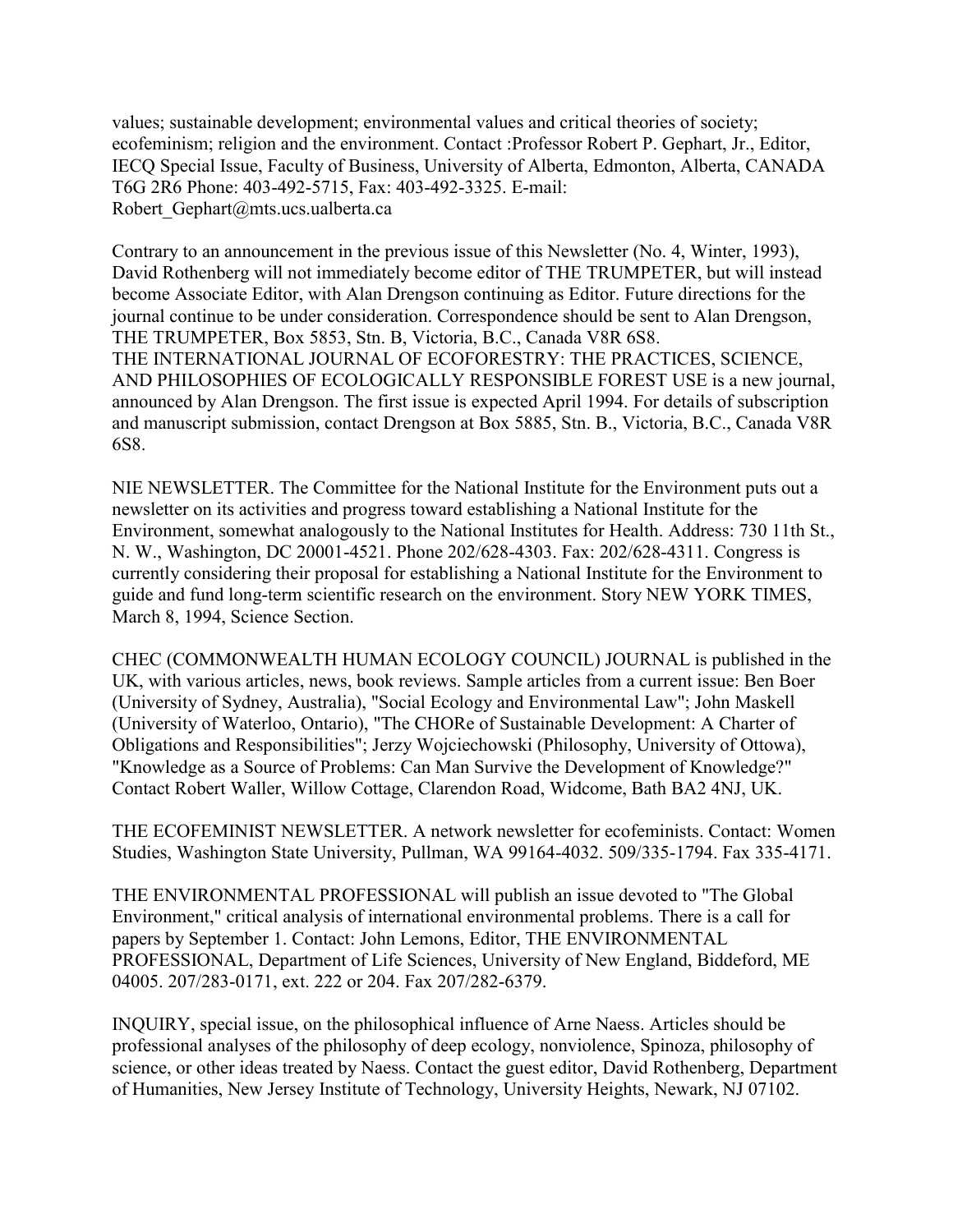Phone 201/596- 3289, work. 718/802-0435, home. Fax 201/565-0586.

RISK, HEALTH, SAFETY, AND ENVIRONMENT. A new journal published at the Franklin Pierce Law Center, a center for environmental law. Essays dealing with environmental ethics that deal with environmental risks are invited. Contact: Carol Ruh, Managing Editor, Franklin Pierce Law Center, 2 White Street, Concord, NH 03301. Phone 603/228-1541. Fax 603/228- 0388.

Fourth International Conference on Ethics in the Public Service meets June 15-18 at Stockholm, Sweden. ISEE sponsors a session, "Environmental Ethics and Priorities in the Public Trust," including the following presenters: Stig Wanden; Bengt-Owe Jansson, University of Stockholm; Gettachew Woldemeski, Swedish Collegium for Advanced Studies in the Social Sciences; Klaus Meyer-Abich, Kulturwissenschaftzentrum Nordhein-Westfalen, Germany; Don A. Brown, Camp Hill, Pennsylvania, with Laura Westra as organizer, address below. A featured speaker at the general session is Sissela Bok, Harvard University; another is Peter Kemp, Director of the Centre for Ethics and Law, University of Copenhagen.

The American Institute for Biological Sciences (AIBS) meets August 7-11 in Knoxville, Tennessee, meeting simultaneously with the Ecological Society of America, and others. ISEE is sponsoring a session, "Ecology and Environmental Ethics," with the following: Holmes Rolston (Philosophy, Colorado State University), "Environmental Science and Advocacy"; Reed Noss (The Wetlands Project, Corvalis, Oregon), "Making Decisions in Conservation Biology"; Bryan Norton (Public Policy and Philosophy, Georgia Institute of Technology)," Environmental Values: A Scalar Approach"; and Kristin Shrader-Frechette (Philosophy, University of South Florida), "Method in Ecology and the Future of Hypothesis Deduction: A Response to Peters"; Laura Westra, "The Wild and Ecosystem Integrity." For conference details contact: AIBS, 730 11th Street, N.W., Washington, DC 20001-4521.

SOCIAL THEORY AND PRACTICE plans a special issue, THE ENVIRONMENTAL CHALLENGE TO SOCIAL AND POLITICAL PHILOSOPHY and calls for papers on the challenge of environmental issues to the mainstream traditions within social and political philosophy. Roger S. Gottlieb (Humanities, Worcester Polytechnic Institute) will be the guest editor. Send papers to Peter Dalton, editor, SOCIAL THEORY AND PRACTICE, Department of Philosophy, Florida State University, Tallahassee, FL 32306-1054, by September 1.

Jessica Pierce gives a paper, "Ecological Ethics as Theocentric Ethics," at the American Academy of Religion, Rocky Mountain - Great Plains Regional Meeting, Boulder, Colorado, April 22-23. Pierce is at the University of Nebraska Medical Center.

The Society for Conservation Biology has begun a SOCIETY FOR CONSERVATION BIOLOGY NEWSLETTER, the first issue released in February 1994. It contains a number of resolutions that the Society approved at its June 1993 meeting in Tempe, Arizona, on grazing on public lands, on the endangered Grenada dove, on science-based decision-making for northwest forests of the U.S.A., on endangered species, on the 1872 mining law, and so forth. The Society has for a number of years published the journal CONSERVATION BIOLOGY. The editor is Erica Fleishman, Ecology, Evolution, and Conservation Biology Program, Biodiversity Research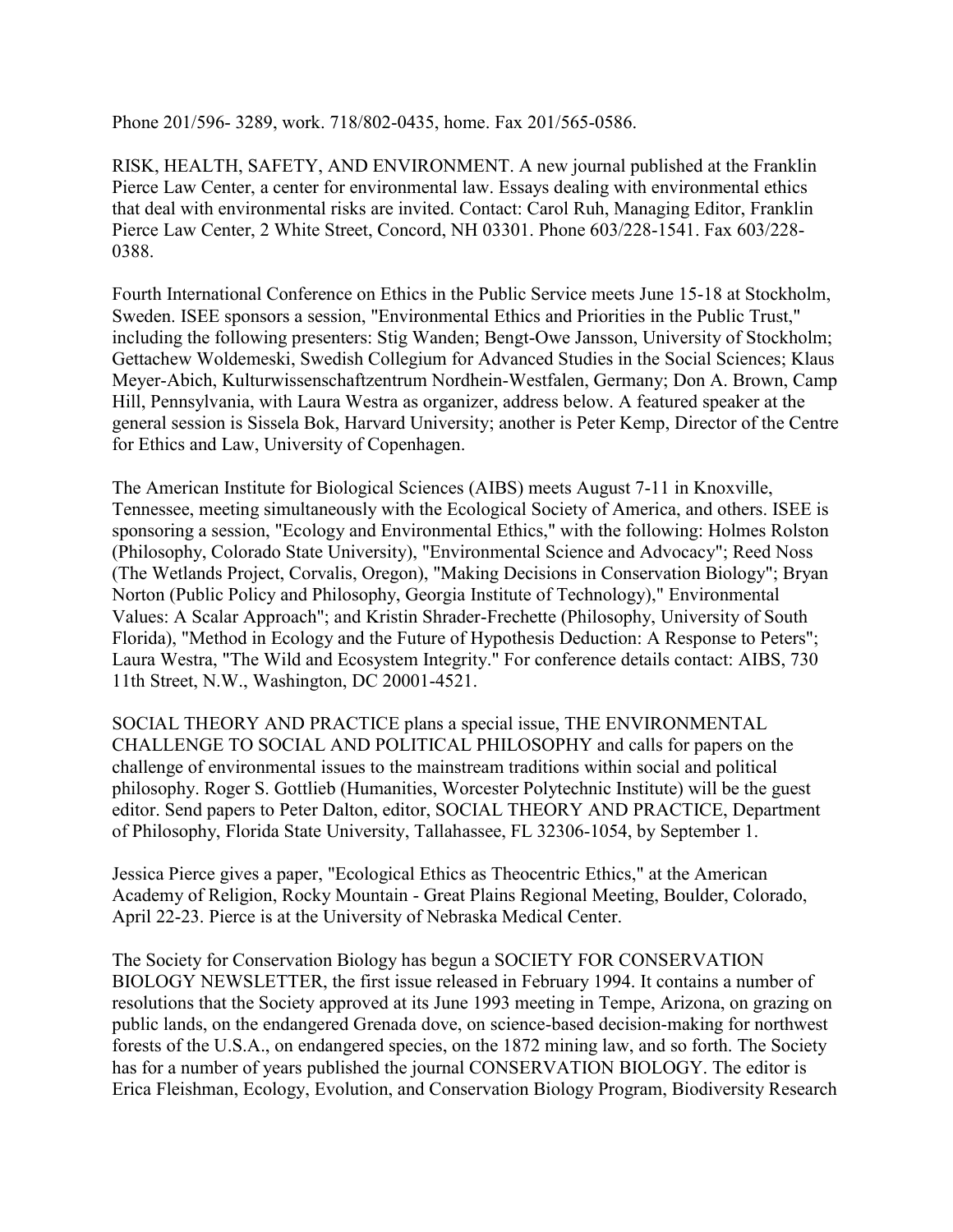Center, Department of Biology - 314, University of Nevada-Reno, Reno, Nevada 89557-0015.

BEARNET is edited by Margaret Pettis, issued periodically as an update on bear welfare throughout the United States and Canada, sometimes elsewhere, with particular attention to bear hunting, to Animal Damage Control measures, and on bear recovery plans. The current issue contains news from Washington, Oregon, Alaska, B.C., California, Nevada, Utah, Idaho, Colorado, Wyoming, New Mexico, Texas, Florida, Virginia, Pennsylvania, Maryland, New York, New Hampshire, Michigan, and Ontario. Send \$ 5.00 for a subscription to Bearnet, Box 72, Hyrum, UT 84319.

The Working Group on Community Right-To-Know issues a newsletter, WORKING NOTES ON COMMUNITY RIGHT-TO-KNOW, with particular interest in following information about toxic pollution, what environmental damages result, and where and from whom this information is available, and in keeping open and expanding the right to know. Some twenty environmentalist organizations co-operate. Contact: The United States Public Interest Research Group Education Fund, 215 Pennsylvania Ave, SE, Washington, DC 2003-1155.

Ann Causey, Auburn University, presented a paper, "Who Is the Ethical Sportsperson of Today and Tomorrow?" at the 1994 North American Wildlife and Natural Resources Conference in March in Anchorage, Alaska.

Judith Little will begin a position teaching philosophy at the State University of New York (SUNY) at Potsdam, with areas of specialty in environmental ethics and philosophy of science. She is this spring finishing a Ph.D. in ethics at the University of Oklahoma.

Environmental studies at Harvard University. Harvard has recently initiated an environmental studies program, under a University Committee on Environment. A principal driving force has been students, organized as the Harvard Environmental Network, encouraging a faculty that has often been highly specialized and disinclined to feature cross-disciplinary work. A sample concentration chosen is the development of China as an environmental issue. One alumni urging the program has been Al Gore. The program involves numerous departments in the sciences, social sciences, business, government, and humanities. The divinity school is present, especially through Timothy C. Weiskel, and the popular Harvard Seminar on Environmental Values, but there is no mention of philosophy. Michael B. McElroy, chair of the committee and an atmospheric scientist, says, "I'd love to see a thoughtful ethics course that attempts to provide a sense of how different cultures think differently about the environment." For example, Buddhist views to the contrary, Chinese environmental policy addresses only the needs of human beings, at the expense of the rest of nature. "I'd like to understand how that happened." Story in HARVARD MAGAZINE, March-April 1994.

Mistaken advertising? Donald VanDeVeer writes, "I note that Oxford University press, no doubt unaware of the appearance of THE ENVIRONMENTAL ETHICS AND POLICY BOOK (Wadsworth) in the fall of 1993, mistakenly advertises its new volume, REFLECTING ON NATURE, as being `the first anthology' with material on environmental justice and sustainable development. These ARE important topics. THE ENVIRONMENTAL ETHICS AND POLICY BOOK has at least four essays relevant to matters of environmental justice/racism and also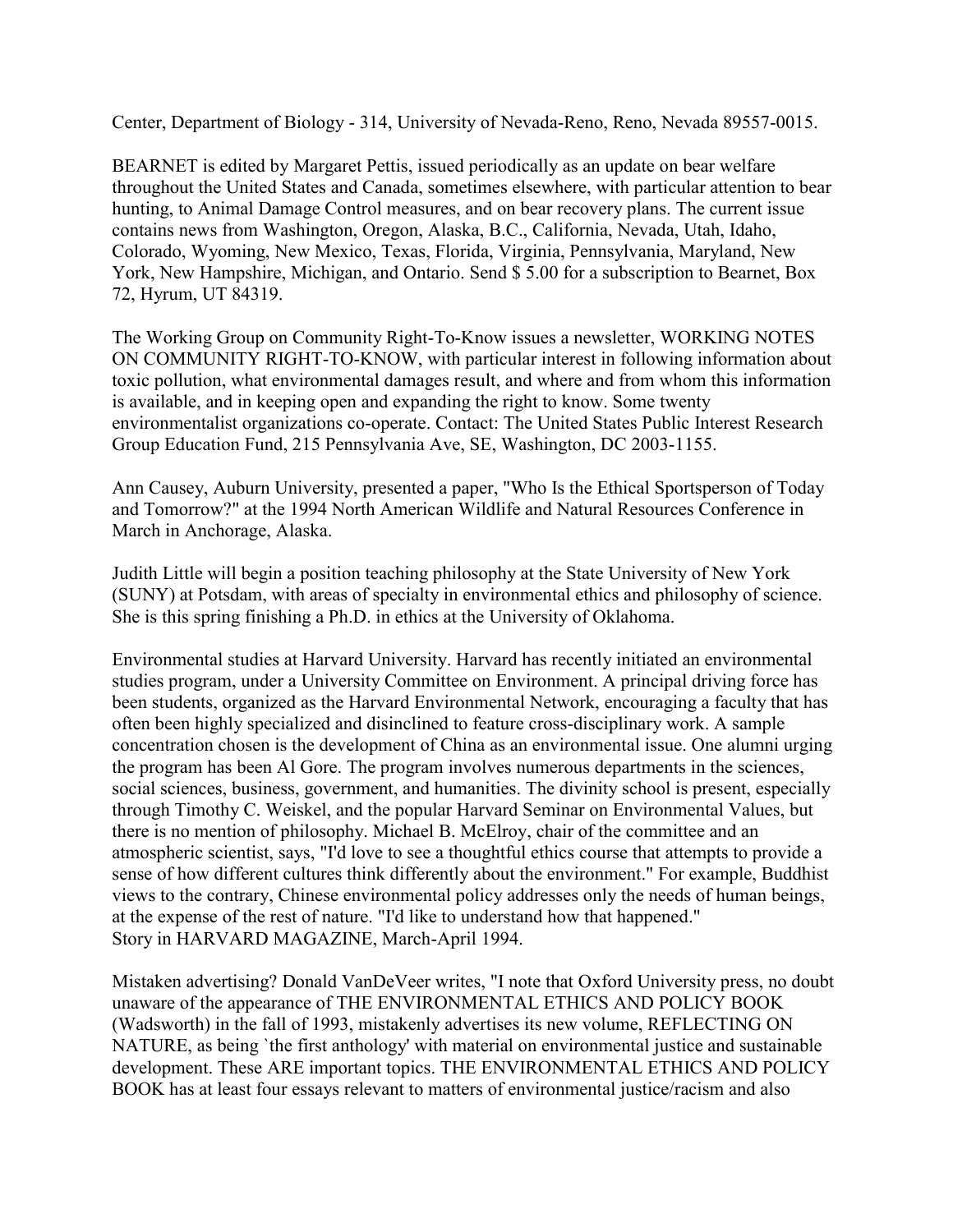contains a section entitled Ecological Sustainability, with four to fourteen or so essays on the topic, spread throughout the volume, depending on how one counts. One of the editors of REFLECTING ON NATURE, Dale Jamieson, has on occasion graciously offered to my coeditor, Christine Pierce, and to me, advice regarding desirable editorial choices here."

Leeann Foster has completed a M.A. thesis, THE SELF IN ENVIRONMENTAL PHILOSOPHY: IDENTIFICATION, INTRINSIC VALUE AND AN ECOLOGY OF SELF AND NATURE, at Colorado State University, spring 1994. Foster examines the deep ecological concept of self in comparison and contrast with the environmental ethical concept of self. Deep ecologists, such as Warwick Fox and Freya Mathews, expand the self into an identification with the whole, while environmental ethicists, such as Holmes Rolston, maintain a sense of others, centers of intrinsic value in the nonhuman natural world, who are morally considerable as others, differentiated from one's own self, and to whom one has duties of respect. Nevertheless the deep ecologists can find a place for pluralism and Rolston's ethic is based as much on love as it is on duty. Both ways of thinking are contrasted with the traditional concept of the autonomous self, represented by Kant.

William Grassie has completed a Ph.D. thesis, REINVENTING NATURE: SCIENCE NARRATIVES AS MYTHS FOR AN ENDANGERED PLANET, spring 1994, in the Department of Religion, Temple University, Philadelphia. The dissertation is a hermeneutical inquiry into the possibilities of a mythological treatment of the modern scientific cosmology in the light of global environmental and economic crises. Paul Ricoeur is used to develop a hermeneutical approach to science. This is used to reconstruct science as MYTHOS, illustrated in Thomas Berry and Brian Swimme's THE UNIVERSE STORY, where scientific cosmology is read as value-laden natural history. In turn this is reassessed using Donna Haraway, and a radical postmodern hermeneutics that is suspicious of one-true stories. The conclusion is a hermeneutical conversation between human and nonhuman nature as a model for environmental ethics. The dissertation advisor was John Raines. William Grassie, P. O. Box 586, 650 Brandywine Creek Road, Unionville, PA 19375.

Glenn Gregory Garrison is completing a Ph.D. thesis, MORAL OBLIGATIONS TO NON-HUMAN CREATION: A THEOCENTRIC ETHIC at the Southern Baptist Theological Seminary, Louisville, Kentucky, May 1994. Garrison finds that the theocentric ethics of James Gustafson can be combined with the nonanthropocentric environmental ethics of Holmes Rolston to produce a more adequate environmental ethics from a religious perspective than others have so far been able to do. Among others he considers are James Nash, Arthur Peacocke, Albert Schweitzer, Paul Taylor, and Aldo Leopold. The theocentric valuation offsets an anthropocentric bias in historical and contemporary theology and makes for a more adequate appraisal of common planetary heritage and interdependence on Earth. Paul D. Simmons is the chair of the dissertation committee.

Roberta M. Richards has completed a Ph.D. thesis, HOW SHOULD WE THINK ABOUT LOGGERS AND OWLS? PRINCIPLES FOR AN APPLIED ENVIRONMENTAL ETHIC at the University of Southern California, School of Religion, May 1994. Our dominant moral traditions, rooted in anthropocentrism, offer little guidance about how to resolve public policy conflicts when these involve the balancing of human and extra-human goods. Richards develops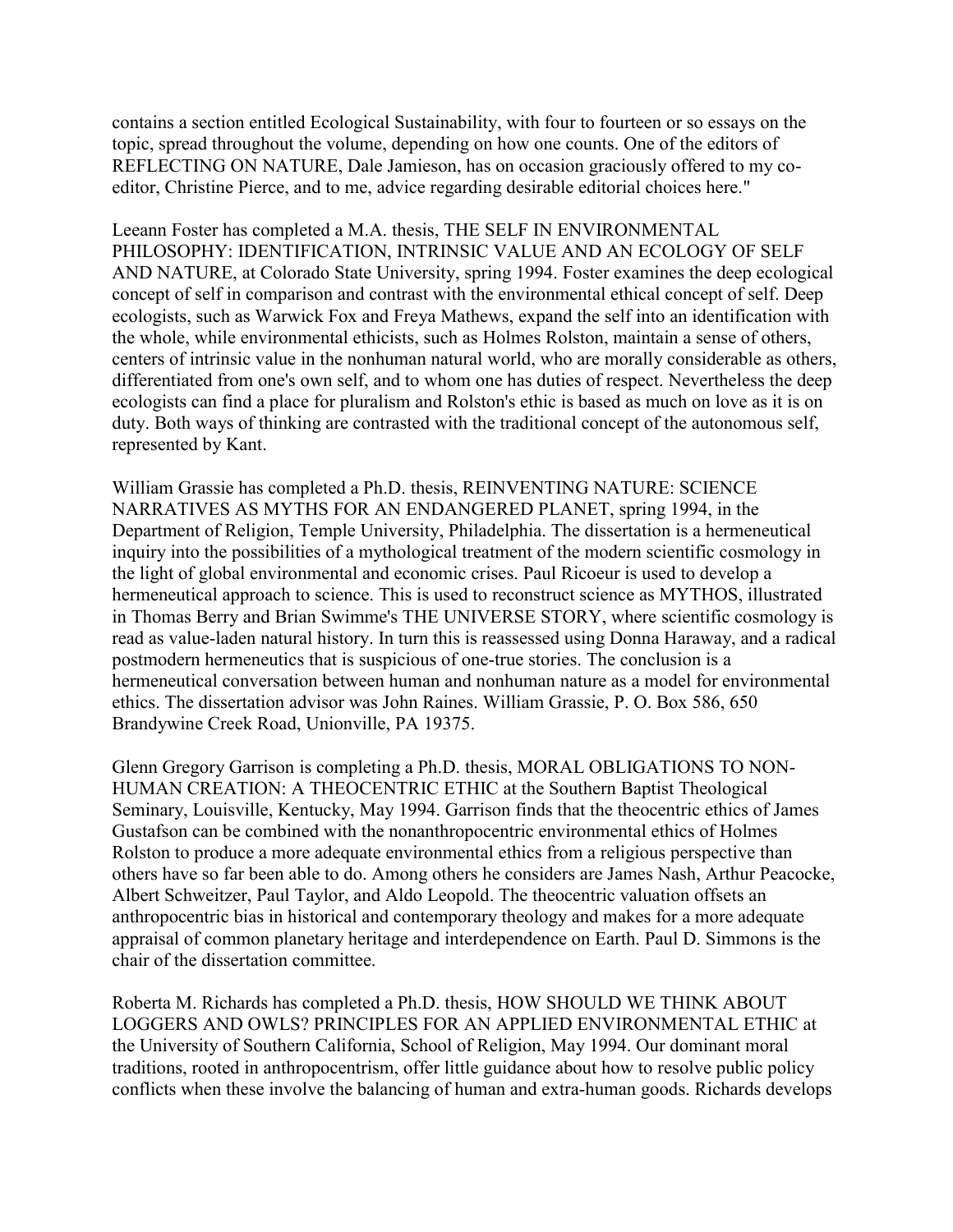a theory grounded in process theologian John Cobb's "rich experience" conception of value; one ought to maximize rich experience. She develops nine moral principles for achieving this goal. These can be used generally in environmental conflicts, but are here specifically applied to the conservation of endangered species, and, more specifically still, to the loggers versus owls crisis that has paralyzed the Pacific Northwest. William W. May is the dissertation advisor. Copies from Micrographics Department, Doheny Library, USC, Los Angeles, CA 90089-0912. Roberta M. Richards, 238 S. Berendo St., # 302, Los Angeles, CA 90004-5721.

R. John Reiman, completed a Ph.D. at Vanderbilt University, TOWARD AN ECOLOGICAL ETHIC, December 1991, in the Graduate Department of Religion. Reiman attempts a systematic introduction to a comprehensive environmental ethic. Chapter titles: Chapter 1: Nature and Humanity (Cartesianism, is/ought, facts/values; evolution and ecology). Chapter 2. Value Theory and the Use and Protection of the Natural World (value theory, the degradation of the natural world, conservation and preservation). Chapter 3: Approaches to Environmental Ethics (deontological and utilitarian approaches; cost/benefit analysis, holism). Chapter IV: The Boundaries of An Ecological Ethic (responsibilities to future generations, the extension of moral community, the question of human capacity seriously to consider the natural environment as a realm of duty). The thesis builds principally from the work of Holmes Rolston and of H. Richard Niebuhr. Thesis advisors were Howard Harrod and Peter Paris.

Jessica Pierce completed a Ph.D. at the University of Virginia, THEOLOGIES FOR OUR TIME: OUR MORAL RELATIONSHIP TO THE EARTH, in the Department of Religious Studies, May 1993. Theological ethics is moving away from anthropocentrism and toward theocentrism. While the value of nonhuman life is necessarily understood from the human perspective, it does not follow that humans beings are the center or measure of all value. Ethics should be conceived primarily in the language of response and responsibility, correcting a traditional formulation in terms of principles and rules in terms of justice. This highlights community and the common good, relates parts to whole, individuals to communities, and redescribes the community and common good to include the nonhuman world. The work builds on James Gustafson's theocentric ethics, and John B. Cobb's and Jay McDaniel's process theology. James F. Childress was the principal advisor. Pierce is now Assistant Professor, Department of Preventive and Societal Medicine, University of Nebraska Medical Center, Box 984350, Omaha, NE 68196- 4350.

Earth unbalances Gore's budget. Al Gore has had to pay an unanticipated \$ 157,000 in federal income taxes, resulting in large part from the sales of his book, EARTH IN THE BALANCE.

The session on Global Population, Food and Environment, at the AAAS, San Francisco, cosponsored by ISEE, made national news, in USA TODAY, February 24, 1994, p. 3A. David Pimentel, Cornell University, claimed that the projected 12-15 billion population was too many for food and water supplies, and would result in starvation, and that to main a middle-class U.S. standard of living for all there ought to be a reduction even from the present 5.5 billion. But University of Pennsylvania demographer Samuel Preston says, "Ridiculous!" Within fifty years, 15 billion people can be fed.

Robert Elliot is the contact person for Australia and New Zealand. Send membership forms and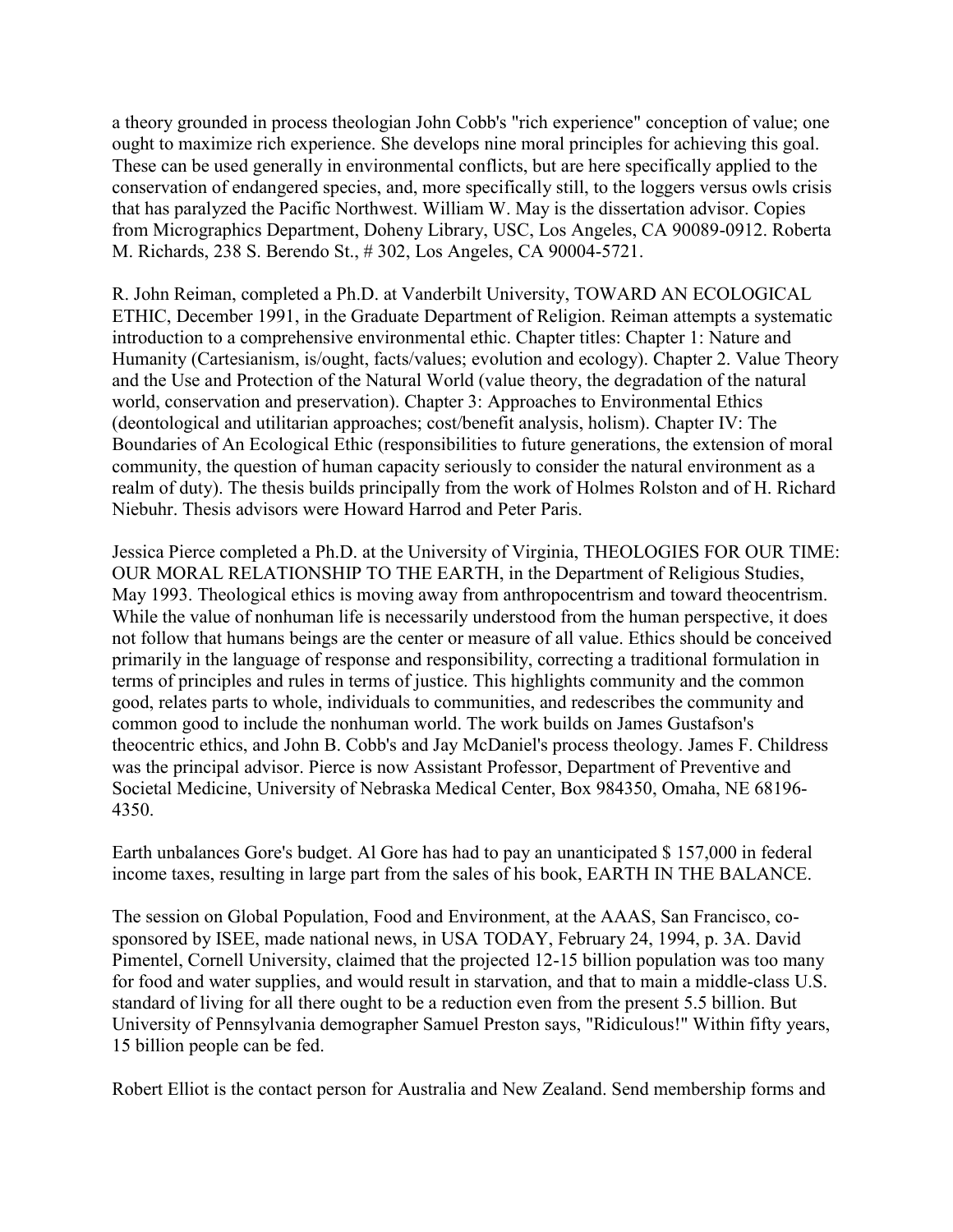dues in amount \$ 15.00 Australian (\$ 7.50 for students) to him. Address: Department of Philosophy, University of New England, Armidale, NSW, 2351, Australia. Telephone (087) 7333. Fax (067) 73 3122. E-mail: relliot@metz.une.oz.au

Wouter Achterberg is the contact person for the United Kingdom and Europe (For Eastern Europe and the former Soviet Union, see below.) Those in Western Europe and the Mediterranean should send their dues to him (the equivalent of \$ 10 US) at the Faculty of Philosophy, University of Amsterdam, Nieuwe Doelenstraat 15, 1012 CP Amsterdam, Netherlands. He reports that it is difficult to cash checks in this amount without losing a substantial part of the value of the check and encourages sending bank notes and cash directly to him, as it is reasonably safe. Contact him if in doubt what currencies he can accept. Fax: 31 (country code) 20 (city code) 5254503. Phone: 31-20-5254530.

Jan Wawrzyniak is the contact person for Eastern Europe and the former Soviet Union. He is on the faculty in the Department of Philosophy at Adam Mickiewicz University of Poznan, Poland. Because of the fluid economic situation in Eastern Europe, members and others should contact him regarding the amount of dues and the method of payment. He also requests that persons in Eastern Europe send him information relevant to a regional newsletter attachment to this newsletter. Business address: Institut Filozofii, Adam Mickiewicz University, 60-569 Poznan, Szamarzewskiego 91c, Poland. Phone: 48 (country code) 61 (city code) 46461, ext. 288, 280. Fax: 48 (country code) 61 (city code) 535535. Home address: 60-592 Poznan, Szafirowa 7, Poland. Phone 48/61/417275. Checks can be sent to his home with more security.

Azizan Baharuddin, Faculty of Science, University of Malaya, is the contact person for ISEE for South-East Asia (Burma, Thailand, Malaysia, Singapore, Vietnam, Laos, Cambodia, Indonesia, and the Philippines). Dr. Azizan teaches history and philosophy in the Science Faculty. Contact her with regard to membership and dues payable (the approximate equivalent of \$US 10, but with appropriate adjustment for currency differentials and purchasing power). Her address is The Dean's Office, Faculty of Science, University of Malaya, 59100 Kuala Lumpur, Malaysia. Fax 60 (Country code) 3 (City code) 756-6343.

Professor Johan P. Hattingh, Department of Philosophy, University of Stellenbosch, 7600 Stellenbosch, South Africa, is the Africa contact for the ISEE. Contact him with regard to membership and dues payable, again the approximate equivalent of \$US 10, but with appropriate adjustment for currency differentials and purchasing power. Hattingh heads the Unit for Environmental Ethics at Stellenbosch. Phone: 27 (country code) 21 (city code) 808-2058 (office), 808-2418 (secretary); 887-9025 (home); Fax: 886-4343. E-mail jph2@maties.sun.ac.za.

Items for the NEWSLETTER are invited and encouraged. This can be a network of information and exchange only if you participate. Items should be sent to Holmes Rolston, III, Editor, Department of Philosophy, Colorado State University, Fort Collins, CO 80523. Fax: 303/491- 4900. E-mail: rolston@lamar.colostate.edu. If you send it e-mail, the editor does not have to keyboard it again. Items may also be sent to the various regional contacts, listed above, and to Laura Westra, secretary, address below. The NEWSLETTER goes out within the month after April 1, July 1, October 1, and January 1. Starting with the October issue, Jack Weir will also become an editor. Address: Department of Philosophy, Morehead State University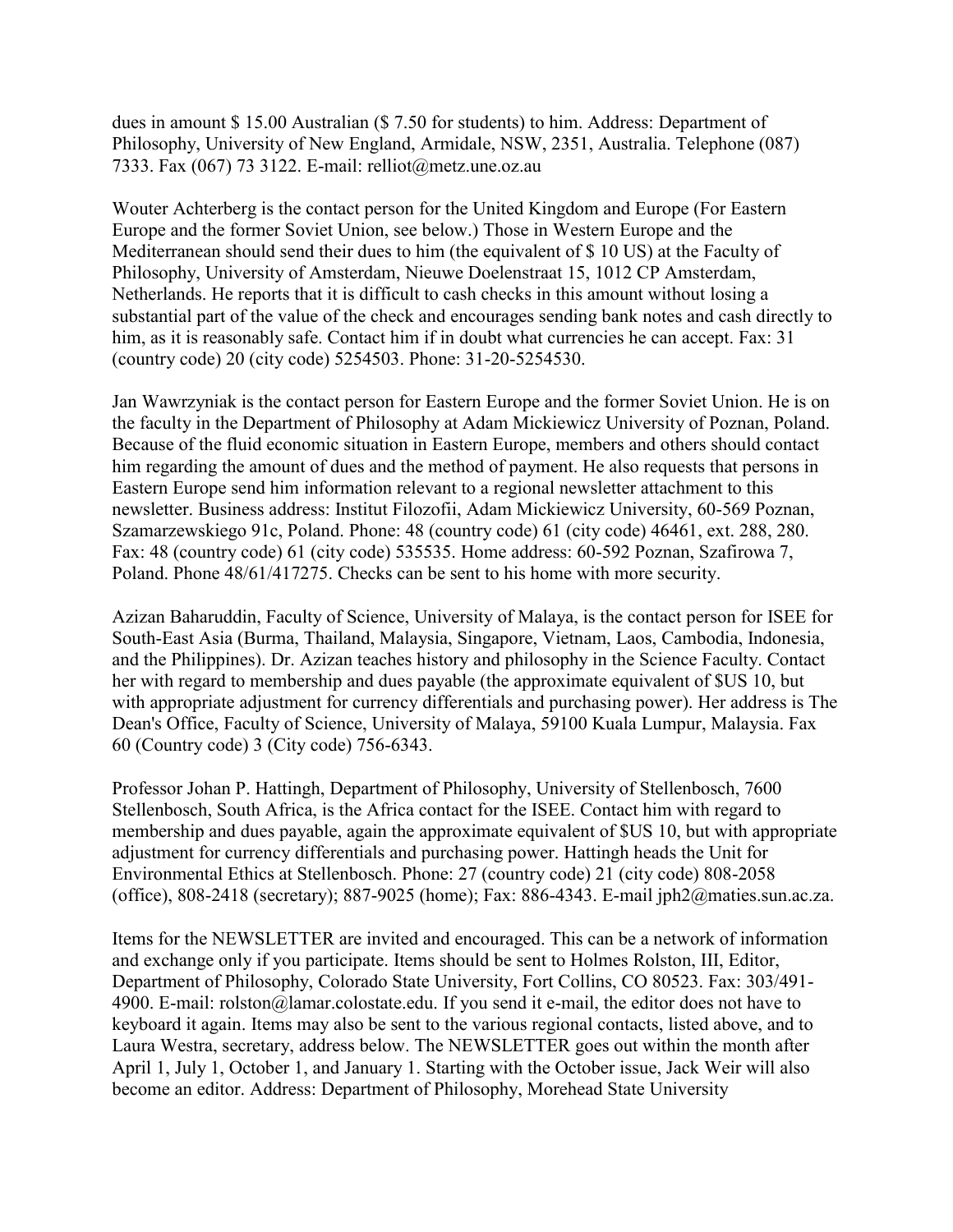Morehead, KY 40351. Phone: 606/783-2785, office; 606/783-2185, philosophy office; Fax: 606/783-2678. E-mail: j.weir@msuacad.morehead-st.edu.

### **Positions Available**

Cornell University. Assistant Professor, tenure-track, in the Department of Science and Technology Studies. The person selected will play an active role in developing the ethics and values component of the Department's undergraduate major in Biology and Society, and teach related courses in such areas as biomedical ethics, environmental ethics, ethics and health care, and research ethics. Contact: Professor Peter Dear, Chair, Search Committee, Department of Science and Technology Studies, 726 University Avenue, Cornell University, Ithaca, NY 14850. Phone: 607/255-6234; Fax: 607/255-0616; E-mail: li10@cornell.edu.

University of Southern Maine, Portland. Assistant Professor. One year replacement position with area of specialty open, area of competence environmental ethics and philosophy of religion. Contact: William J. Gavin, Department of Philosophy, University of Southern Maine, 96 Falmouth Street, Portland, ME 04103.

### **Videotapes and media**

REFLECTIONS ON ELEPHANTS, a recent National Geographic release, is notable, has been aired this spring, and will soon be available for purchase. Filmed in Botswana, the action follows one of possibly the last free ranging herds of elephants. Scenes show competition at waterholes, the rescue of a once abandoned and later adopted calf that becomes stuck in a mud waterhole, threatened by buffalo; other scenes show lions killing isolated calves, the death of an aging male, and much behavior not well understood, such as elephants fondling the remnant tusks and skulls of recently dead elephants. A herd crosses a larger river, to find that one young male is too timid to swim, and then recrosses the river to rejoin rather than abandon the male. Excellent photography and narration by Dereck and Beverly Joubert, who produced ETERNAL ENEMIES, released about two years ago, depicting the lions and hyenas. "We could do worse than mold our own lives on those of elephants, lives filed with dignity and gentle beauty and time. Perhaps we need more time to understand their gentle celebrations of life and death, ... more time for reflections on elephants."

CROSSING THE STONES: A PORTRAIT OF ARNE NAESS. 47 minutes. Produced by the Norwegian Broadcasting Corporation. Naess is now in his 80's; the story recalls his long career, his childhood in the First World War, his study of psychoanalysis in Freud's Vienna, the midcentury hardening of ideologies and the emergence of ecology as a political force. Deeply touched by the thought of Spinoza and Gandhi, Naess coined the term "deep ecology" to express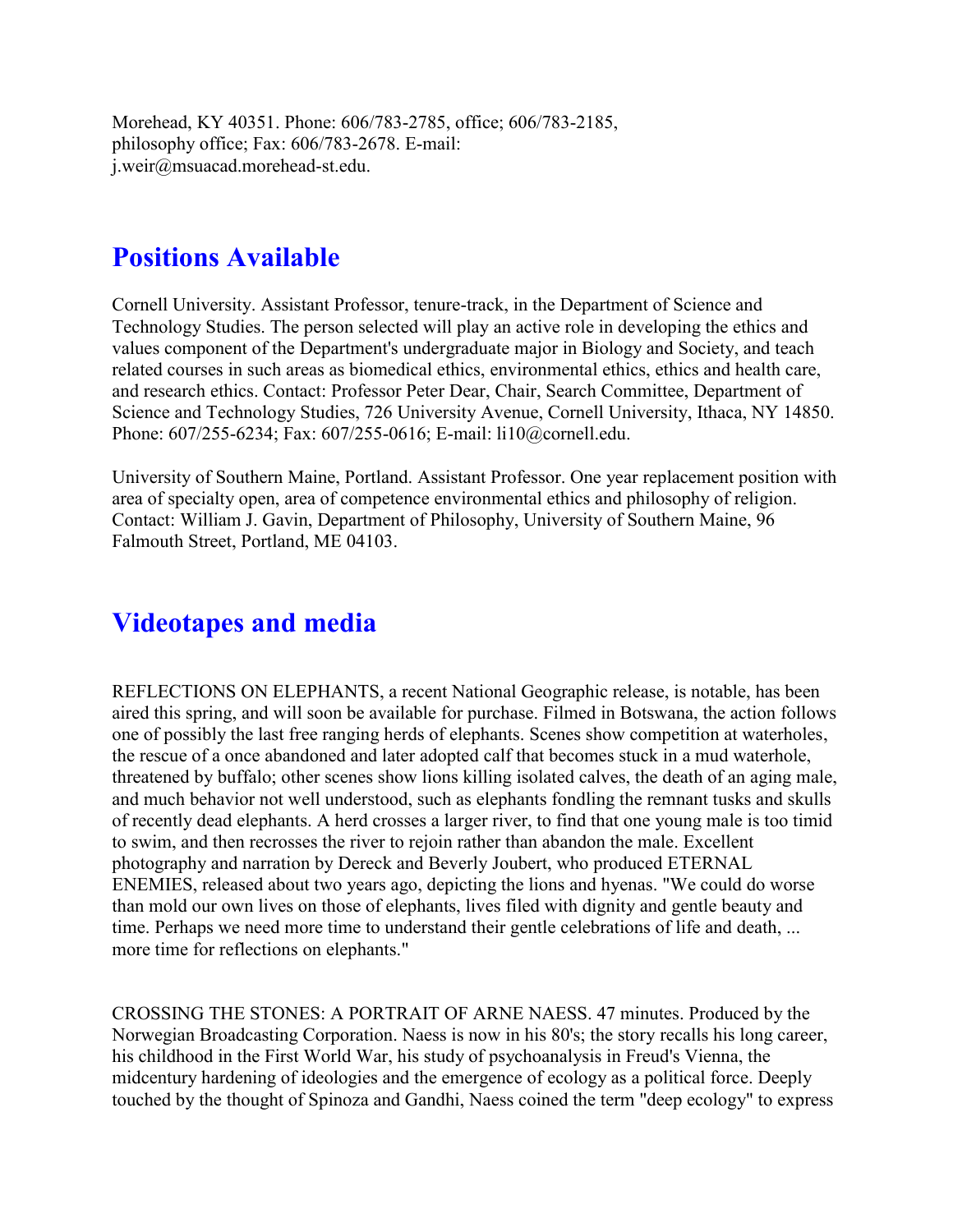a vision of the world in which we protect the environment as part of ourselves, never in opposition to humanity. Unfortunately the tape is not cheap, \$ 250 purchase, \$ 75 rental, from Bullfrog Films, P. O. Box 149, Oley, PA. Bullfrog Films remains the best single source of environmental media.

The Video Project is another good source for environmental videos. 5332 College Avenue, Suite 101, Oakland, CA 94618. 510/655-9050. Fax 510/655-9115. 800/475-2638.

#### Environmental Ethics in Israel

Israel is long and narrow (290 miles by 85 miles), with a varied topography, from forested highlands and fertile green valleys to mountainous deserts and from the coastal plain to the semitropical Jordan Valley and the Dead Sea, the lowest point on Earth. Rainfall ranges from 20- 50 inches in the north to less than an inch in the far south. Climatic conditions vary greatly within a short distance. Approximately half of the country's land area is semiarid.

Israel has faced modernization and development with a mushrooming population, often given higher priorities than nature conservation. Building, reclaiming, planting, and "making the desert bloom" have been national necessities, and most Israelis took for granted that the mountains of the Galilee, Judea, and the Negev, the Mediterranean sand dune coast, the River Jordan, and the coral reefs of Eilat, the sunbirds, gazelles, and the ibex, the myriad wild-flowers would all be there forever. Yet the growth of Israel has a modern state has threatened to destroy the landscape. Israel's most effective organization here is the Society for the Protection of Israel, which operates 26 Field Study Centers, and annually involves nearly twenty percent of Israel's population in outdoor recreational, conservation, and learning activities.

The SPNI is the only mass participation environmental movement in the Middle East. It sponsors ERETZ MAGAZINE (THE LAND), a quarterly in English, featuring both nature conservation and the conservation of antiquities. It also organizes an extensive series of nature tours for both Israelis and tourists from abroad. The Society celebrated its 40th anniversary this year, with a major international conference (March 20-24 in Eilat) on the role of NGO's in protecting nature, and reappraising successes and failures in Israel and many other developing nations. The Society for the Protection of Nature in Israel has 45,000 members. Yossi Leshem is executive director; Yoav Sagi is chair of the official board. Contact SPNI, 4 Hashfela Street, Tel Aviv 66183 Israel. Phone 972 (country code) 3 (city code) 375063. A U.S. address is 25 West 45th Street, Suite 1409, New York, NY 10036. Phone 212/398-6750.

Israel has set aside some 120 nature reserves, encompassing nearly 400 square miles. Israel's fauna and flora includes over 380 bird species, 150 mammal and reptile species, and near 3,000 plants. The population is 90% urban.

Projects and issues. A major campaign against wildflower picking has been remarkably successful. A Voice of America transmitter installation once planned for the Negev that threatened 2,000 acres of environmentally sensitive land has been relocated. There is an effort to reintroduce to the landscape all the fauna and flora mentioned in the Bible that have since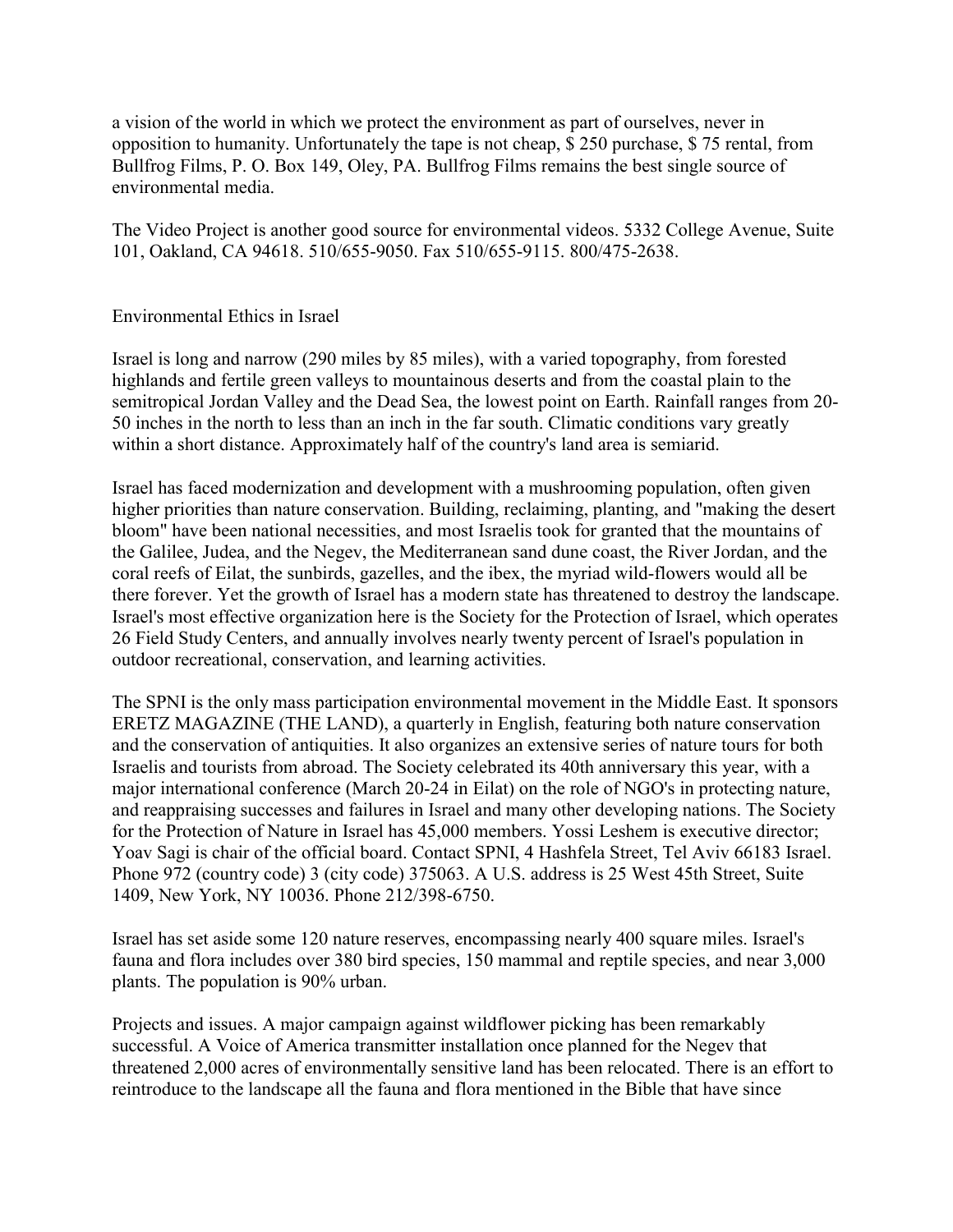become extinct in Palestine (for example ostriches and wild asses). The environmental impact of the National Water Carrier, taking water from the north through a network of pipes to the more arid south, has been monitored. A current project includes assessment of Highway 6, a four-lane, limited access highway that (paralleling exiting Highways 2 and 4) could be environmentally disruptive.

Israel is a major flyway for migrating birds from Africa to Asia and Europe. The birds prefer not to fly over water and get funneled through Palestine. Over a million birds of prey pass through the Eilat and Sinai desert region each spring and fall, about twenty species are observed. As many as 220,000 honey buzzards (a buteo hawk) have been seen in a single day. Radar images have depicted lines of storks virtually as long as the nation itself. The effect of development, as well as of air traffic, commercial and military, on this migration is under study.

There are five universities in Israel. The two largest and best known are the Hebrew University, Jerusalem, and Tel-Aviv University. Haifa University and Ben-Gurion University, in Be'er-Sheva, are younger and smaller institutions. Bar-Ilan University in Tel-Aviv is a Jewish religious university. There is also a polytechnic school in Haifa, and, in addition the Weizman Institute of Science, in Rehovot, a research institute.

At Hebrew University Avner de-Shalit has been teaching year-long seminars, "The Environment as a Philosophical and Political Issue," for four years, with about 25 students, selected from an applicant pool of some 50-60 students. This is in the department of political science. Students write seminar papers, mostly in environmental ethics, and come from primarily from politics, philosophy, sociology, geography. This is on the Mount Scopus campus. Hebrew University has two campuses, an original Mount Scopus campus, dating from the 1920's, which became unavailable due to political boundaries from 1948-1965, when a second campus, the Givat Ram campus was built. The Mount Scopus campus was regained in 1965, and became the humanities and social science campus, with the Givat Ram campus devoted to the natural sciences. A graduate course, "Environmental Ethics," has also been offered by de-Shalit more recently on the natural science campus, with about 50 students. Their papers combine evolution, ecology, and other sciences with ethics. There are also tutorials, about four times a year, for M.A. and Ph.D. graduate students in environmental ethics. One of de-Shalit's graduate students, Ophir Bnaya'hu, is writing an M.A. thesis in which he compares contempo- rary environmental ethics with ancient Jewish philosophy about the environment. Another student, Gayil Talshir, formerly at Hebrew University, is now completing her doctorate at Oxford University in environmental ethics, under the supervision of Michael Freeden. Address: St. Anthony's College, Oxford OX2 6JF, UK.

The Betzal'el School of Arts, a unit of Hebrew University, has an architecture section, in which several students each year do a final project with some relation to environmental ethics. The Department of Geography has an M.A. in environmental management, part of an interdisciplinary environmental studies program, enrolling about 25 students each year. Eran Feitelson is in charge of this program, which includes a seminar on "Economics and the Environment."

At Ben-Gurion University, Eilon Schwartz, taught a course in environmental ethics in cultural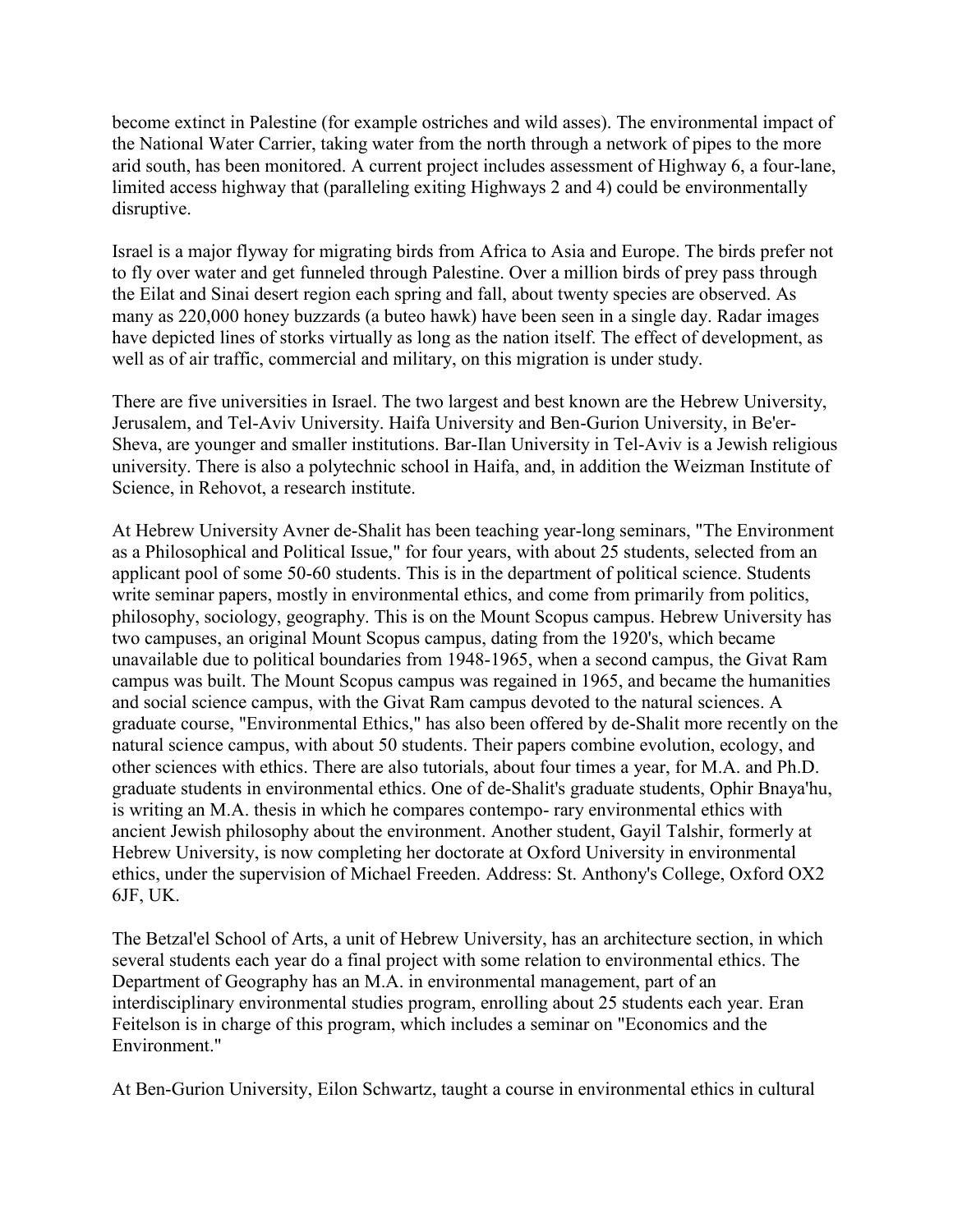perspective, part of an environmental studies program housed in the Department of Mineralogy. Schwartz is now joining the faculty of education at Hebrew University and will teach a class in "Environmental Ethics and Judaism." Tel-Aviv University has a new M. A. degree in environmental management, and the Polytechnic of Haifa has had various seminars and courses in environmental politics and ethics.

Some publications:

--Solomon, Rabbi David, et al., EICHUT HASVIVA BA YAHADUT (ENVIRONMENTAL QUALITY IN JUDAISM). Tel-Aviv: Bar-Ilan University Press, 1990. In Hebrew. Perhaps the best of many academic publications in Hebrew about the environment in the Bible and in Talmudic literature. With many quotations.

--Bar-Ilan University Library maintains, on computer disk, a list of all the publications, with abstracts, known in Hebrew and English, on environmental ethics in Judaism, and this can be made available either on disk or in printout (about 80-100 pages when printed).

--de-Shalit, Avner, WHY POSTERITY MATTERS. London: Routledge, forthcoming, 1994.

--de-Shalit, Avner, "Urban Preservation and the Judgement of King Solomon," JOURNAL OF APPLIED PHILOSOPHY (the journal of the Society for Applied Philosophy, U.K.) vol. 11, no. 1, 1994.

--de-Shalit, Avner, "Liberalism, Europe and the Environment," in Bob Brecher, ed., LIBERALISM AND THE NEW EUROPE. Aldershot, Hampshire, UK: Avebury, 1993.

--de-Shalit, Avner, "Community and the Rights of Future Generations," JOURNAL OF APPLIED PHILOSOPHY, vol. 9, no. 1, pp. 105-115.

--de-Shalit, Avner and Moti Talias, "Green or Blue and White? Environmental Controversies in Israel," in ENVIRONMENTAL POLITICS, forthcoming. Blue and white are the colors of Israel, here contrasted with green.

--de-Shalit, Avner, "The Dialectics of Zionism and the Environment," paper given at International Development Ethics Association (IDEA) Conference, University of Aberdeen, Scotland, 1993.

--de-Shalit, Avner, "Hachevra Ha'ezrachit ber'ei Hasviva" (Civil Society in the Mirror of the Environment), in Yoav Peled and Ophir Adi, eds., HACHEVRA HA'EZRACHIT (CIVIL SOCIETY), forthcoming.

On December 12-14, 1994 in Jerusalem there will be a conference: Our Shared Environment: An International Conference to Raise Public Awareness of the Environmental Challenges Facing Israelis and Palestinians. See events below.

## **Recent Books, Articles, and Other Materials**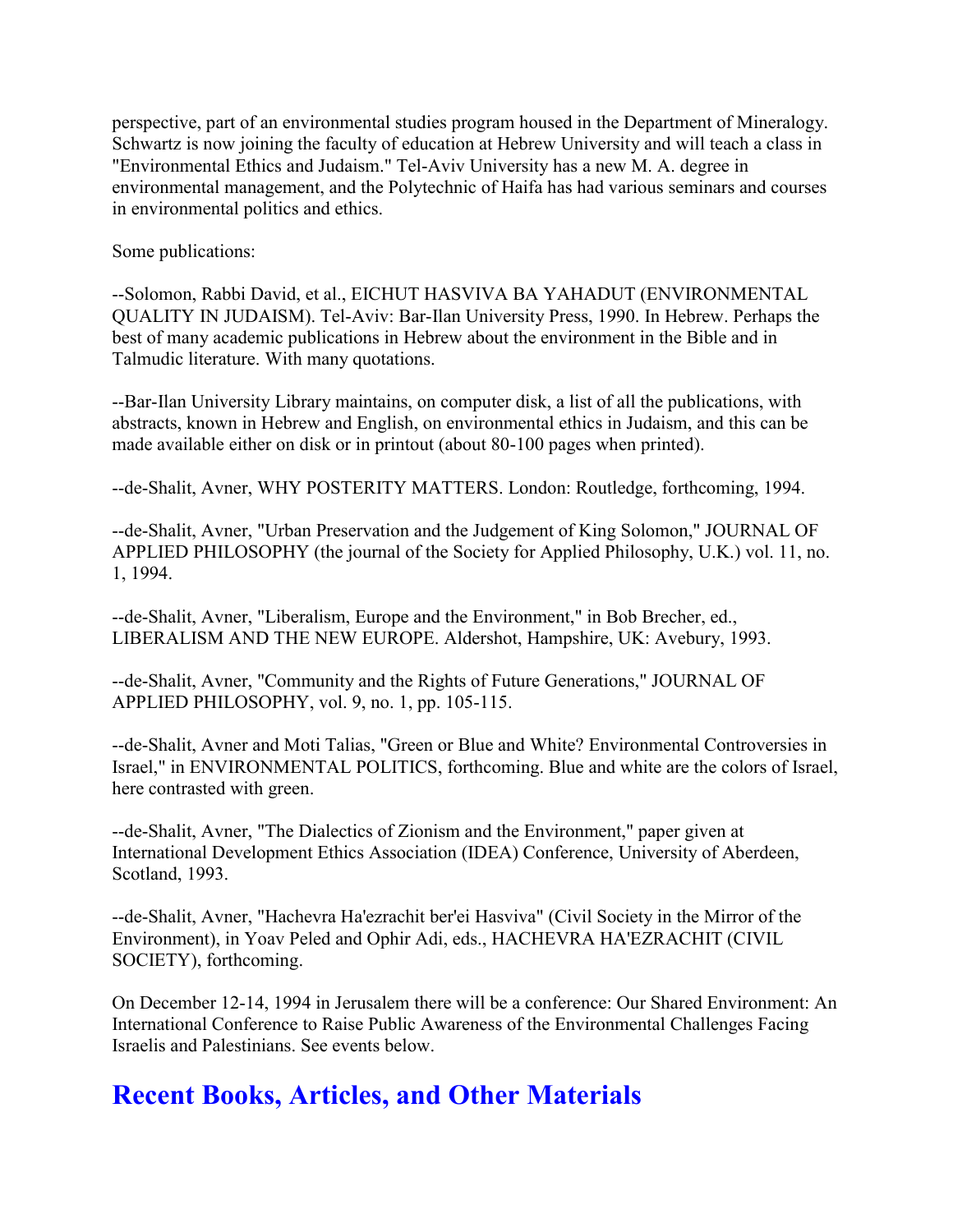ISEE has compiled on disk all the bibliographic entries of volumes 1-4 of this Newsletter (1990- 1993) and is making this available at cost to those who wish it. The text is currently in WordPerfect format, alphabetized by names at the head of paragraphs. It is easily convertible to ASCII, DOS and MacIntosh. It prints out at about 125 single spaced pages. Inquiries about obtaining the database, to the extent now available, should be directed to Dr. Douglas J. Buege, 2902 S. 101st St., West Allis, WI 53227. The bibliographic entries alphabetized, as well as volumes 1-4 the complete newsletter, four annual issues, total sixteen issues, are available, at cost, in a price range of \$ 10 or so, depending on what you need. The database, either the alphabetized version or the newsletter single issues, can be word-searched for author or title, and, to some extent for keywords, although keywords have not been systematically designated. Thanks to Doug Buege, a recent Ph.D. in environmental ethics from the University of Minnesota, for helping compile the first four years of newsletter bibliographies.

ISEE hopes soon to combine this database with all the articles from ENVIRONMENTAL ETHICS volumes 1-15, with abstracts, and ENVIRONMENTAL VALUES volumes 1-2, with abstracts. This will be further combined with Eric Katz's two annotated bibliographies on environmental ethics, 1983-1987 and 1987-1990. The total will be a considerable data set and we are still researching the most effective way to make this available, perhaps using some shareware software program. More on this in the summer (July) newsletter. Meanwhile suggestions and volunteers for help from computer literate environmentalists are welcome. Contact: Holmes Rolston, Department of Philosophy, Colorado State University, Fort Collins, CO 80523, Phone: 303/491-6315 philosophy office, leave word with secretary, answering machine 24 hours. Fax: 303/491-4900. E-mail: rolston@lamar.colostate.edu.

--Sagoff, Mark, "Biodiversity and the Culture of Ecology," BULLETIN OF THE ECOLOGICAL SOCIETY OF AMERICA 74 (no. 4, December, 1993:374-381). "What may worry us most in the disappearance of species is the prospect, then, of becoming ourselves strangers to the earth, of never quite settling into it, of losing touch with the places that help constitute the identity of our communities, of therefore being at home nowhere. For the sake of our own identities we must maintain the identities of the places where we live--and this entails maintaining its flora and fauna as well as larger landscapes. The motive for saving ecosystems may most fundamentally lie in our need to feel at home where we live--to attach ourselves to what becomes safe and secure because it retains its aesthetic and cultural characteristics in the midst of change." Sagoff is Director of the Institute for Philosophy and Public Policy, University of Maryland, and the newly elected president of ISEE.

--Sylvan, Richard, and David Bennett, THE GREENING OF ETHICS. Cambridge, UK: Whitehorse Press, 1994. 300 pages. 11.95. Chapter titles: Ethics and its Reluctant Greening, Set Against Escalating Environmental Problems. Shallow Environmental Ethics. Intermediate Environmental Ethics. A Prominent Deep Environmental Movement: Deep Ecology. An Outline of Deep-Green Theory, by Way of Contrast with Deep Ecology. On the Development of Environmental Ethics. On Ways and Means of Marketing, Propagating, Inculcating and Implementing Environmental Ethics. Suggestions on a Range of Initiatives and for Action. The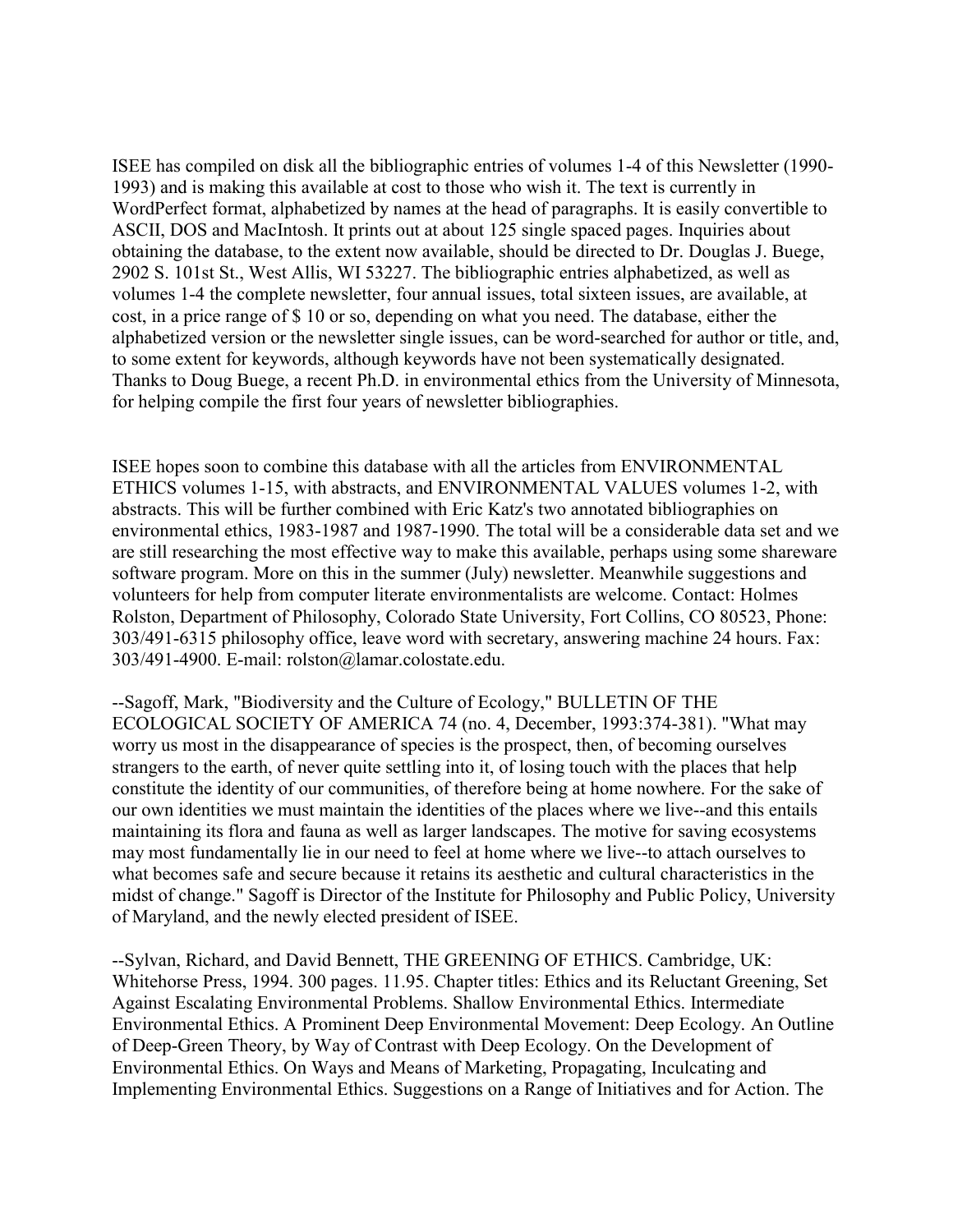authors claim "that Australia has become a bellwether territory," and hold that "if conservation fails in Australia then all hope of convincing the rest of the world of its importance is dead." The work grows out of a UNESCO study on environmental ethics in Australia; it has an Australian flavor and cast. There is, throughout, a subversive tone, in the best philosophical sense, in that it casts a steady critical eye over the traditional, that is, modernist assumption of the European West, its domination over nature, its worship of entrepreneurial, capitalist economics, its arrogant colonialism, the British sense of empire of which Australia is a result. One gets the sense that one is reading a book by disaffected renegades who know the tradition they are rebelling against inside out, products of it themselves, and making criticisms too forceful and well put for one to dismiss them as those of idiosyncratic disaffection. There is insight here that cannot or ought not be ignored. Chapters 1-4 are deconstructionist, but the authors construct their own deep green theory in Chapter 5 in a highly original way. Chapters 6, 7, 8 are on "applying" ethics, a term the authors rightfully find problematic, with persistent criticism of the idea of development, asking what it is that one wants to develop. Ideas like "marketing, propagating, inculcating, packaging, and implementing" environmental ethics are real teasers because every word is loaded; the authors are taking the terms of the standard worldview and using them subversively to show the limitations of the marketing mentality. The authors are in philosophy at the Research School of Social Sciences, Australian National University, Canberra; see below. An American co- publisher is anticipated.

#### --Sylvan, Richard, "Paradigmatic Roots of Environmental Problems."

Virtually all diagnoses of the roots and sources of environmental problems are defective, and hence the problems will not be adequately addressed. The roots of the problem are typically found in answers that do not question entrenched paradigms but seek to explain problems through defective practice, or in those that do look to entrenched paradigms, but are flawed by a monist concentration on a single paradigm, or a single narrow band of paradigms. Sylvan seeks a wider, more satisfactory answer. He disentangles in detail proposed and alleged sources of the problems; none of these answers is satisfactory. A different, more complex answer through broader classes of paradigms is investigated. One result is that philosophy portrayed through its standard history is dismal environmental news. Sylvan is professor of philosophy, Research School of Social Sciences, Australian National University, GPO Box 4, Canberra, ACT 2601. Fax 61 (country code) 6 (city code) 257 1893. Phone 249 2341. Contact him for this and the next two papers.

--Sylvan, Richard, "Problems and Solutions in Radical Deeper Green Political Theory: An Australian Perspective." There is a growing dissatisfaction with Australia's political institutions, and increasing demand to change them. This demand has been initiated top-down; there is so far little surge from grass-roots levels. Nonetheless, along with apathy, there is widespread popular disenchantment. There is now an opportunity, if a rather small window of opportunity, to get green and radical themes on the agenda for real political change in Australia. That opportunity should not be missed.

--Sylvan, Richard, "What IS Wrong with Applied Ethics?" One problem is the delivery of the commodity, but deeper problems lie in the applied idea and in what the application is presumed to be made to. There is something odd about the very idea of applied ethics, rather like applied nursing. All ethics is applied; there is no pure ethics. But further, environmental ethics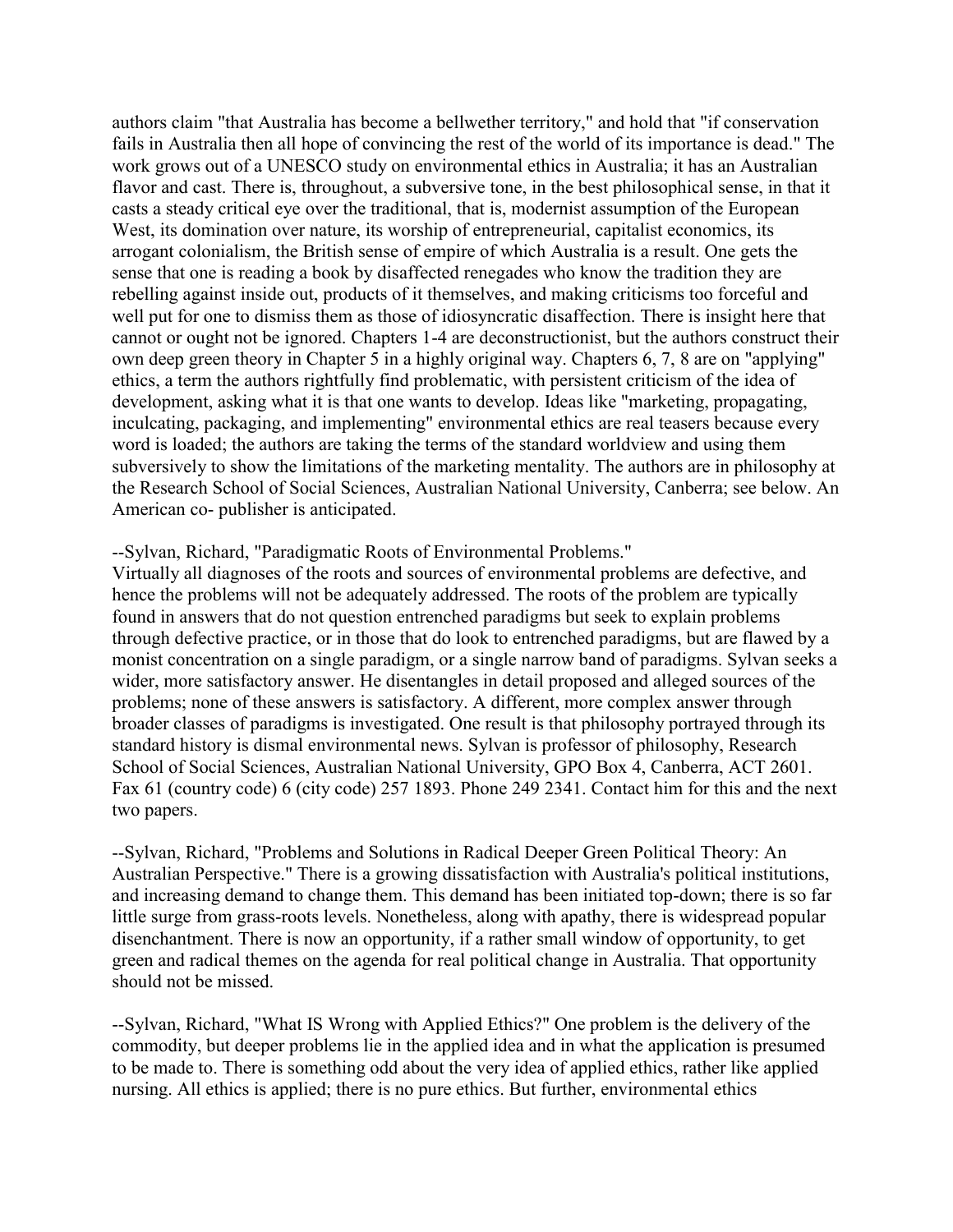challenges the whole body of ethical theory, not just application. The label "applied" is substantially a misnomer. A main matter with the body of ethics is its anthropic bias. Three options that emerge are inappropriate application, or extension or adjustment, and fashioning of something new, and these correspond more or less to the threefold division of environmental positions: shallow, intermediate, and deep. A provocative and insightful paper. This paper was given at a conference, "Philosophy and Applied Ethics Re-examined," at the University of Newcastle in August 1993.

--William P. Cunningham, Terence Ball, Terence H. Cooper, Eville Gorham, Malcolm T. Hepworth, and Alfred A. Marcus, eds. ENVIRONMENTAL ENCYCLOPEDIA. Detroit: Gale Research Inc., 1994. 981 pages. About \$ 175.00. Alphabetical entries, cross- references, appendices, general index. The entry on "Environmental Ethics" is by Christine B. Jeryan, Gale Research Staff, Project Coordinator. Bibliographic articles on Edward Abbey, Aldo Leopold, Theodore Roszak, Kirkpatrick Sale, E. O. Wilson, Peter Singer, Tom Regan, Holmes Rolston, and J. Baird Callicott (the latter two by Ann Causey), and others. Should be in every library.

--Thomas, Jack Ward, "Restoring the Agency's Environmental Ethic," INNER VOICE (Association of Forest Service Employee's for Environmental Ethics), vol. 6, no. 1 (January-February 1994). Jack Ward Thomas has recently been named chief of the U.S. Forest Service, replacing Dale Robertson, a highly symbolic replacement, since Thomas was a key figure in the spotted owl report, and Robertson, though in many ways a moderate, was too much associated with the timber cutting past. "In brief, a land ethic is nothing more than the acceptance of constraints on human treatment of land in the short term to ensure long-term preservation of the integrity, stability, and beauty of the biotic community." "Such interest in a land ethic on the part of land management professionals has, for whatever reason, trailed behind the demands of a highly vocal segment of the public around the world." "Without skilled and ethical practitioners of biopolitics in natural resource management, natural resources cannot be managed. Biological information is not derived through immaculate conception, and politics can as readily be ennobling as corrupting." "We live in an age of euphemisms, half truths, obfuscation, doubletalk, and double think. ... Tell the truth, all the truth, all the time. It is the right thing, the healthy thing, the professional thing to do." "Questions about ethical behavior do not ordinarily come in the form of a clear-cut challenge to honor and courage." A longer article is in Joyce K. Berry and John C. Gordon, eds., ENVIRONMENTAL LEADERSHIP (Washington, DC: Island Press, 1993).

--Callicott, J. Baird, "A Brief History of the American Land Ethic Since 1492," INNER VOICE (Association of Forest Service Employee's for Environmental Ethics), vol. 6, no. 1 (January-February 1994). A summary of such figures as George Perkins Marsh, Emerson, Thoreau, Gifford Pinchot, John Muir, Aldo Leopold, and Leopold's legacy. Callicott teaches philosophy at the University of Wisconsin, Stevens Point.

--Bullard, Robert D., DUMPING IN DIXIE: RACE, CLASS, AND ENVIRONMENTAL QUALITY. Boulder, CO: Westview Press, 1994, 2nd edition. 192 pages. \$ 19.95 paper. To be poor, working class, or a member of a minority group in the U.S. often means being subjected to a disproportionate share of the country's environmental problems. How five African-American communities, empowered by the civil rights movement, link environmentalism with social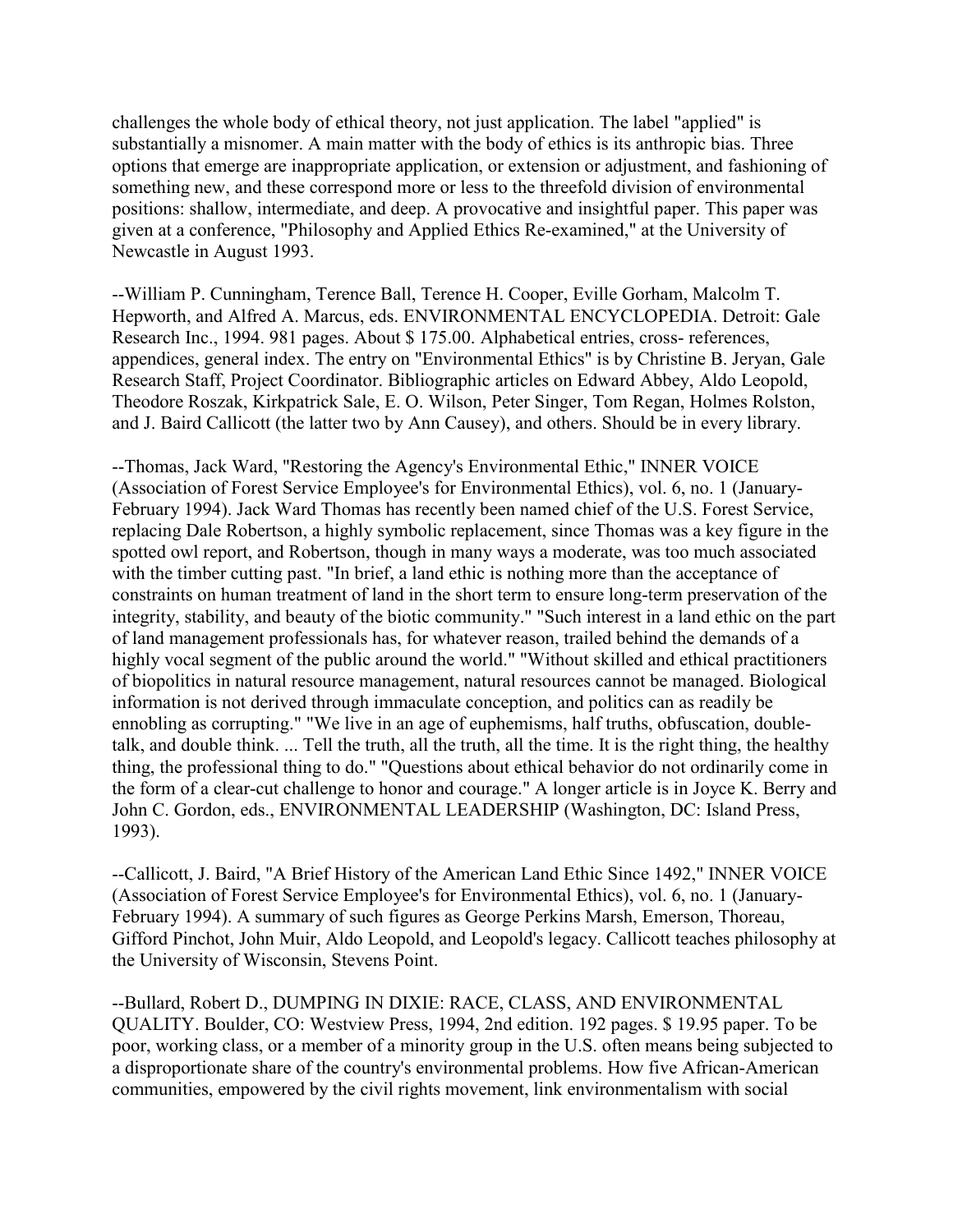justice. The second edition updates this struggle. Bullard is a sociologist at the University of California, Riverside.

--THE GEORGE WRIGHT FORUM, vol. 10, no. 4, 1993, is a special issue on "Sustainability, Respect, and Responsibility," with thirteen articles. Examples: Edwin P. Pister, "Some Thoughts on Sustainability"; J. Baird Callicott, "Sustainability in a Historical-Philosophical Perspective"; Gary K. Meffe, "Sustainability, Natural Law, and the `Real World'"; John J. Reynolds, "Sustainable Design and the U.S. National Park Service. Joseph C. Dunstan, Katherine L. Jope and Geoffrey M. Swan are guest editors. The George Wright Society is a nonprofit society for protected area professionals. The George Wright Society, P. O. Box 65, Hancock, MI 49930.

--Donnelley, Strachan, Charles R. McCarthy, and Rivers Singleton, Jr., THE BRAVE NEW WORLD OF ANIMAL BIOTECHNOLOGY. HASTINGS CENTER REPORT 24, no. 1, 1994, Special supplement. "From a strictly scientific perspective, there seems to be nothing RADICALLY novel about transgenic organisms." "From procaryotes to humans, we are all only somebody's next meal." "The tools of modern biotechnology allow us to intervene in nature in ways that are at least quantitatively, if not qualitatively different from our previous capabilities." "Technology's power also creates profound possibilities for moral abuse and environmental chaos." "There is a common conviction that both natural and economic systems run to their own, amoral rhythms, which for pragmatic reasons should not be significantly checked or undermined." "How important is it for us to protect, within the overall mandates of plural moral obligations, `original nature' and its still originating or creative dynamisms?" "Nature is no realm of essentialist perfection." "Effective policies and regulations must be designed to respect competing systems of ethics and competing interpretations of the facts."

--Adams, Carol J., ed., ECOFEMINISM AND THE SACRED. New York: Continuum, 1993. 352 pages. \$ 18.95. In patriarchal religions, the earthly female body has been profaned, while the transcendent male spirit has been sacralized. Women, animals, and nature in general have suffered systematic degradation and oppression. Twenty essayists wonder what might happen if the physical, sensuous world were seen as sacred. Feminist and womanist analyses of traditional religions; emergent ecofeminist spiritualities, and the way they might work in practice. This book was previously announced as an Orbis book (see Newsletter 3, 3, and more detail there), but, in last minute developments, Orbis refused to publish the book unless a pro-choice article was removed, which Adams refused to do, thereafter seeking another publisher. Orbis is under the jurisdiction of the Maryknoll Order, over which Cardinal O'Connor has canonical authority. See book review by Carol S. Robb in CTNS (CENTER FOR THEOLOGY AND THE NATURAL SCIENCES) BULLETIN, Spring 1993.

--Engelbrecht, W. G., and P. T. van der Walt, "Notes on the Economic Use of the Kruger National Park," KOEDOE: RESEARCH JOURNAL FOR NATIONAL PARKS IN THE REPUBLIC OF SOUTH AFRICA 36, no. 2, 1993: 113-120. In an economic analysis, the present use of Kruger National Park creates substantially more net social benefits than would its conversion to agricultural use, but the question remains whether these benefits are equitably distributed at various levels of the South African society. Engelbrecht is with the Development Bank of Southern Africa; van der Welt is with the National Parks Board, Republic of South Africa.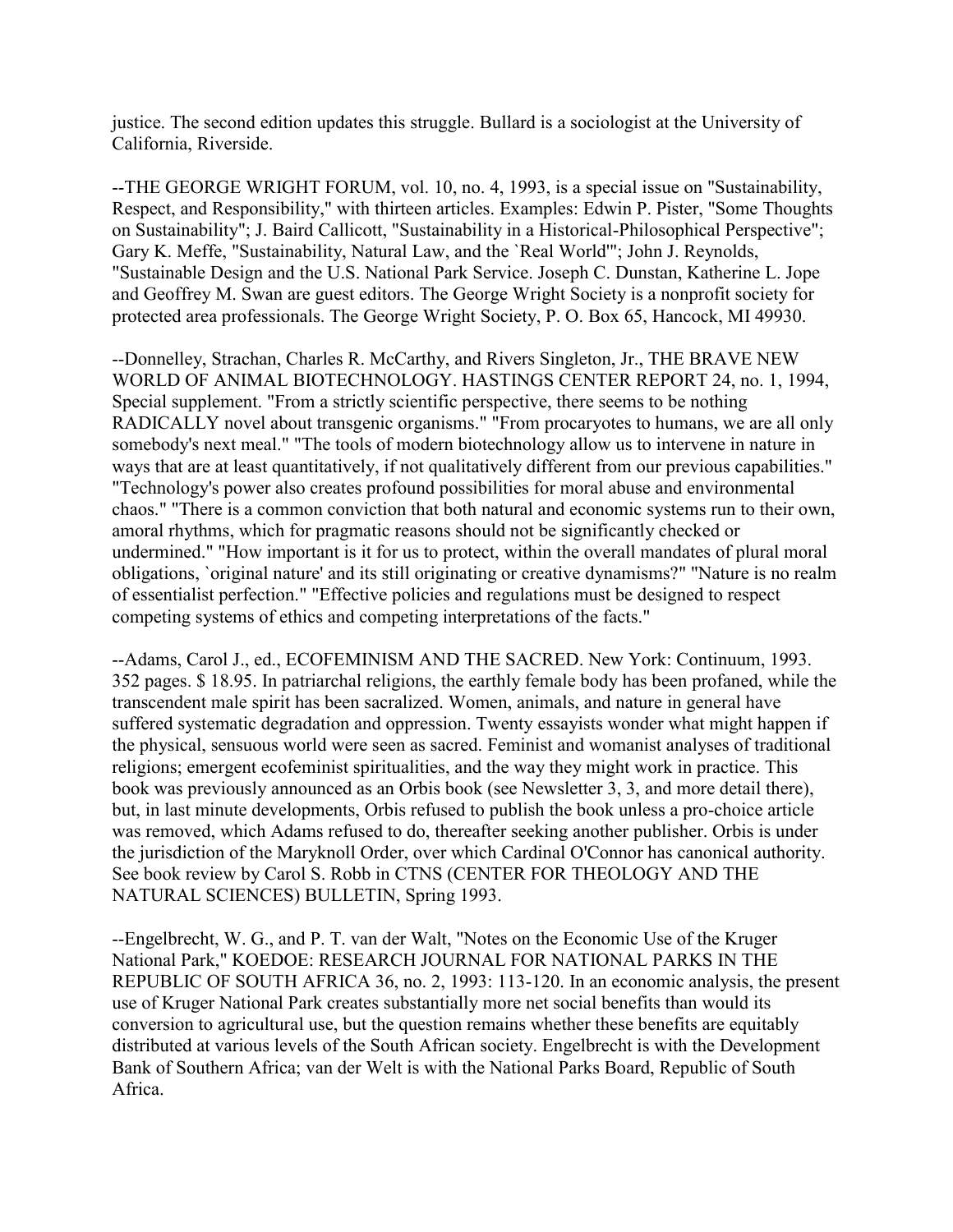--Freyfogle, Eric T., "Ownership and Ecology," CASE WESTERN RESERVE (UNIVERSITY) LAW REVIEW 43(1993):1269-1297. Private land ownership, the laws and institutions, and what this tells us about the relationship between people and the Earth. How much ecological wisdom and how much foolishness lies embedded within these basic ownership ideas. The law's basic messages about ownership and the human-land tie are misguided. The flaws emerge more plainly as we learn more about ecology and gain greater ability to sense how we are damaging the Earth. A major cause of the environmental crisis and a major impediment to change lies in our legal culture, our inherited sense of owning the land. The Supreme Court said, a century ago, "All property in this country is held under the implied obligation that the owner's use of it shall not be injurious to the community." "By now," adds Freyfogle, "We should know that the community of which we are a part includes the soils, the waters, plants, and animals that live with us on Earth" (p. 1296-7). Freyfogle teaches in the University of Illinois College of Law.

--Budiansky, Stephen, "The Doomsday Myths," U.S. NEWS AND WORLD REPORT, December 13, 1993. By exaggerating environmental dangers, activists have undermined their credibility, and triggered an anti-environmental backlash. None of the global environmental issues now under attack is a hoax. But by overstating evidence, by presenting hypotheses as certainties, and predictions as facts to create a sense of urgency, scientist-activists have overplayed their hand. Myth One: Fifty thousand species a year are being lost to extinction. Myth Two: Forth million acres of tropic rain forest are destroyed each year. Myth Three: The ozone hole is spreading. Myth Four: No serious scientist doubt predictions of global warming. Budiansky is a senior writer at U.S. NEWS AND WORLD REPORT.

--Budiansky, Stephen, "A Special Relationship: The Coevolution of Human Beings and Domesticated Animals," JOURNAL OF THE AMERICAN VETERINARY MEDICAL ASSOCIATION 204 (no. 3, February 1994):365-368. Domestication represents a coevolved relationship, analogous with many other mutualistic partnerships in nature, in which loss of defensive and self-sufficient behaviors in a species is more than compensated for by the gain of food, protection, or shelter afforded by close association with another species. This is supported by recent scientific studies, and this undermines the idea that domestication of animals is tantamount to their subjugation or exploitation. Some species--dogs, cats, cattle, house mice, Norway rats, even gourds--have survived by their association with humans. The fittest strategy of the future may be a system of more cooperative, interdependent relationships between such somewhat tamed animals and humans, not an emphasis on those wild and free, untainted by human touch. Lions have been outcompeted by house cats.

--Westra, Laura, "Corporate Responsibility and Hazardous Products," critical review of Elaine Draper, RISKY BUSINESS (New York: Cambridge University Press, 1991. BUSINESS ETHICS QUARTERLY, vol. 4 (no. 1, January 1994):97-110. With an extended analysis of problems and issues in genetic testing.

--ENDANGERED PEOPLES: INDIGENOUS RIGHTS AND THE ENVIRONMENT, from the editors of the COLORADO JOURNAL OF ENVIRONMENTAL LAW AND POLICY. Niwot, CO: University Press of Colorado, 1994. 225 pages. \$ 17.50 paper. Nine authors provide an overview of the issues and proposals for the protection of indigenous peoples and their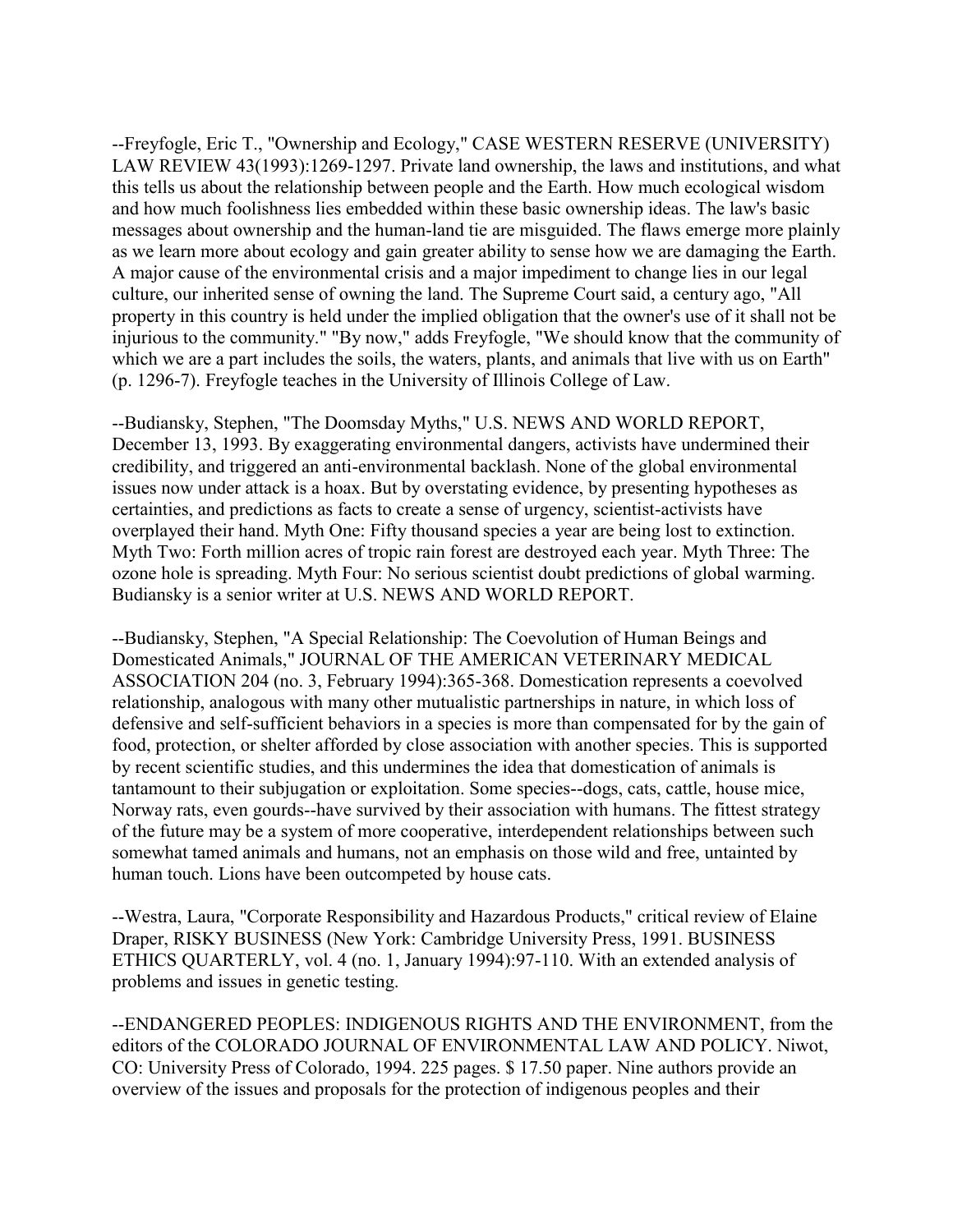environment.

--Pickering, Kevin T., and Lewis A. Owen, AN INTRODUCTION TO GLOBAL ENVIRONMENTAL ISSUES. New York: Routledge, 1994. 336 pages. Paper, 14.99. Chapters: Introducing Earth; Climate Change and Past Climates; Greenhouse Effect; Acid Rain; Water Resources and Pollution; Nuclear Issues; Energy; Natural Hazards; Human Impact on the Earth's Surface; Managing Our Earth. Pickering is at the University of Leicester and Owen at the University of London.

--Smil, Vaclav, GLOBAL ECOLOGY: ENVIRONMENTAL CHANGE AND SOCIAL FLEXIBILITY. New York: Routledge, 1993. 256 pages. Paper, 13.99. The magnitude and rapidity of global environmental change threatens the perpetuation of life on Earth, yet we avoid the underlying challenge of a rapidly deteriorating ecological system. The breadth and complexity of responses demanded require a flexible social response. Smil is at the University of Manitoba.

--Engel, J. Ronald, and Julie Denny-Hughes, eds., ADVANCING ETHICS FOR LIVING SUSTAINABLY. Report of the IUCN Ethics Workshop, April 1993, Indiana Dunes National Lakeshore, USA. Published for the IUCN Ethics Working Group by the International Center for the Environment and Public Policy, P. O. Box 189040, Sacramento, CA 95818. \$ 15.00. 56 pages. Sections include: Martin Holdgate, "The Moral Challenge to Care for the Earth"; Steven Rockefeller, "A World Ethic for Living Sustainably: Sources and Principles"; M. A. Partha Sarathy, "The Contribution of Yesterday to the Ethics of Tomorrow."

--HÓsle, Vittorio, PHILOSOPHIE DER ÙKOLOGISCHEN KRISE (PHILOSOPHY OF THE ECOLOGICAL CRISIS). M¸nchen: Moskauer Vortrge. Beck'sche Reihe. 1991. 151 pages. DM 16,80. ISBN 3 406 34024 5. Five lectures, introductory in character: I. Ecology as a New Paradigm for Politics. II. The Historical Roots of the Ecological Crisis. III. Ethical Consequences of the Ecological Crisis. IV. Economics and Ecology. V. Political Consequences of the Ecological Crisis. Like Hans Jonas, to whom HÓsle dedicates his book, HÓsle believes that a fundamental shift in values is called for, a shift toward the recognizing the absolute, nonrelational value of nature. This consists in nature's teleology. At the same time, human teleology is, on account of its subjectivity, morally superior to the more simple forms of teleology found in the rest of nature, and humanity has an absolute duty to ensure its own further existence. These lectures were first presented at the Institute for Philosophy of the USSR Academy of Science in Moscow in 1990. Born in Milan in 1960, HÓsle holds a full professorship in Essen, and is one of the youngest such philosophers in Germany. (Thanks to Angelika Krebs, Johann Wolfgang Goethe-Universitt, Frankfurt/Main.)

--Meffee, Gary K., and C. Ronald Carroll, PRINCIPLES OF CONSERVATION BIOLOGY. Sunderland, MA: Sinauer Associates, 1994. 575 pages. \$ 46.95. With chapter contributions by various authors. The chapter on "Conservation Values and Ethics" is by J. Baird Callicott, with box essays by Holmes Rolston on "Duties to Endangered Species" by Susan P. Bratton on "Monks, Temples, and Trees: The Spirit of Diversity," and by Roderick Frazier Nash, "An American Perspective: Discovering Radical Environmentalism in our Own Cultural Backyard-- From Natural Rights to the Rights of Nature." By a team of authors. Other sample chapters: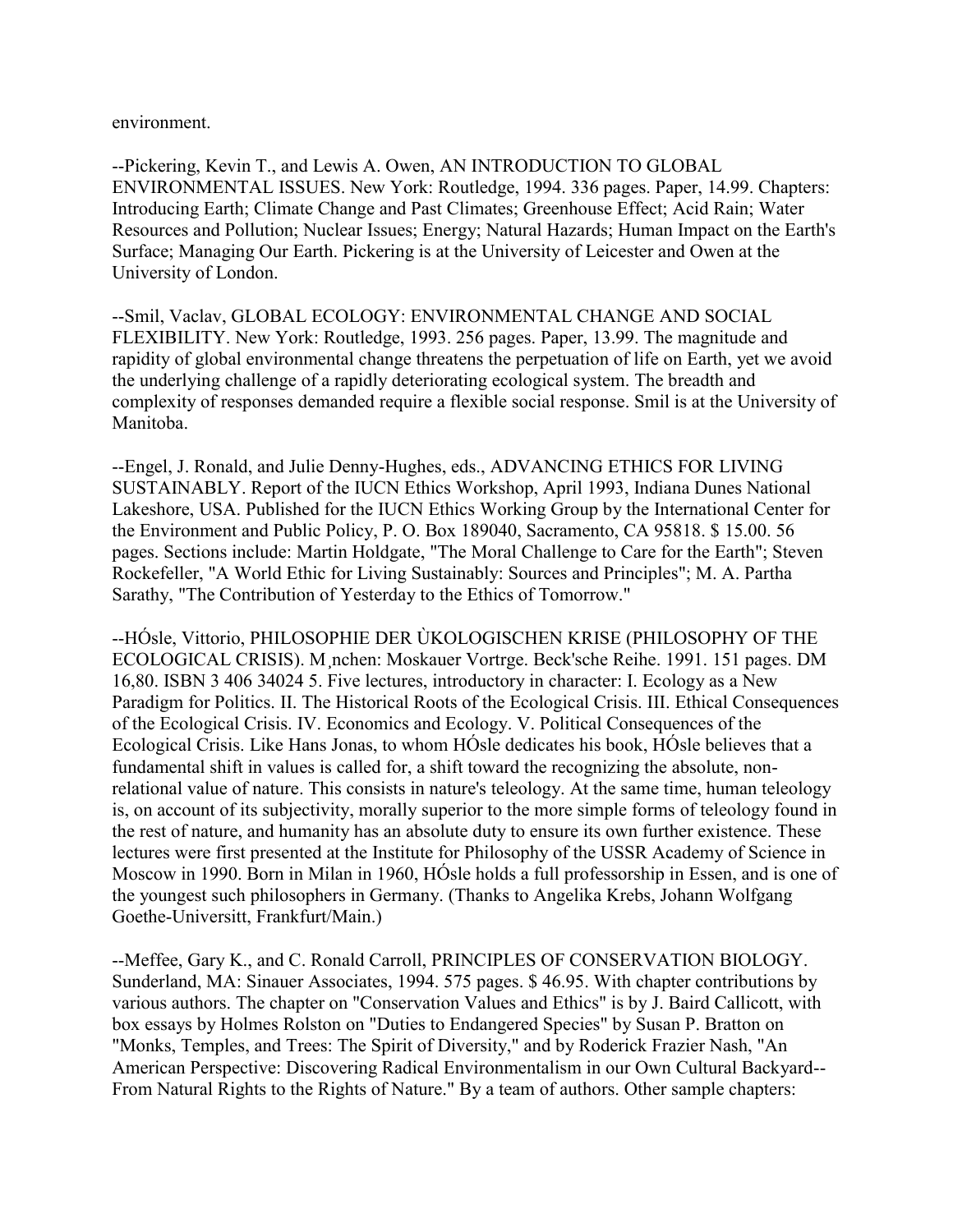James A. MacMahon and William R. Jordan, III, "Ecological Restoration"; Gordan H. Orians, "Global Biodiversity: Patterns and Processes"; Norman Myers, "Global Biodiversity: Losses"; Gary S. Hartshorn, "Sustainable Development Case Studies." Eighteen chapters in all. Meffee is at the University of Georgia Savannah River Ecology Laboratory and Carroll is at the Institute of Ecology at the University of Georgia.

--Primack, Richard, ESSENTIALS OF CONSERVATION BIOLOGY. Sunderland, Ma: Sinauer Associates, 1993. In six months time, this work has been adopted for use in conservation biology classes in over ninety colleges and universities. See Newsletter, 4, 2.

--Edwards, P. J., R. M. May, and N. R. Webb, eds., LARGE SCALE ECOLOGY AND CONSERVATION BIOLOGY. Cambridge: Blackwell Scientific Publications, 1994. 416 pages. Paper, \$ 29.95. Claims to be the first book ever published that examines the feasibility of using a large scale ecological approach to solve some of the world's most pressing environmental problems. Some topics: the effects of spatial scale on ecological questions and answers; animal distributions; metapopulations and conservation; definitions and categories for describing the conservation status of species; turning conservation goals into tangible results, the ecological component of economic policy; translating ecological science into practical policy. Edwards is in biology at the University of Southampton, UK; May is in zoology at Oxford, Webb is a researcher in Dorset, England.

--Solow, Andrew, Stephen Polasky, and James Broadus, "On the Measurement of Biological Diversity," JOURNAL OF ENVIRONMENTAL ECONOMICS AND MANAGEMENT 14(1993):60-68. To ensure an efficient allocation of conservation resources, we need to define fairly precisely what biological diversity we hope to conserve, but that requires better measures of biological diversity. The authors present a general, and rather mathematical, approach to optimizing the conservation of qualities that, like species, change only with extinction. We have no good models for large scale problems, but this one may be useful for small scale problems, like the selection of conservation sites. The model measures diversity but does not indicate how to value it. Their model is applied to crane species. Solow and Broadus are at Woods Hole Oceanographic Institution, Polasky is in economics at Boston College.

--Yaffee, Steven Lewis, THE WISDOM OF THE SPOTTED OWL: POLICY LESSONS FOR A NEW CENTURY. Washington, DC: Island Press, 1994. 450 pages. \$ 26.95 paper. The spotted owl case offers a striking illustration of the failure of our society to cope with long-term, science intensive issues requiring collective choices. Yaffee looks at that issue and proposes reforms to re-create natural resource agencies and public policy processes for the challenges of the next century. Yaffee is professor in the School of Natural Resources and Environment at the University of Michigan.

--Alverson, William S., Donald M. Waller, and Walter Kuhlmann, WILD FORESTS. Washington, DC: Island Press, 1994. 320 pages. \$29.95. A review of the scientific and policy issues surrounding biological diversity in contemporary forest management, evaluating specific approaches proposed to ameliorate diversity losses. One such model is the Dominant Use Zoning Model with an integrated network of Diversity Maintenance Areas, which the authors have urged on the U.S. Forest Service in Wisconsin. The authors argue that wild or unengineered conditions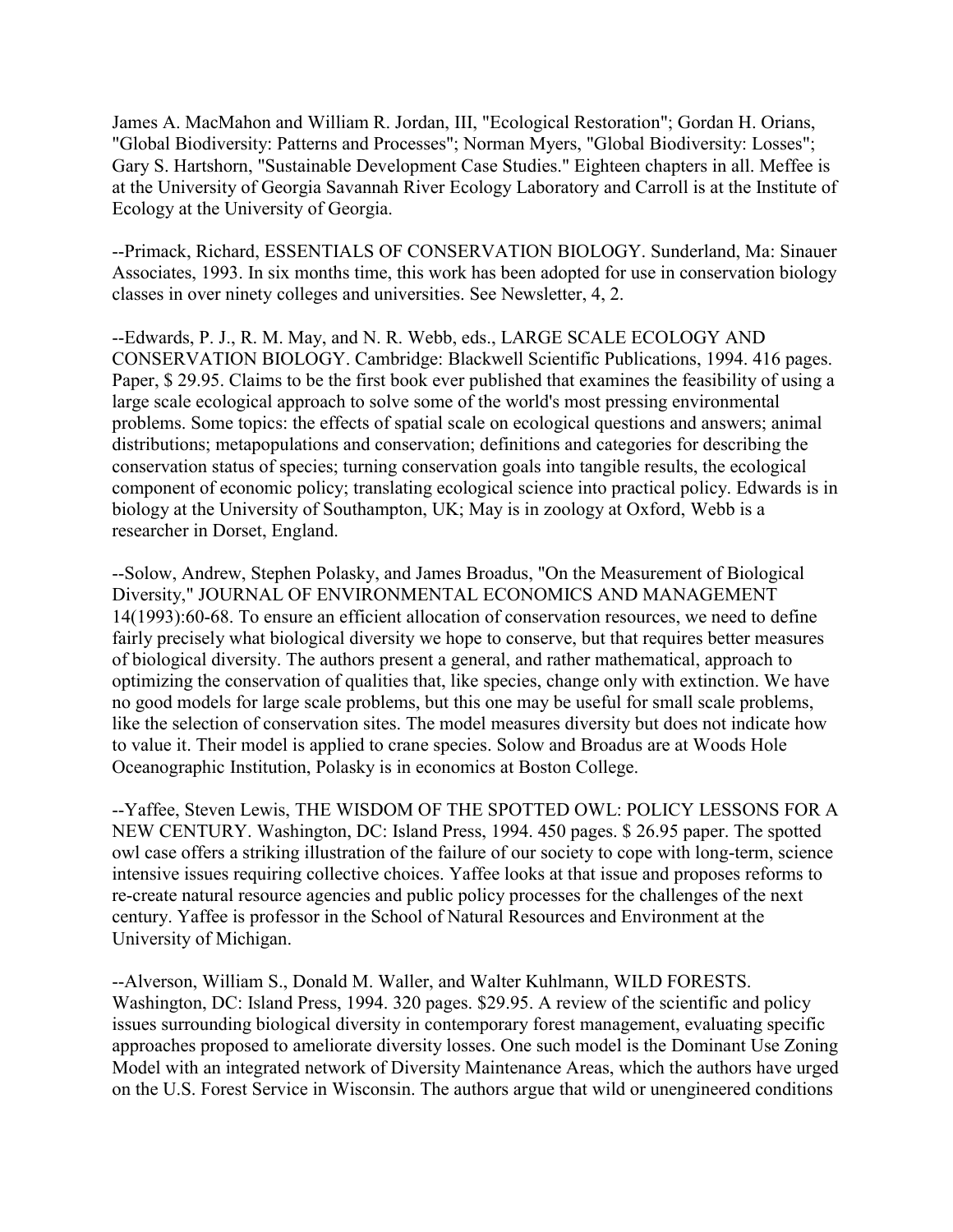are those that are most likely to foster a return to the species richness that we once enjoyed. Alverson and Waller are at the University of Wisconsin- Madison; Kuhlmann is an environmental lawyer in Wisconsin.

--Zaslowsky, Dyan and T. H. Watkins, eds., THESE AMERICAN LANDS: PARKS, WILDERNESS, AND THE PUBLIC LANDS. Washington, DC: Island Press, 1994. 420 pages. Paper, \$ 22.00. Revised and enlarged from the 1986 edition. Zaslowsky is a correspondent for the NEW YORK TIMES; Watkins is editor of WILDERNESS magazine.

--Noss, Reed F. and Allen Y. Cooperrider, SAVING NATURE'S LEGACY: PROTECTING AND RESTORING BIODIVERSITY. Washington, DC: Island Press, 1994. 448 pages. Paper, \$ 27.50. Land management as this conserves biological diversity. A framework for inventorying biodiversity, selecting areas for protection, designing regional and continental reserve networks, establishing a monitoring program, and setting priorities for getting the job done. Noss is the editor of CONSERVATION BIOLOGY, Cooperrider was long with the Bureau of Land Management.

--Raphael, Ray, MORE TREE TALK: THE PEOPLE, POLITICS, AND ECONOMICS OF TIMBER. Washington, DC: Island Press, 1994. 352 pages. Paper, \$ 17.00. A sequel to TREE TALK in 1981. A running narrative that focuses on people's lives and livelihood in the midst of a declining resource base and increasing regulatory policies. Without an understanding of the economic and political factors that interfere with good forest management, all the scientific knowledge and the best intentions of on-site workers will come to no avail. Raphel is a writer in northern California, who grows timber and teaches school.

--Singer, Peter, ed., ETHICS. Oxford: Oxford University Press, 1994. 415 pages. An anthology in the Oxford Readers series. This one, advertised as "not a conventional reader in moral philosophy," has a novel section, "Common Themes in Primate Ethics," with subsections on kinship, reciprocity, and sex, including such readings as Frans de Waal, "Chimpanzee Justice" and "The Social Rules of Chimpanzee Sex"; Jane Goodall, "Helping Kin in Chimpanzees"; Lorna Marshall, "Adultery among the !Kung"; Jesus on turning the other cheek, and Hillel on the whole Torah standing on one foot. Singer says, "In bringing together, as forms of `primate ethics', observations of the social behaviour of human beings and nonhuman animals, I am suggesting that we abandon the assumption that ethics is uniquely human" (p. 6). Ninety readings, with Mary Midgley's, "Duties Concerning Islands," in conclusion, although environmental ethics is otherwise missing. Nothing seems morally considerable except us moral primates. Singer teaches philosophy at Monash University, Melbourne, Australia.

--Garrett, Jan, "Aristotle, Ecology and Politics: Theoria and Praxis for the Twenty-First Century." In Creighton Peden and Yeager Hudson, eds., COMMUNITARIANISM, LIBERALISM, AND SOCIAL RESPONSIBILITY (Lewiston, NY: The Edwin Mellen Press, 1991). Studies in social and political theory, v. 14. Social philosophy today; no. 6 (Papers from the International Social Philosophy Conference in Vermont in 1990). Environmental philosophers frequently differ over whether the proper motivation for environmental concern is love of nature or concern for human good. Aristotelian conceptions of knowing, education, action, and community can be used to construct an attractive middle road. Although a certain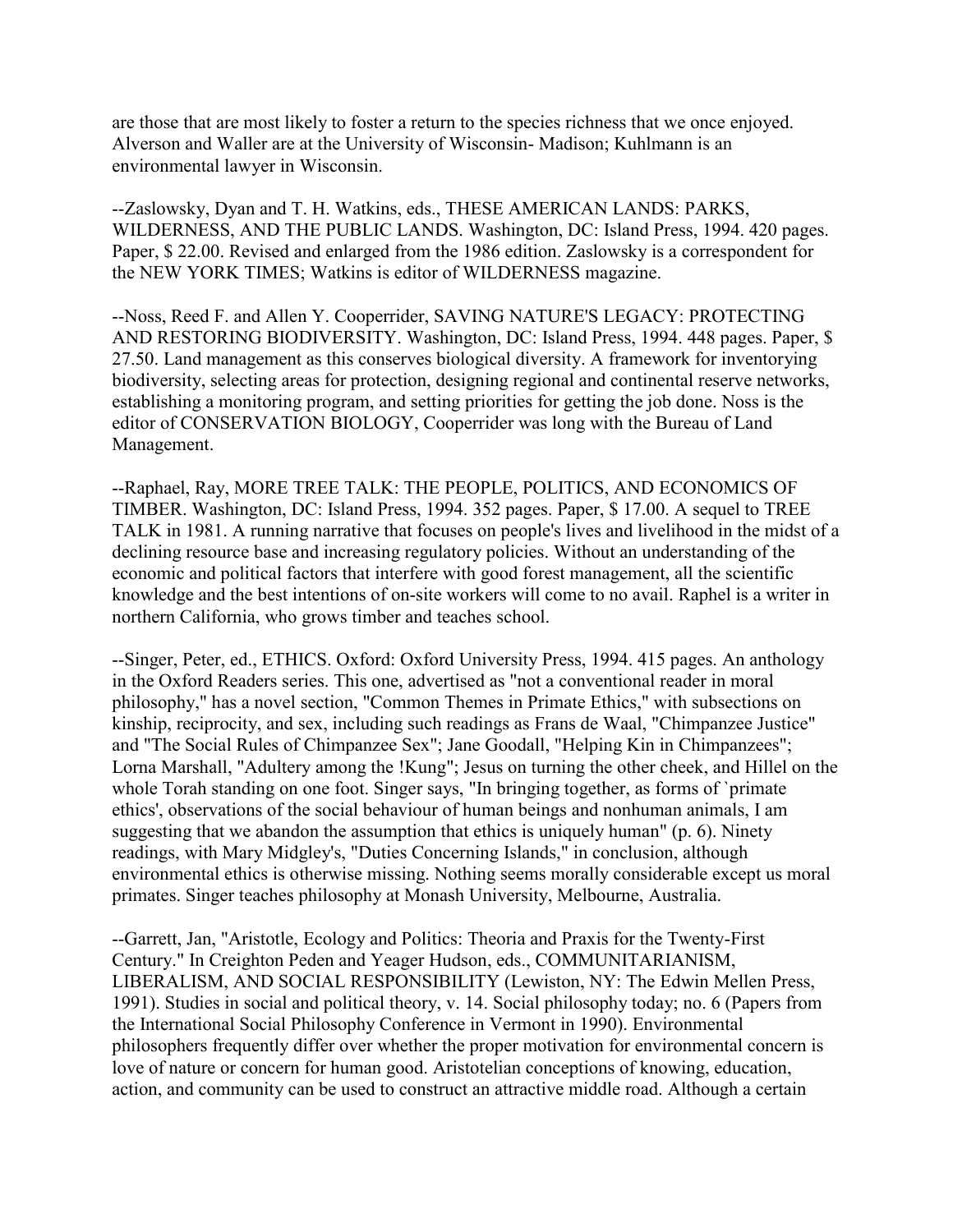kind of ecological knowledge disposes us to wish well toward the ecosystems with which our lives are entwined, this falls short of an adequate politics, which must make human beings the primary focus and appeal to the human good. Though ecosystems are communities that warrant appropriate respect, they cannot inspire as intense a commitment as can social communities. Anthropocentric arguments for preserving such ecosystems will have greater ethical force, because our duties to other humans are stronger and the sense of solidarity within human communities is greater. Garrett is in philosophy at Western Kentucky University.

--McLaughlin, Andrew, "Marxism and the Mastery of Nature: An Ecological Critique," in Roger S. Gottlieb, ed., RADICAL PHILOSOPHY: TRADITION, COUNTER-TRADITION, POLITICS (Philadelphia: Temple University Press, 1993) Within the Marxist tradition, industrialism and the domination of nature have largely been endorsed as a potentially progressive expansion of human power and the avenue toward the historical realization of human freedom. But any dialectical project that acknowledges the embeddedness of humanity within nature should be skeptical of the project of the domination of nature. The Marxist project of domination is incompatible with a dialectical understanding of society and nature. McLaughlin is a philosopher at Lehman college in the Bronx, New York.

--Singh, Rana P. B., ed., ENVIRONMENTAL ETHICS: DISCOURSES, AND CULTURAL TRADITIONS: A FESTSCHRIFT TO ARNE NAESS. Varanasi, India: The National Geographic Society of India, Banaras Hindu University, 1993. 256 pages, cloth. Rs. 500/-; US \$ 70.00. This volume is now published and available. All articles are in English. Also published as THE NATIONAL GEOGRAPHIC JOURNAL OF INDIA, vol. 39, parts 1-4. Twenty articles by international authors and fourteen book reviews. Singh is Reader in Geography, Banaras Hindu University, Varanasi, UP 221005, India. See more details in Newsletter, vol. 4, no. 3.

--Bongaarts, John, "Population Policy Options in the Developing World," SCIENCE 263 (February 11, 1994):771-776. The population of the developing world is currently expanding at the unprecedented rate of more than 800 million per decade, and despite anticipated reductions in growth during the 21st century, its size is expected to increase from 4.3 billion today to 10.2 billion in 2100. Past efforts to curb this growth have almost exclusively focused on the implementation of family planning programs to provide contraceptive information, services, and supplies. These programs have been partially successful in reducing birth rates. Reproduction rates have declined, often impressively, and the use of contraception has risen, statistically, from 10% to 50%. Further investments in these programs will have an additional but limited impact on population growth; therefore, other policy options, in particular measures to reduce high demand for births and limit population momentum are needed. The problem is increasingly not the unwanted but the wanted child. A serious problem is "population momentum," the tendency of a population to increase dramatically even after birth rates are reduced to a replacement level (2 children per couple). Good summary reading anticipating the U. N. International Conference on Population and Development in Cairo in September 1994. Bongaarts is director of the Research Division, The Population Council, located at the UN Plaza, New York, New York.

--"Wild vs. Tame," the pros and cons of game ranching, BUGLE: JOURNAL OF ELK AND THE HUNT, vol. 10, no. 3 (Summer 1993):35-43. Jim Posewitz, "The Risks Are Too Great," says no, game ranching commercializes and trivializes hunting, and compromises the integrity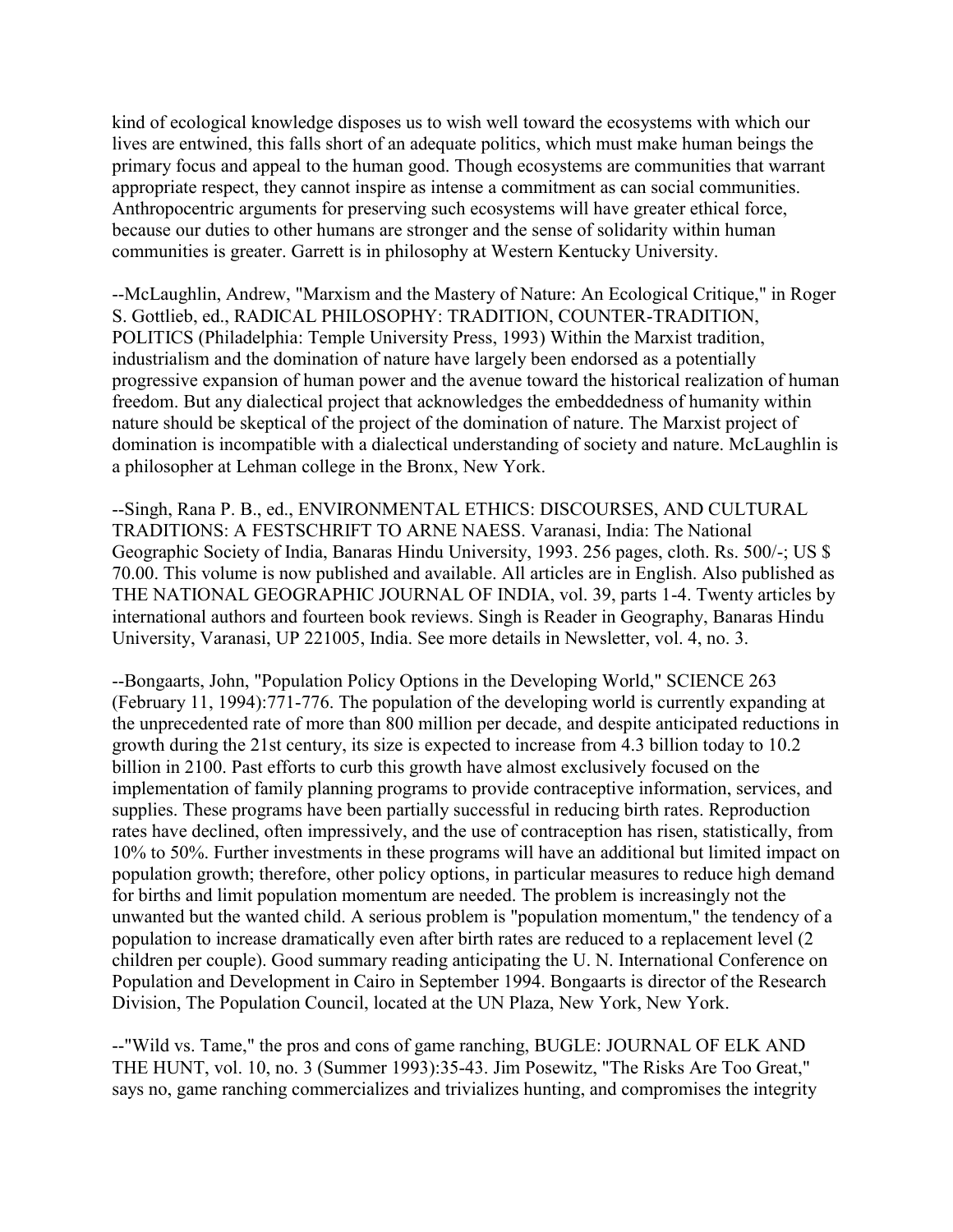both of the wild animal and of the human hunter. Robert D. Brown, "Perception vs. Reality," defends game ranching, selling hunts, as well as game farming, raising game to be slaughtered for the commercial market. Game ranching in many situations preserves the only kind of hunting possible in contemporary, overcrowded America. Posewitz, formerly with the Montana Division of Wildlife, now heads the Cinnabar Foundation, a conservation group. Brown is head of the Department of Wildlife and Fisheries at Texas A & M University.

--Mealey, Stephen P., "Ethical Hunting: Updating an Old Heritage for America's Hunting and Wildlife Conservation Future." Keynote address at the Foundation for North American Wild Sheep Conference, San Antonio, Texas, February 18, 1994. "I believe killing wildlife, as part of hunting, is acceptable only when it is the true and artful climax of the hunting ritual, practiced as the timeless art of self-sustenance, with reconnection to, and participation in, the natural process of `life unto life only through death.' Full appreciation of this most fundamental and bittersweet process comes with full participation, and full participation through the hunt cannot occur without experiencing, first-hand, the kill." Mealy is Forest Supervisor of Boise National Forest. Copies on request Stephen P. Mealey, Boise National Forest, 1750 Front Street, Boise, ID 83702.

--Rydell, Robert W., Review of Matt Cartmill, A VIEW TO A DEATH IN THE MORNING: HUNTING AND NATURE THROUGH HISTORY (Cambridge: Harvard University Press, 1993), SCIENCE 261 (September 17, 1993): 1609-1610. The idea that human beings are naturalborn hunters is rooted less in science and nature than in culture and politics-- another myth about human origins that cannot be privileged over other myths. Cartmill concludes that since boundaries between humans and animals are cultural, not natural, constructs, they must be redefined when they lose intellectual credibility. Hierarchical distinctions between masters and slaves and men and women have collapsed. If the cognitive boundary between man and beast is equally indefensible, we cannot defend human dignity without extending some sort of citizenship to the rest of nature-- which means ceasing to treat the nonhuman world as a series of means to human ends (see p. 223). Rydell adds that Cartmill ought to have addressed conservation-based arguments that regard hunting as an ethical and environmentally sound means for controlling population imbalances among some species. But the book is "a razor-sharp analysis that succeeds in raising doubts about deeply rooted and widely shared assumptions concerning the position of human beings in nature." Rydell is in the Department of History, Montana State University. (Thanks to Ned Hettinger.)

--Harrison, Frank R., III, "The Judeo-Christian Tradition and Crises in Contemporary Technology" in Frederick Ferr, ed., TECHNOLOGY AND RELIGION, vol. 10 of RESEARCH IN PHILOSOPHY AND TECHNOLOGY (Greenwich, CT: JAI Press, 1990). Harrison gives yet another reply to Lynn White's claim that biblical religion disenchants nature and is largely responsible for the ecological crisis. Most environmental abuse has occurred in the post-Enlightenment era and against the background of many different readings of the Judeo-Christian tradition. Harrison is professor of philosophy at the University of Georgia.

--Linden, Eugene, "Burned by Warming," TIME, March 14, 1994. Big losses from violent storms make insurers take global change seriously. The insurance business is first in line to be affected by climate change; it could bankrupt the \$ 1.41 trillion industry. Europe's insurance giants have already begun to lobby governments to take action. One big concern is the loss of the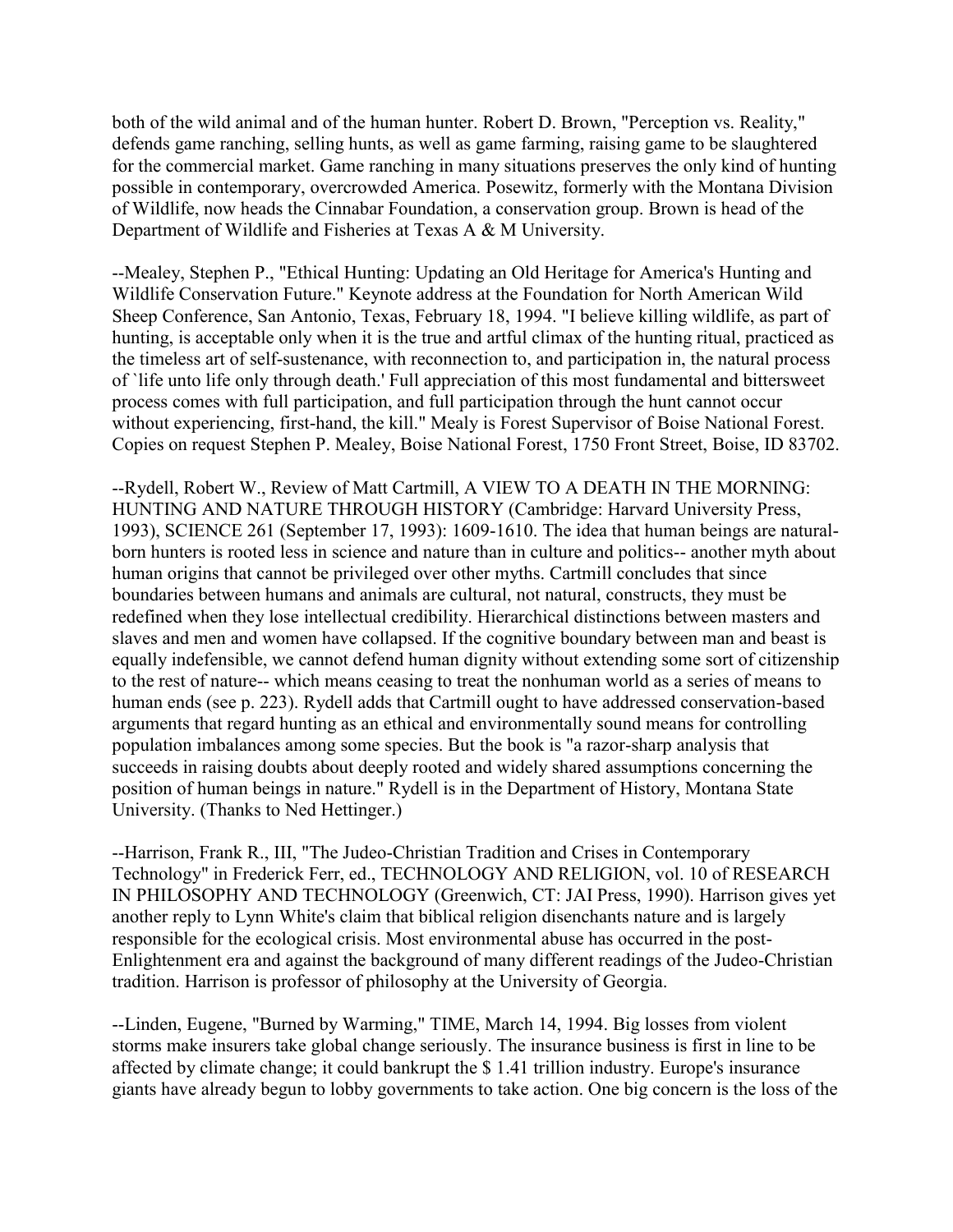sand barriers that protect insured property along the coasts. With 50% of the U.S. population living within 50 miles of a coastline, sea level is now at the highest mark in the past 5,000 years and is rising as much as ten times as fast as before.

--Denis Edwards, "An Ecological Theology of the Trinity," CTNS (CENTER FOR THEOLOGY AND THE NATURAL SCIENCES, BERKELEY) BULLETIN 13, no 3. Summer 1993. Ultimate reality is understood as persons in dynamic communion. This means that all of creation, the whole universe, the biosphere on Earth, individual ecosystems, a living tree, a cell, or a proton can be understood as fundamentally relational and part of a network of interrelationships. Edwards is a Roman Catholic priest and theologian from Australia, the author of JESUS THE WISDOM OF GOD: AN ECOLOGICAL THEOLOGY, Orbis Press, forthcoming.

--Gelderloos, Orin, G., ECO-THEOLOGY. Glasgow: Wild Goose Publications, 1992. (Wild Goose Publications, Pearce Institute, 840 Govan Road, Glasgow G51 3UU, U.K.) 75 pages. Paper. ISBN 0 947988 55 6. Gelderloos examines post-Enlightenment translations of the Bible to find them biased by a cultural negation of nature. Bringing out fresh interpretations of language and context, he finds that the Hebrew and early Christian cultures were more congenial to modern ecological knowledge. This bridges the divine between scientific and theological perspectives, and uncovers much that is of ecological value in the biblical teachings. He hopes to reconcile the false humans/nature dichotomies of the Judeo- Christian tradition in the West and to rediscover an ecological harmony within the roots of that tradition. Wild Goose Publications is the publishing division of the Iona Community in Scotland. Gelderloos is professor of biology and environmental studies at the University of Michigan-Dearborn and has recently been visiting professor at the Centre for Human Ecology, University of Edinburgh.

--Oelschlaeger, Max, CARING FOR CREATION: AN ECUMENICAL APPROACH TO THE ENVIRONMENTAL CRISIS. New Haven, CT: Yale University Press, 1994. 296 pages. \$ 30.00. Argues that only the churches, as the repository of moral values that lie outside the economic paradigm, can provide the social and political leadership and power to move our society to ecological sustainability. All faiths have an emphasis on caring for creation on which we can draw, and religion is necessary if we are to solve the environmental crisis politically. Oelschlaeger is professor of philosophy and religious studies at the University of North Texas.

--Krebs, Angelika, "Haben wir moralische Pflichten gegen¸ber Tieren?" (Do We Have Moral Duties to Animals?), DEUTSCHE ZEITSCHRIFT FR PHILOSOPHIE (Berlin) 41:(1993)6, 995- 1008. Subsections: The nature-ethics debate in general; The pathocentric argument in natureethics; four objections to the pathocentric argument: (1) The rationalist argument, (2) The formal ethical argument, (3) The "First comes eating, then animals" argument, (4) The "policing nature" argument. Krebs is in philosophy at the Johann Wolfgang Goethe-Universitt, Frankfurt/Main.

--Crabb, Charlene, "Rio, the Logical Sea Lion," DISCOVER 14 (February 1993). A sea lion that understands deductive reasoning. The researchers claim that Rio could identify the third connection in a hypothetical syllogism 28 out of 30 times on her first try.

--Hess, Karl, ROCKY TIMES IN ROCKY MOUNTAIN NATIONAL PARK. Niwot, CO: University Press of Colorado, 1993. 167 pages. \$ 22.50 cloth. The park is moving toward an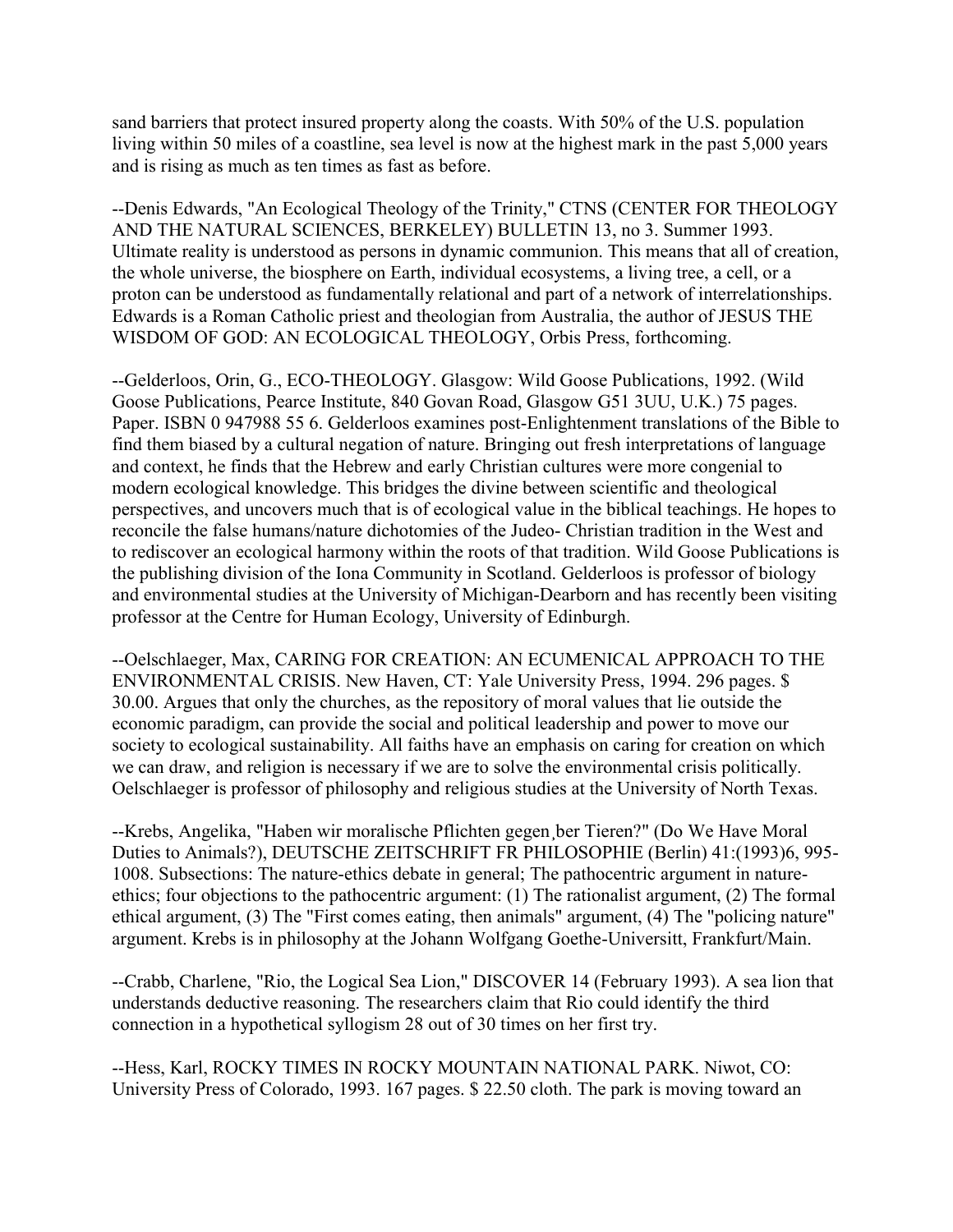ecological Armageddon after "three-quarters of a century of mismanagement." The biggest problem is too many elk, of which park visitors are fond, that eat willows and aspen and depress beaver populations, which disrupts the whole riparian system. Also fire suppression is a problem. There are too many elk and too few fires. Park ecologist know this, but park administrators fail to listen. Hess wants to take the park out of politics and all the political and career moves that go with it. He wants to put it in the hands of a conservation trust, whose board of directors would include faculty at the state's universities and park employees elected by their peers. Provocative, sometimes reminiscent of Alston Chase, although Hess is amply critical of Chase, and not meanspirited. Hess is a writer with a Ph.D. in range ecology.

--Rogerson, Christian and Jeffrey McCarthy, eds., GEOGRAPHY IN A CHANGING SOUTH AFRICA: PROGRESS AND PROSPECTS. Cape Town: Oxford University Press, 1992. 306 pages. South African rand 51.75. With a section on environment, education and health. Rogerson is a geographer at the University of Witwatersrand, Johannesburg. McCarthy is a geographer at the University of Natal, Pietermaritzburg.

--Land, Richard and Louis Moore, eds., THE EARTH IS THE LORD'S: CHRISTIANS AND THE ENVIRONMENT. Nashville: Broadman Press, 1992.

--Beisner, E. Calvin, PROSPECTS FOR GROWTH: A BIBLICAL VIEW OF POPULATION, RESOURCES, AND THE FUTURE. Westchester, IL: Crossway Books, 1990. "Certainly the environment should be protected, but it must be protected for the sake of man, not for its own sake. Anything else is idolatry of nature" (p. 165). "It is man, not the earth or anything else in it, that was created in the image of God. To make man subservient to the earth is to turn the purpose of God in creation on its head" (p. 24).

--Diamond, Jared, THE THIRD CHIMPANZEE: THE EVOLUTION AND FUTURE OF THE HUMAN ANIMAL. New York: HarperCollins, 1992. 407 pages. Diamond claims that the golden age of indigenous peoples of the past never was. Preindustrial societies exterminated species, destroyed habitats, exploited their resources, and undermined their own existence for thousands of years, and archaeological finds at Polynesian, American Indian, Madagascar, Easter Island, Maya, Aztec, and other sites demonstrate this. The native peoples were not particularly either gentle or nature-loving. But they were more ignorant than we. "Tragic failures become moral sins only if one should have known better from the outset." Our scientific knowledge enables us to know that we are engaging in "self-inflicted ecological disasters." It is "beyond understanding to see modern societies repeating the past's suicidal ecological mismanagement." Diamond is a UCLA physiologist, cultural ecologist, and anthropologist, who spends half the year in New Guinea among tribes that were still living in the Stone Age until fifty years ago.

--Oreskes, Naomi, Kristin Shrader-Frechette, and Kenneth Belitz, "Verification, Validation, and Confirmation of Numerical Models in the Earth Sciences," SCIENCE 263(February 4, 1994):641-646. Verification and validation of numerical models of natural systems is impossible. This is because natural systems are never closed and because model results are always nonunique. Models can be confirmed by the demonstration of agreement between observation and prediction, but confirmation is inherently partial. Complete confirmation is logically precluded by the fallacy of affirming the consequent and by incomplete access to natural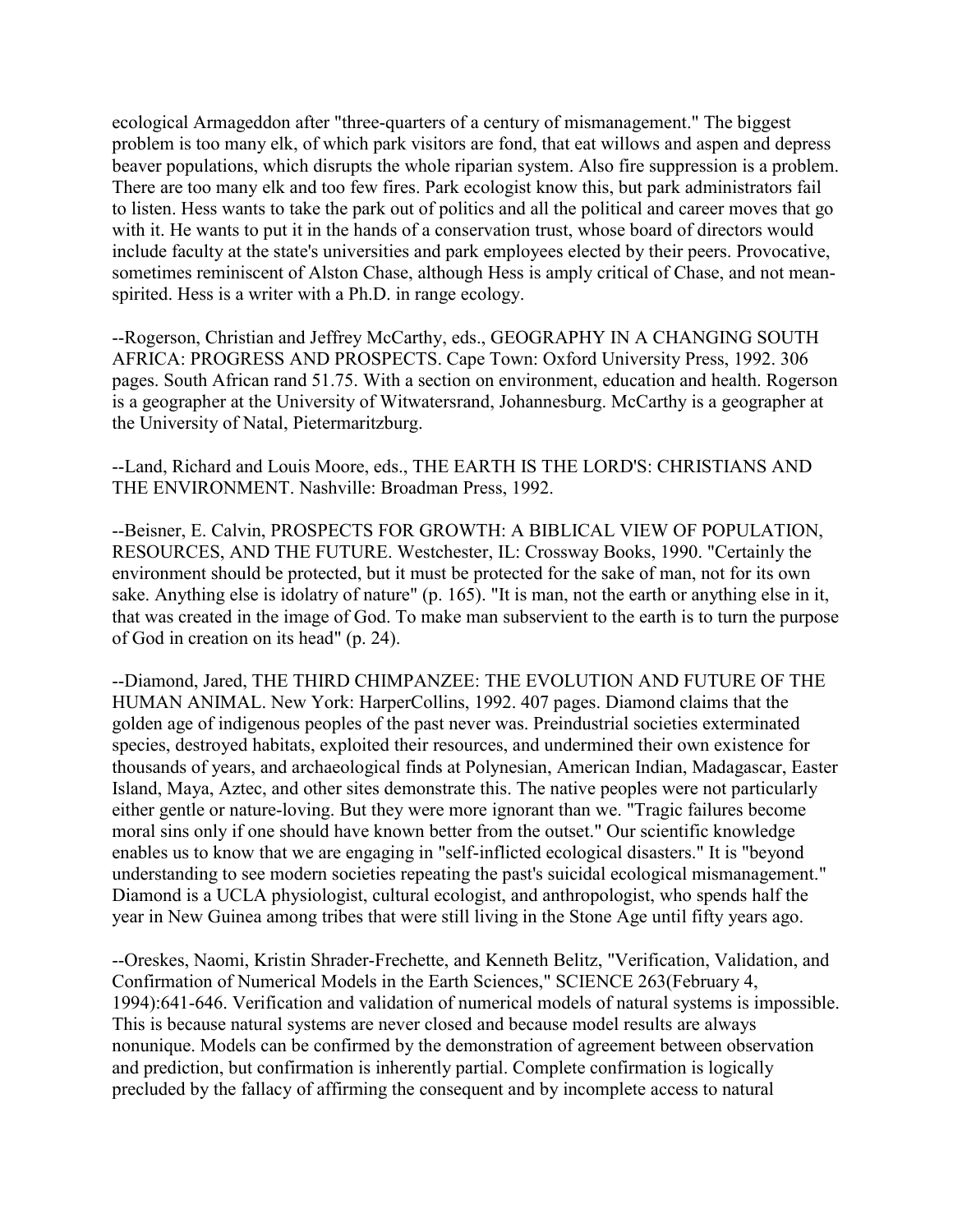phenomena. Models can only be evaluated in relative terms, and their predictive value is always open to question. The primary value of models is heuristic. Oreskes and Belitz are in earth science at Dartmouth College, Shrader-Frechette is in philosophy at the University of South Florida.

--Gilkey, Langdon, NATURE, REALITY, AND THE SACRED. Minneapolis: Fortress Press, 1993. 266 pages. Paper. Two partial apprehensions of nature have been vying for dominance in this century: religious, void of much influence from science, and scientific, unable to admit any reality beyond the empirical. Both views have led to the exploitation of nature, and the scientific may prove even more devastating from here onward. The fault lies not in the scientific knowledge of nature but in the assumed philosophy of science that accompanies most scientific and technological practice. Scientific knowing needs to be brought into relationship with other complementary ways of knowing, before there can be any adequate understanding of, relationship to, or conservation of the natural world. Gilkey is visiting professor at the University of Virginia, emeritus at the University of Chicago.

--Fawcett, Eric., "Working Group on Ethical Considerations in Science and Scholarship," ACCOUNTABILITY IN RESEARCH (Gordon and Breach Science Publishers) 3(1993):69-72. A Toronto group analyze and propose particular ethical codes by professional societies to suggest that they all address common elements, with the result that scientists and scholars agree to a common moral framework in the conduct of their investigations. "Living in a world in which all forms of life are interdependent, we recognize that human activity since the scientific revolution now threatens the future of life on the planet. This threat stems in part from reckless exploitation of the earth's resources and massive pollution of the biosphere by humankind, exacerbated by rampant militarism. To help solve these problems, scientists and scholars, and all those concerned with the welfare of life on earth, need to unite in a world-wide moral community." Fawcett is in physics at the University of Toronto.

--O'Neill, John, ECOLOGY, POLICY AND POLITICS: HUMAN WELL-BEING AND THE NATURAL WORLD. London: Routledge, 1993. 227 pages. paper. A broadly Aristotelian account of welfare that reveals the relation between the good of non-humans and future generations and our own well-being. Welfare and liberal justifications of market- based approaches to environmental policy fail, and this has implications for debates about market, civil society, and politics. Chapter titles: Nature, Intrinsic Value and Human Well- Being; Future Generations and the Harms We Do Ourselves; Justifying Cost-Benefit Analysis: Arguments from Welfare; Pluralism, Liberalism, and the Good life; Pluralism, Incommensurability, Judgement; Authority, Democracy and the Environment; Science, Policy and Environmental Value; Market, Household and Politics. This book is in the series, Environmental Philosophies, edited by Andrew Brennan. O'Neill is lecturer in philosophy at Lancaster University, Lancaster, UK.

--Gibbons, J. Whitfield, KEEPING ALL THE PIECES: PERSPECTIVES ON NATURAL HISTORY AND THE ENVIRONMENT. Washington, DC: Smithsonian Institution Press, 1993. Gibbons is University of Georgia professor of ecology at the Savannah River Ecology Laboratory.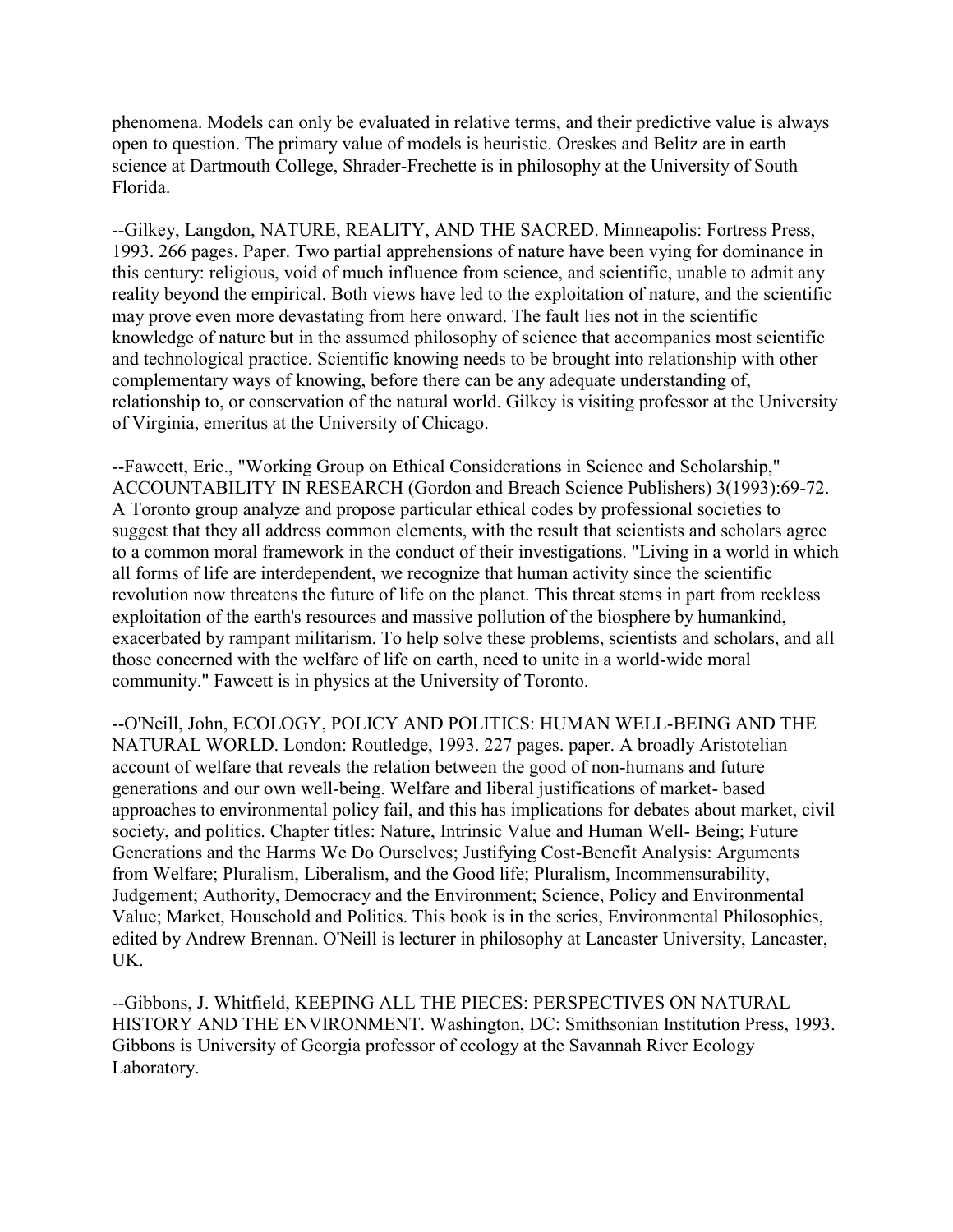--Linden, Eugene, "Tigers on the Brink," TIME, March 28, 1994.

The cover story. Once considered a success story, tigers are again sliding toward extinction. This time the world's nations may not be able to save the great cats. Populations have declined 95% in this century; the two main factors are loss of habitat and a ferocious black market in body parts, especially bones and other parts used in traditional medicine and folklore in China, Taiwan, and Korea. A tragic story of human stupidity driving these majestic animals to extinction. --Goodrum, John. "Situation Ethics," BUGLE: JOURNAL OF ELK AND THE HUNT, vol. 10, no. 3 (Summer 1993):79-81. Goodrum, while hunting, discovered coyotes taking turns chasing a fawn, progressively tiring it until they were able to kill it, while the doe and mother watched helplessly. Torn between the deer and the coyotes, and reflecting on his own role as a hunterpredator, he let the coyotes kill the fawn, later to regret it, and subsequently concludes that out of respect for his own humanity he ought to have had compassion on the suffering deer, although he also admires the coyotes. Goodrum was once an intense hunter, then gave up hunting for nearly a decade to think through his relationship with animals, then resumed bowhunting last year. BUGLE is the journal of the Rocky Mountain Elk Foundation.

--ReVelle, Penelope, and Charles ReVelle, THE GLOBAL ENVIRONMENT: SECURING A SUSTAINABLE FUTURE. Boston: Jones and Bartlett, 1992. Cloth. 480 pages. Designed as a text. Part I. Ecology: The Background. Part II. Human Population Issues. Part III. Land and Wildlife. Part IV. Energy Resources and Recycling. Part V. Air and Water Resources. Part VI. Sustainable Global Societies. With two dozen box essays by guest authorities. A sample: Paul D. Raskin, "Sustainability and Equity." The authors are at Johns Hopkins University.

--Kidd, Charles V., "The Evolution of Sustainability," JOURNAL OF AGRICULTURAL AND ENVIRONMENTAL ETHICS 5(no. 1, 1992):1-26. --Norgaard, Richard, "Sustainable Development: A Co-evolutionary View," FUTURES, December 1988. 606-619. --Sachs, Wolfgang, ed., GLOBAL ECOLOGY: A NEW ARENA OF POLITICAL CONFLICT. London: Zed Books, 1993.

--Slocombe, D. Scott, Julia K. Roelof, Lirondel C. Cheyne, Susan Noalani Terry, and Suzanne den Ouden, eds., WHAT WORKS: AN ANNOTATED BIBLIOGRAPHY OF CASE STUDIES OF SUSTAINABLE DEVELOPMENT. Sacramento: International Center for the Environmental and Public Policy, 1993.

--Mayo, Deborah G., and Rachelle Hollander, eds., ACCEPTABLE EVIDENCE: SCIENCE AND VALUES IN RISK MANAGEMENT. New York: Oxford University Press, 1991, paper edition, 1994. 304 pages. \$ 19.95. "This volume shows that rational, critical approaches to valueladen risk judgments can be fruitful, making possible more sophisticated risk assessments and risk management that better comprehends the values at stake." - ETHICS. Now in paper and complimentary examination copies are available. Mayo teaches philosophy at Virginia Polytechnic Institute and Hollander is coordinator for Ethics and Values Studies at the National Science Foundation.

--Plumwood, Val, FEMINISM AND THE MASTERY OF NATURE. New York: Routledge, 1994. 248 pages. Paper. \$ 17.95. The master form of rationality in Western culture has been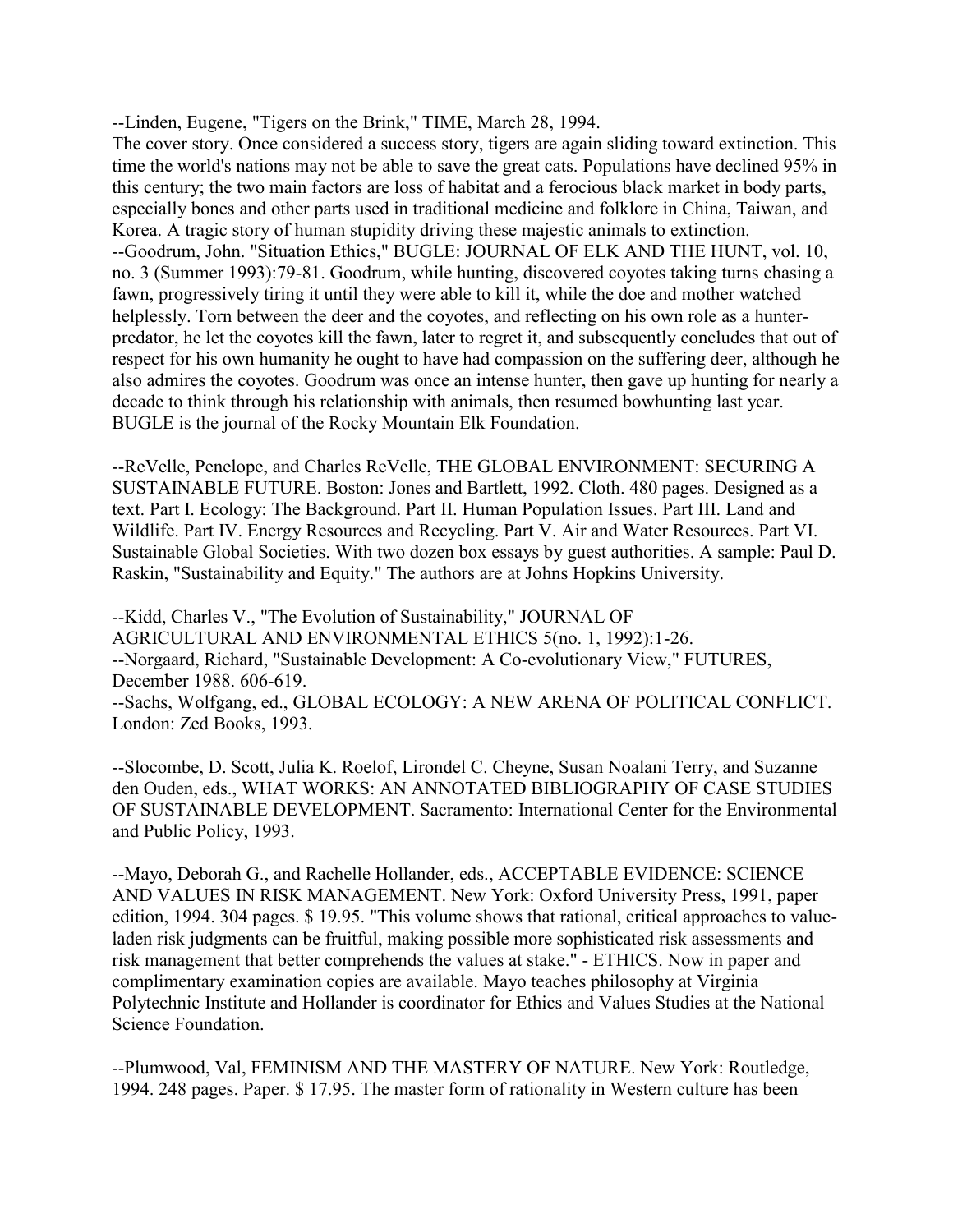systematically unable to acknowledge dependency on nature. Feminist thought can contribute to radical green thought and to the development of a better environmental philosophy. Some chapter titles: Feminism and Ecofeminism; Dualism: the Logic of Colonisation; Mechanism and Mind/Nature Dualism; Ethics and the Instrumentalising Self; Deep Ecology and the Denial of Difference, Changing the Master Story. Says Nancy Fraser (Northwestern University), "Puncturing the myth of `the angel in the ecosystem,' Plumwood aims to develop a genuinely critical ecological feminism." Plumwood teaches in the Department of Philosophy at the University of Tasmania, Australia.

--Gorz, Andr, CAPITALISM, SOCIALISM, ECOLOGY. New York: Routledge, 1994. 240 pages. Paper, \$ 19.95. Translated by Chris Turner. Technological developments have transformed the nature of work and the structure of the workforce, and we face grave risks posed by a dual society with a hyperactive minority of full-time workers confronting a majority who are, at best, precariously employed. There is a key social conflict in Western societies in terms of the distribution of work and the form and content of nonworking time, all affecting the relationship of humans to the natural world.

--Benton, Ted, NATURAL RELATIONS? ECOLOGY, ANIMAL RIGHTS AND SOCIAL JUSTICE. New York: Routledge, 1993. 250 pages. \$ 17.95 paper. Debates about the moral status of animals are used to critique human rights discourse. Both humans and other species of animals are vulnerable to harm and require the same conditions for their well being, and the author develops a naturalistic, but anti-reductionist view of human nature. In a post-capitalist society, we need an ecological and socialist view of human rights. Benton is Reader in sociology at the University of Essex.

--Prades, Jos, Robert Tessier, and Jean-Guy Vaillancourt, eds., GESTION DE L'ENVIRONNEMENT ÍTHIQUE ET SOCIÍTÍ (MANAGING THE ENVIRONMENT, ETHICS, AND SOCIETY). Montreal: Íditions Fides, 1991. 376 pages. Canadian \$ 27.95. Fourteen chapters, including J. Prades on environmental ethics, J. P. Waaub on growth versus sustainable development, R. Tessier on the foundations of environmental ethics, L. Gagnon on international dimensions of ecologism, U. Thomas on UNEP, J. Hofbeck on deep ecology, G. Baum on Polanyi and the ecological crisis, G. Lane on environmental and social ethics, M. Boutin on religion and ecology, E. Gaboury on women and environmental ethics. With a closing essay by Pierre Dansereau, Canada's leading ecologist. Prades and Tessier are at the University of Quebec in Montreal and Villancourt is at the University of Montreal.

--Prades, Jos, Robert Tessier, and Jean-Guy Vaillancourt, eds., ENVIRONNEMENT ET DÍVELOPPEMENT: QUESTIONS ÍTHIQUES ET PROBLúMS SOCIO-POLITIQUES. Montreal: Íditions Fides, 1992. 376 pages. Canadian \$ 27.95. Fifteen chapters on sustainable development, acid rain, environmental ethics, religion and ecology, economy and ecology.

--Prades, Jos, Robert Tessier, and Jean-Guy Vaillancourt, eds., INSTITUER LE DÍVELOPPEMENT DURABLE: ÍTHIQUE DE L'ÍCODÍCISION ET SOCIOLOGIE DE L'ENVIRONNEMENT (INSTITUTING SUSTAINABLE DEVELOPMENT: ETHICS OF ECODECISION AND ENVIRONMENTAL SOCIOLOGY). Montreal: Íditions Fides, 1994. 306 pages. Canadian \$ 29.95. Thirteen chapters: G. Baum on the social basis of environmental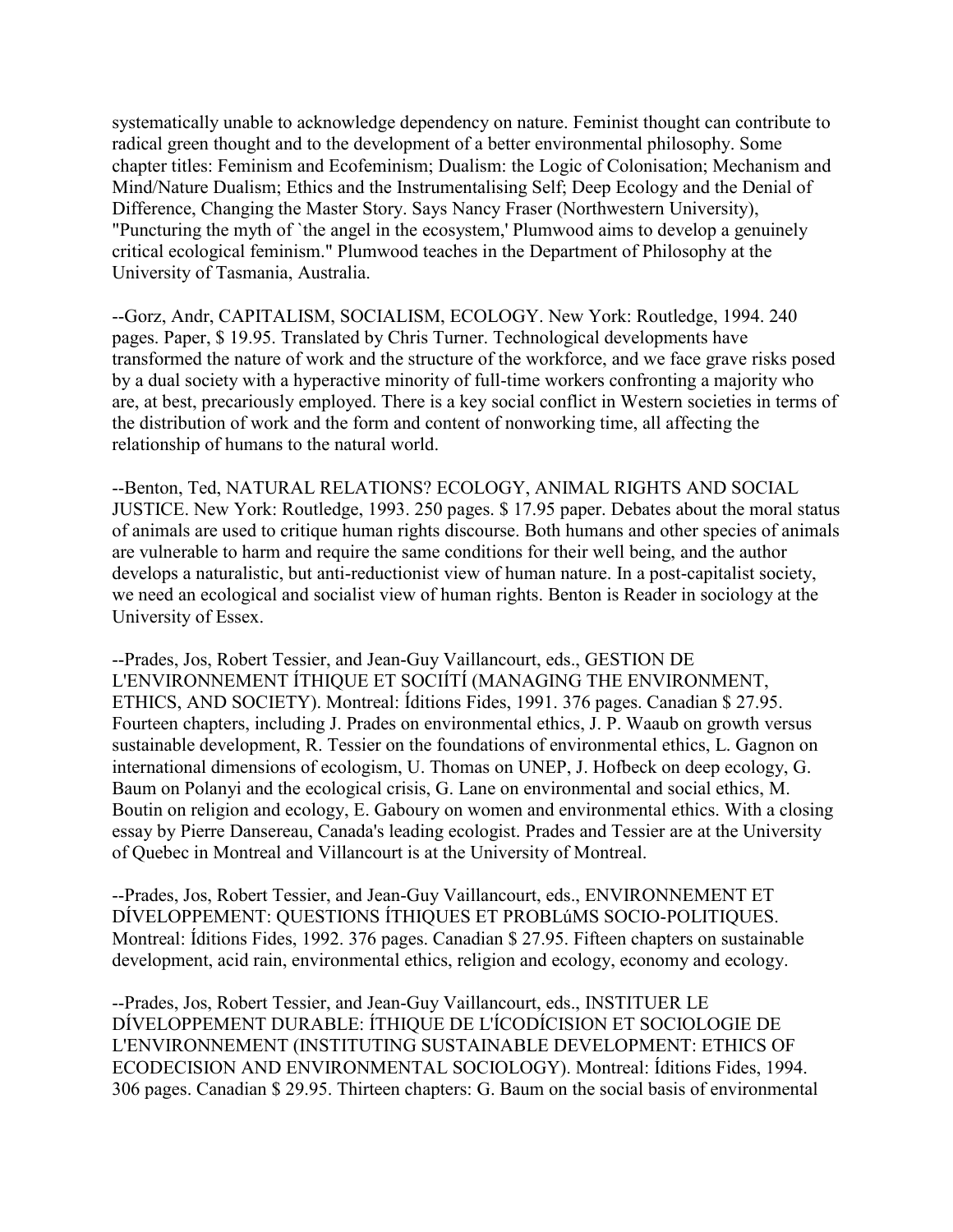ethics, M-C. Gervais and B. Dumas on environmental knowledge, R. Tessier on ethics and acid rain, J. Hofbeck and E. Hofbeck on the Great Whale hydroelectric project, R. Babin on sustainable development in New Brunswick, O. Boiral on Quebec's sustainable development strategy, and others.

--Beauchamp, Andr, POUR UNE SAGESSE D'ENVIRONNEMENT (Ottowa: Novalis, 1991). Beauchamp is president of Enviro-Sage, Inc., Montreal.

--Beaud, Michel, Calliope Beaud, and Mohamed Larbi Bouguerra, eds., L'ÍTAT DE L'ENVIRONNEMENT DANS LE MONDE. Paris: La Librairie La Decouverte, 1993.

--Hricko, Andrea, "Environmental Problems behind the Great Wall," ENVIRONMENTAL HEALTH PERSPECTIVES 102 (no. 2, February, 1994):154- 159. China's two most serious problems are air pollution and water pollution; it is difficult for most Chinese to escape the adverse effects of pollution, judged for better or worse to be an acceptable cost of progress. An official report says, "As a developing country, China must unswervingly give first priority to her national economic development. ... Environmental protection ... must serve the purpose of promoting economic progress and improving the quality of life."

--Kaplan, Robert D., "The Coming Anarchy," THE ATLANTIC MONTHLY, vol. 273, no. 2, February 1994. Nations break up under the tidal flow of refugees from environmental and social disaster. As borders crumble, another type of boundary is erected--a wall of disease. Wars are fought over scarce resources, especially water, and war itself becomes continuous with crime, as armed bands of stateless marauders clash with the private security forces of the elites. The world faces a period of unprecedented upheaval, brought on by scarce resources, worsening overpopulation, uncontrollable disease, brutal warfare, and the widespread collapse of nationstates, and, indeed, of any semblance of government. A preview, the author claims, of the first decades of the twenty-first century.

--ENVIRONMENT VIEWS is published quarterly by Alberta Environmental Protection, and is available free on request. A sample issue, Winter 1993, was on the theme, "Sacred Ground." Articles include: J. Stan Rowe, "In Search of the Holy Grass: How to Bond with the Wilderness in Nature and Ourselves"; John Marsh, "Back to the Garden: Can Christianity Take Root in the Earth?"; Connie Bryson, "Earth Mothers: Do Women Have a Special Connection to the Earth?" Clayton Blood, "Blood Ties: On the Blood Reserve, an Irrigation Project Puts People Back in Touch with the Spirit of the Land" (Blackfoot Indians), and others. Contact: ENVIRONMENT VIEWS, Alberta Environmental Protection, 9915 - 108 Street, Edmonton, Alberta T5K 2C9, CANADA. (Thanks to Phil Pister, Desert Fishes Council.)

--SIERRA, March/April 1994 features an ecosystem approach to biological conservation, outlining twenty-one eco-regions in North America: Alaska Rainforest, American Southwest, Arctic, Atlantic Coast, Boreal Forest, Central Appalachia, Colorado Plateau, Great Basin/High Desert, Great Lakes, Great North American Prairie, Great Northern Forest, Hawaii, Hudson Bay/James Bay Watershed, Interior Highlands, Mississippi Basin, Pacific Coast, Pacific Northwest, Rocky Mountains, Sierra Nevada, Southern Appalachian Highlands, and Southwest Deserts. Introductory articles by notable authors on some, but not all of these. With a pull-out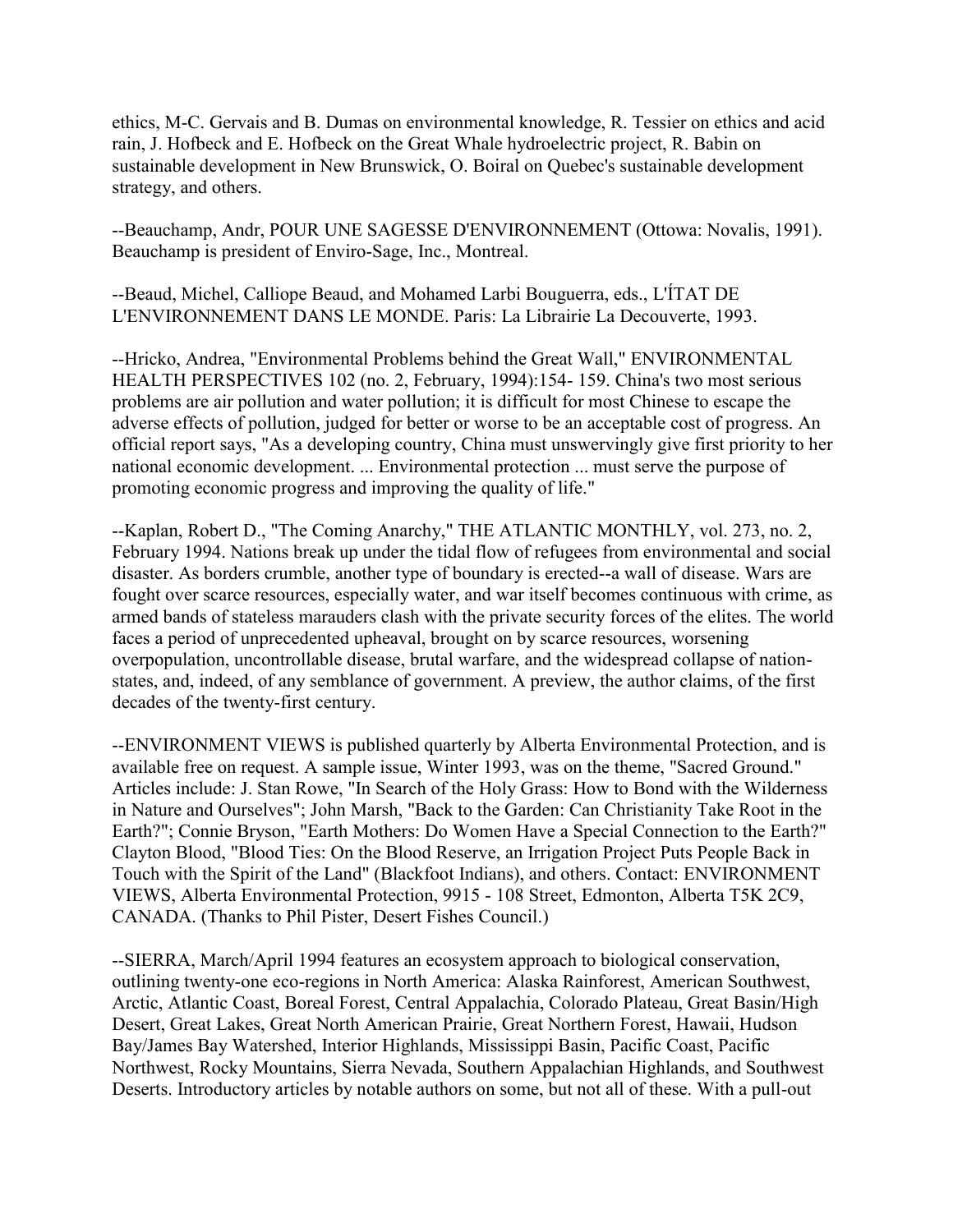map that can be made into an overhead (at Kinko's), this can be useful for an introductory discussion of an ecosystem approach to living on the North American continent.

--FREE INQUIRY, Spring 1993, is a special issue, "Does Humanism Encourage Human Chauvinism?" with fourteen short articles, for example, Eugenie C. Scott, "Us and Them, Nature and Humanism"; James Lawler, "Ecocentric Ethics"; Frank Cullen and Ingrid Newkirk, "Humanism in a Biocentric Universe" Bernard Rollin, "Intrinsic Value for Nature--An Incoherent Basis for Environmental Concern." An example of anthropocentrism at its best, or worse, depending on your point of view, is Jan Narveson, "Humanism Is for Humans." "What the current ecological movement is about is the capacity to enjoy a North American/European lifestyle, and to do so into the indefinite future. What is unique about it is its claim that we can't do this for TECHNOLOGICAL reasons. It isn't so." "There is, to repeat, NO resource problem, NO resource problem of consequence for the globe." "What's WRONG with things being in pretty good shape for our fellow humans, with every prospect of their getting better still if we can keep our wits about us?" Narveson teaches philosophy at the University of Waterloo. The whole issue makes good short pieces for classroom discussion.

--INNER VOICE, newsletter of the Association of Forest Service Employees for Environmental Ethics, continues alive and well, now in volume 6. The March/April issue features biodiversity and the role of forests in its conservation. For a sample issue, write AFSEEE, P. O. Box 11615, Eugene, OR 97440. Phone 503/484-2692.

--HUMAN DIMENSIONS IN WILDLIFE NEWSLETTER is a brief (6-page) newsletter, now in its thirteenth year, compiled by the Human Dimensions in Wildlife Study Group. \$ 10.00 per year. Subscriptions to: Dr. David H. Thorne, Missouri Department of Conservation, P. O. Box 180, 2901 W. Truman Blvd., Jefferson City, MO 65109. Submissions to: Dr. James B. Armstrong, Editor, 331 Funchess Hall, Department of Zoology and Wildlife Science, Auburn University, Auburn, AL 36849. Phone 205/844-9233.

--Gray, Gary C., ed., WILDLIFE AND PEOPLE: THE HUMAN DIMENSION OF WILDLIFE ECOLOGY. Champaign, IL: University of Illinois Press, 1993.

--Rolston, Holmes, III, Longer Book Review of Rosemary Radford Reuther, GAIA AND GOD: AN ECOFEMINIST THEOLOGY OF EARTH HEALING, INTERPRETATION 48 (April, # 2):188-190. Quite appreciative of Reuther's extended critique of exploitation, but doubtful if Gaia is relevant. "Meanwhile, no one bothers to notice that there is nothing in the scientific Gaia hypothesis that is feminine, as opposed to masculine. The earth superorganism, if there is one, is completely unsexed, and the equilibrating earth ecosystem is not even an organism, much less a female one. The religious discussion simply takes off on its own, puzzled about the male and female elements in the divine, echoed in an ancient mythology, and thought to shape a male domination of women, about which the science, seemingly claimed to back the feminist claim, really says nothing at all. Rolston is professor of philosophy at Colorado State University.

--ENCYCLOPEDIA OF BIOETHICS, Second Edition, MacMillan, will be out later this year. This edition, in five volumes, will contain substantial entries on environmental ethics, animal welfare issues, and development ethics, largely neglected in edition one published in 1978,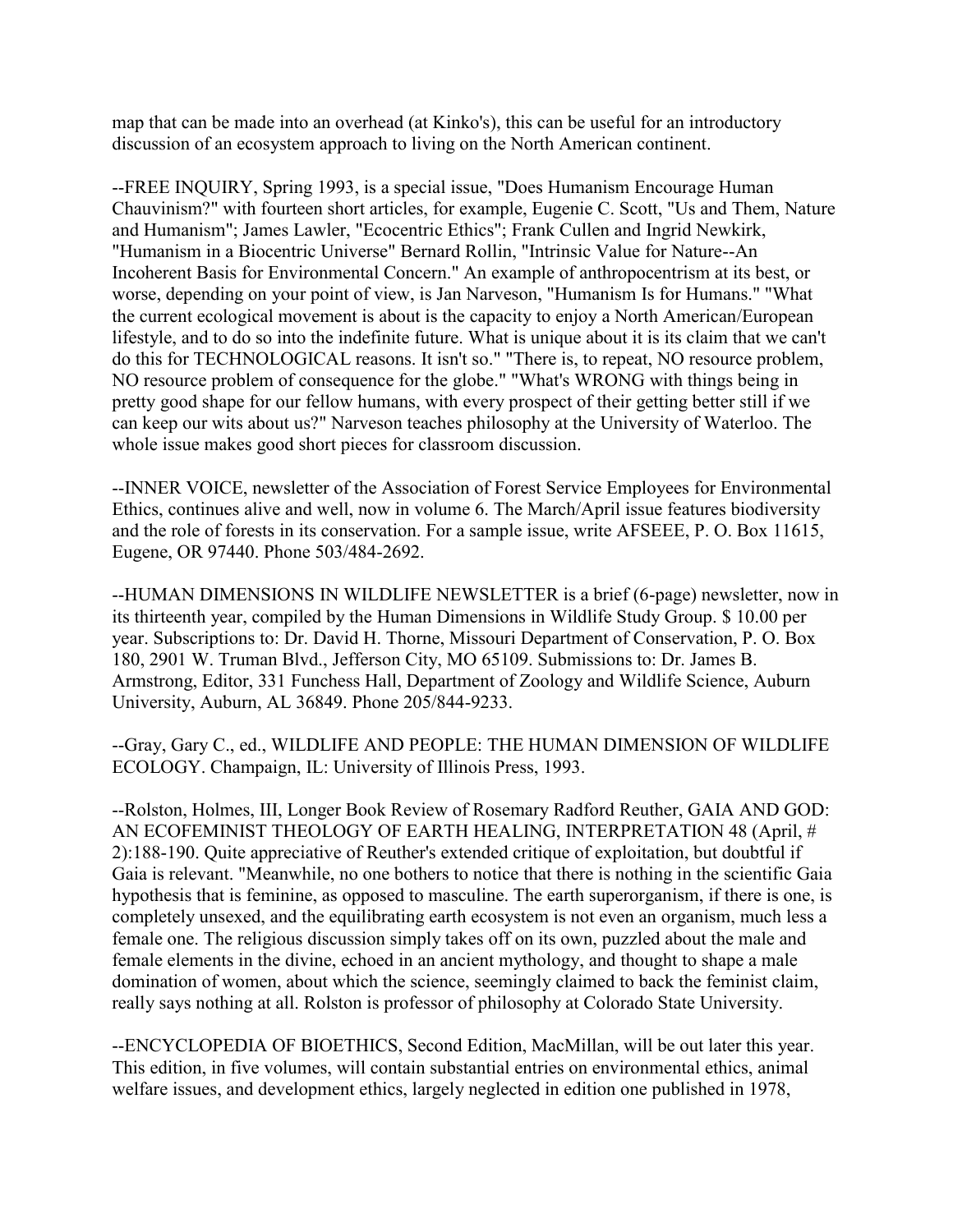which was almost exclusively medical ethics. Warren T. Reich is the general editor, and Holmes Rolston is the area editor for environmental ethics and animal welfare. This edition has been five years in preparation. The first edition has received wide attention as a landmark reference work. More detail on the article entries on release.

--Noel J. Brown and Pierre Quibler, eds., ETHICS AND AGENDA 21: MORAL IMPLICATIONS OF A GLOBAL CONSENSUS. New York: United Nations Publications, United Nations Environment Programme, 1994. Paper. 187 pages. ISBN 92-1-100526-4. Available from United Nations Publications, Sales Section, Room DC2-853, Dept. 041D, New York, NY 10017. Phone 800/253-9646. Fax 212/963-3489. Ethical evaluation of the UN strategy document from the United Nations Conference on Environment and Development (Rio Earth Summit). Short, invited commentaries by J. Baird Callicott, Ross McCluney, Hazel Henderson, Holmes Rolston, III, David Rothenberg, Dieter T. Hessel, Jose Dualok Rojas, Larry L. Rasmussen, John Lemons and Eleanor Saboski, Kristin Shrader-Frechette, Eric Katz, Peter Adriance, Samdhong Rinpoche, Sallie McFague, Mohammed T. Medhi, Bradley Shavit Artson.

--Howard, Walter E., "Animal Research is Defensible," JOURNAL OF MAMMALOGY 74(no.1, 1993):234-35. Howard argues that using animals for research, teaching, as food, and so forth is morally permissible since we treat animals less badly than does nature. Animal rights positions, he claims, are based on ignorance concerning nature's brutality.

--Bekoff, Marc, and Ned Hettinger, "Animals, Nature, and Ethics," JOURNAL OF MAMMALOGY 75(no. 1, 1994):219-223. Responds to Walter E. Howard (see above) by arguing that we do not want an ethic that sanctions human treatment of animals as long as it is better than what nature typically has in store for similar animals.

--Britten, Hugh B., Peter F. Brussard, and Dennis D. Murphy, "The Pending Extinction of the Uncompahgre Fritillary Butterfly," CONSERVATION BIOLOGY 8(1994):86-94. Found only on two Colorado alpine peaks, the species has low genetic variability, and persistent drought conditions in the 1980's have brought further decline. Human disturbance has been a factor, but probably not the critical factor. See comment in issues section below. Britten is in biology at Montana State University, Brussard is in biology at the University of Nevada-Reno, and Murphy is at the Center for Conservation Biology at Stanford University.

--Baskin, Yvonne, "Ecologists Dare to Ask: How Much Does Diversity Matter?" SCIENCE 264(April 8, 1994):202-203. Report from a workshop, sponsored by SCOPE/Global Biodiversity Assessment Synthesis Conference, in California earlier this year, on whether or how much diversity contributes to healthy ecosystem functioning. Mixed opinions, but it seems clear that some species are "rivets" (in Ehrlich's metaphor) in the Earth spaceship system, while others are only "passengers." Biodiversity is valuable up to a certain point (which may differ with different systems), but most ecosystems contain more diversity than is needed to reach peak productivity. See related item in issues section, below.

--May, Robert M., "Taxonomy as Destiny," NATURE 347 (September 13, 1990):129-130 and C. H. Daugherty, A. Cree, J. M. Hay, and M. B. Thompson, "Neglected Taxonomy and Continuing Extinctions of Tuatara (SPHENODON), NATURE 347 (September 13, 1990):177-179. The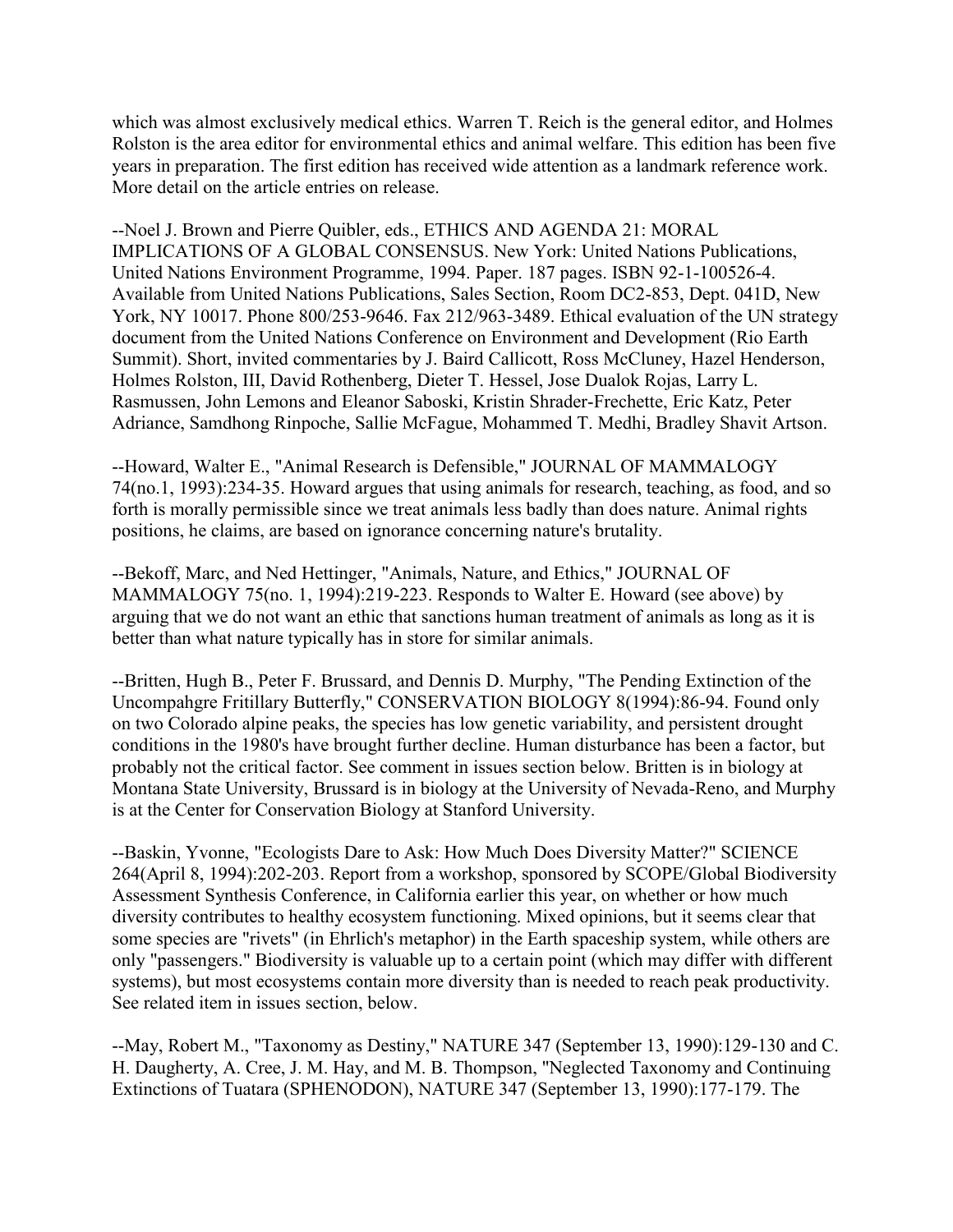tuatara is a large, iguana-like reptile, the sole survivor of a group that flourished in the Triassic Period, now confined to a few islets off the coast of New Zealand. It has a well-developed third eye in the center of its head, a variation on an organ that has been reduced to the pineal gland in most vertebrates. The authors argue that there are three species, not one, and that the established view that there is one species has resulted in inadequate conservation, with one species now extinct and the others imperiled. Further, they wonder whether these two remaining species, quite disparate from superficially similar lizards, do not by some measures represent as much diversity as in all 6,000 species of more common snakes, lizards, and amphibians. Phylogenetic distance needs to be figured into estimates of diversity and into priorities in conservation. They suggest some ways to calculate this. May is a zoologist at Oxford; Daugherty, Cree, and May are biologists at Victoria University of Wellington in New Zealand; Thompson is a zoologist at the University of Sydney in Australia.

### **Issues**

The first lichen has been listed as an endangered species. CLADONIA PERFORATA, Florida perforate cladonia, is distantly related to the common reindeer "moss," a conspicuous fruitose lichen that everyone sees regularly in the woods. It occurs in dry upland vegetation (scrub, high pine, and turkey oak barrens) of central peninsular Florida. Lost of habitat, primarily to citrus groves and residential development is the primary threat to the species. There are an estimated 26,000 "individuals" (if this is the right term for a lichen) at 12 sites. Thirteen other plants, two lizards, and the Florida scrub jay are also threatened from the loss of this type of habitat, seven are listed species. Of interest is the listing of an unglamorous, noncharismatic, nonvascular plant, on the strength of good data, and some persistence by interested individuals who turned around U.S. Fish and Wildlife Service claims that listing was "warranted but precluded by working on other species having higher priority." Listing data in FEDERAL REGISTER 25746, 27 April 1993.

Last huskies in the Antarctic. The last fourteen huskies left the Antarctic at the end of February. Dogs have been on the continent since 1898, but environmental groups, worried that canine viruses might be passed on the seals, causing fatal diseases for which they have no defenses, successfully banned dogs from the continent in the 1991 Antarctic Treaty, with the provisions taking complete effect in April 1. Australians and Argentines removed their dogs some while back, but the British Antarctic Survey kept theirs until the deadline. Scientists retired most of the dogs for snowmobiles in the 1970's. Brief story in SCIENCE, February 4, 1994.

William K. Reilly, former EPA Administrator, is now a visiting professor at Stanford University. In an address there on January 12, he claimed that EPA, following Congressional legislation, has been overconcerned with very small risks affecting a few persons, which leaves unattended other environmental problems affecting millions of people. Although some risks do need to be addressed with high priority, others will cost billions of dollars to eliminate, where the hazard of early death is less than one in a million. Chances of death by lightning are 35 times as great, chances of death in a motor vehicle 16,000 times as great. Removing this risk takes budget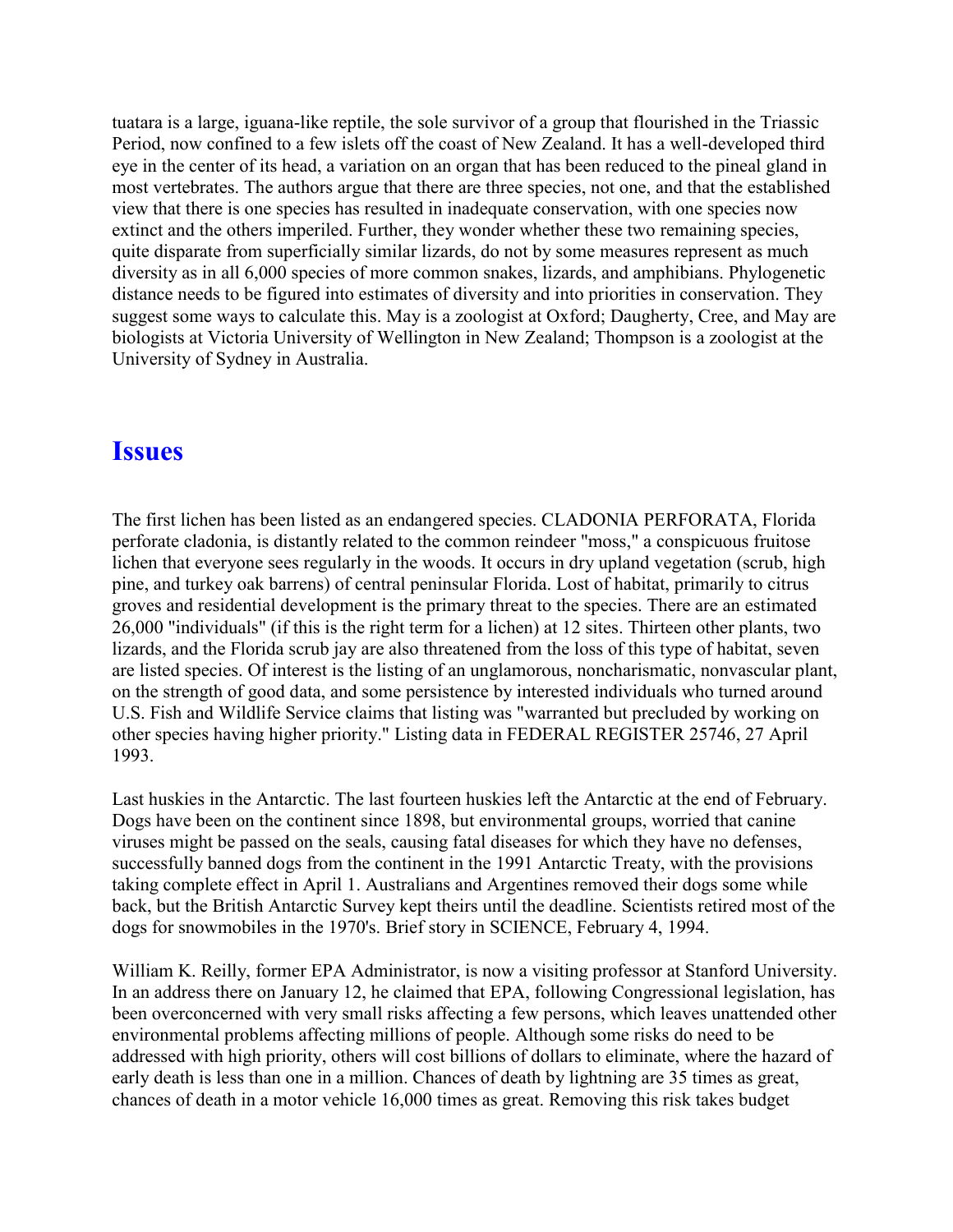outlays that prevent other activities "like improving air quality and protecting coastal waters, the Great Lakes, Chesapeake Bay, the Gulf of Mexico, and other highly productive but imperiled natural systems on which we depend. Federal budget outlays for a clean-up of contaminated federal facilities are out of control, ill-considered, and in need of a thorough review to base clean-up priorities on actual threats to people's health and the environment." Synopsis in SCIENCE, February 4, 1994.

Scientists don't want to save endangered butterfly. The Uncompahgre fritillary butterfly is going extinct naturally. Only 492 exist on two 14,000 foot peaks in Colorado, Uncompahgre Peak and Redcloud Peak, a species presumably in decline over the last 10,000 years, as climate has warmed in the Rocky Mountain West, and populations have declined precipitously since first discovered and monitored from 1978 onward. BOLORIA ACROCNEMA was listed as a federally endangered species in 1991. Peter Brussard, president-elect of the Society for Conservation Biology, says, "I like to think we are watching a natural extinction. Natural extinctions are part of nature, and I would like to intervene in natural processes as little as possible." But Michael Bean, at the Environmental Defense Fund, objects that we ought to save all the biodiversity we can. "If it really is the case that this is a natural extinction ... then my view is that it's unwise simply to stand back and say we shouldn't do anything to preserve the greater biological diversity it represents." Story in DENVER POST, April 22, 1994. See Britten, Brussard, and Murphy, "The Pending Extinction of the Uncompahgre Fritillary Butterfly," CONSERVATION BIOLOGY 8(1994):86-94 in recent literature, above.

Does diversity contribute to stability in ecosystems? This thesis, which is widely used to support biological conservation, has been under sustained attack by both philosophers and ecologists. Philosophers like Mark Sagoff and Kristin Shrader- Frechette have pointed out that some of the most stable ecosystems were the least diverse (e.g., salt marshes). Ecologists have argued that as long as there were one or two species representing each important ecosystem function, diversity was not important to stability. New studies presents empirical evidence that diversity does contribute to ecosystem stability and ability to withstand stress. More diverse prairie grassland plots were far superior at retaining their vegetative cover after an extreme drought than were less species rich plots. They also recovered their former biomass productivity more quickly. The more species an ecosystem has, the more likely it is to have some species resistance to drought, disease, or other stresses. Biological diversity, according to the authors of this study, is "nature's insurance policy against catastrophes." Even an ecologist who had objected to the diversitystability hypothesis because it was "without any evidence at all" is now inclined to accept it. An unanswered question is whether there is a threshold beyond which more species no longer increase stability. Story in NEW YORK TIMES, February 1, 1994, p. B7. Another story in SCIENCE NEWS, February 5, 1994. A principal piece of basic research is reported in David Tilman and John A. Downing, "Biodiversity and Stability in Grasslands," NATURE 367 (January 27, 1994):363-365. See also the Baksin SCIENCE story in recent literature, above. (Thanks to Ned Hettinger for this and other NEW YORK TIMES stories, below.)

Instability fosters diversity? Some natural systems may be inherently unstable and such instability may actually contribute to diversity. A new study, based on a computer model of the behavior of the Dungeness crab, suggests that many animals undergo wildly unpredictable changes in their numbers even when they are unperturbed by disturbances. Total population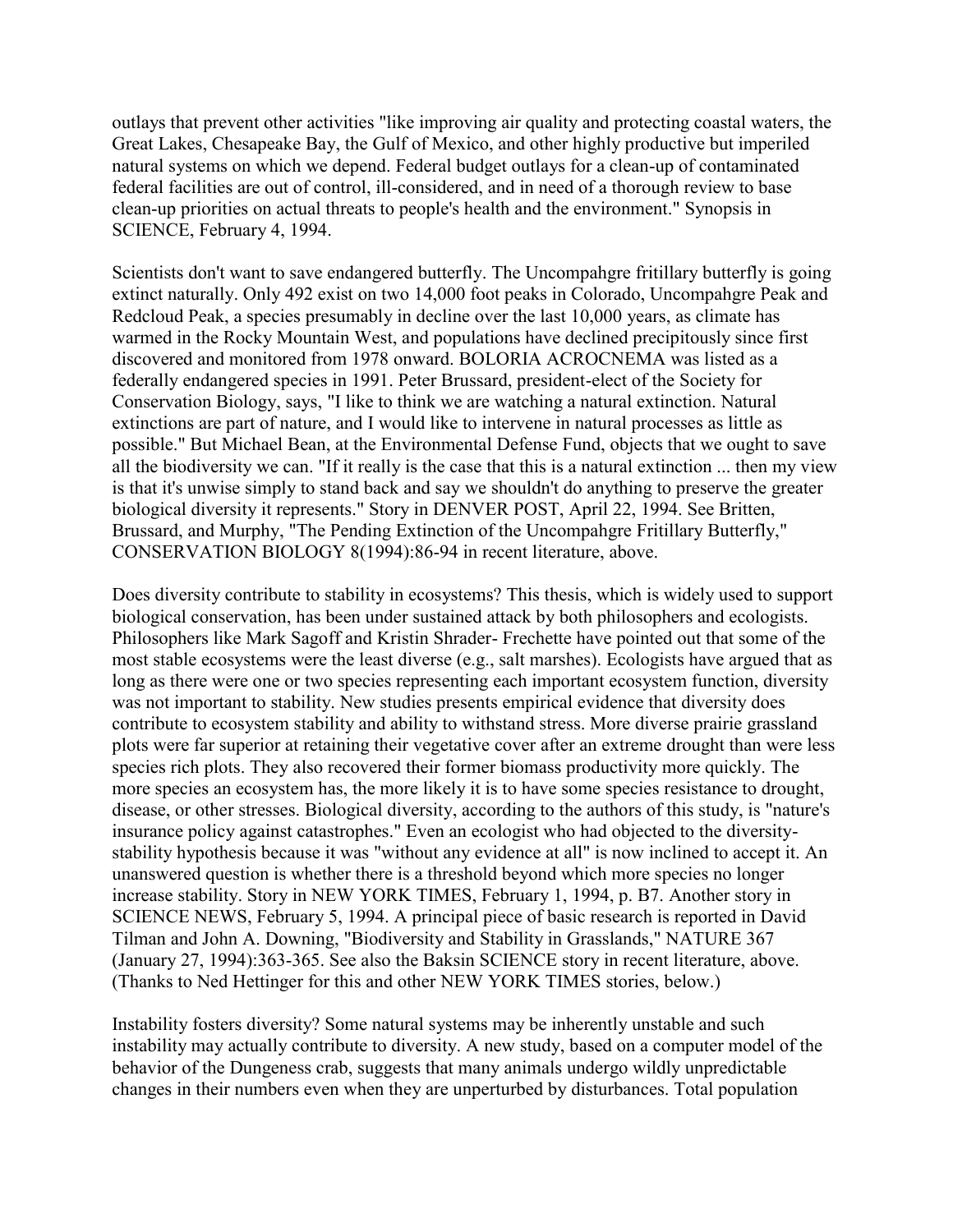numbers can remain steady for thousands of generations and then, without warning, boom or crash due solely to internal dynamics. Such chaotic behavior will be exacerbated by environmental perturbations making it highly implausible to think of these populations as tending toward an equilibrium state. This creates problems not only for managing and predicting the behavior of insect pests or fish populations, but also for ecocentric ethics that are based on the supposed equilibrium tendencies of natural systems and the belief in the destabilizing affects of human alterations of those systems. This environmentalist picture of nature is further undermined by the suggestion that such natural instability contributes to species diversity by preventing species that might dominate in stable environments from doing so and by continually creating new opportunities. Story in NEW YORK TIMES, March 15, 1994, p. B7.

Grazing on public lands. The Clinton Administration's Secretary of Interior Bruce Babbitt issued a new, compromise proposal for grazing policy on public lands. It doubles the grazing fee and increases the environmental standards that must be met on grazed public lands, while allowing local flexibility in implementation of these principles. Neither environmentalists nor ranchers were happy with the proposal. Story in NEW YORK TIMES, March 18, 1994, A1. Earlier this year, the Director of the Bureau of Land Management, Jim Baca, was forced to resign because his strong stand for reforming public land use policies was too uncompromising for ranchers and miners, groups with whom Babbitt is trying to work. Story NEW YORK TIMES, February 4, 1994, Section A.

A proposal to measure the ocean temperatures by broadcasting sounds from underwater loudspeakers has pitted environmental scientists concerned with documenting and interpreting long-term climate change against those concerned that the sharp underwater sounds could harm endangered marine mammals. Story in NEW YORK TIMES, April 5, 1994, A12.

Feminism versus population control? In discussions over the wording of a document to be adopted at the UN Conference on Population and Development in Cairo this fall, advocates of traditional population control methods (e.g., sterilization, implanting IUD's, handing out contraceptives, and imposing quotas on family size) clashed with those advocating an alternative approach to population control that emphasizes the improved treatment of women (including expanding prenatal care, educating girls, and promoting women's equality). The traditionalists argue that their methods are working and worry that the new suggestions, while desirable in themselves, will supplant the old methods, given scarce resources. Women's groups are arguing that the traditional methods are demeaning and coercive and that birth rates go down when the educational, economic, and social status of women rises. Story in NEW YORK TIMES, April 13, 1994, A1.

Three Gorges Dam in China. Probe International, a Canadian environmentalist group, has released a second edition, 1993, of DAMMING THE THREE GORGES: WHAT THE DAM BUILDERS DON'T WANT YOU TO KNOW (the first edition was in 1990, from a 1988 study), edited by Margaret Barber and Gr>inne Ryder. Canadian \$ 15.95; U.S. \$ 13.95. This is the principal document studying the dam project in detail and opposing it. The dam will form a lake 600 kilometers long and displace 1.2 million people. Probe International has also translated and published YANGTZE! YANGTZE!, authored and edited by Dai Qing, a Chinese woman journalist, and a book that has been banned in China. The English editors are Patricia Adams and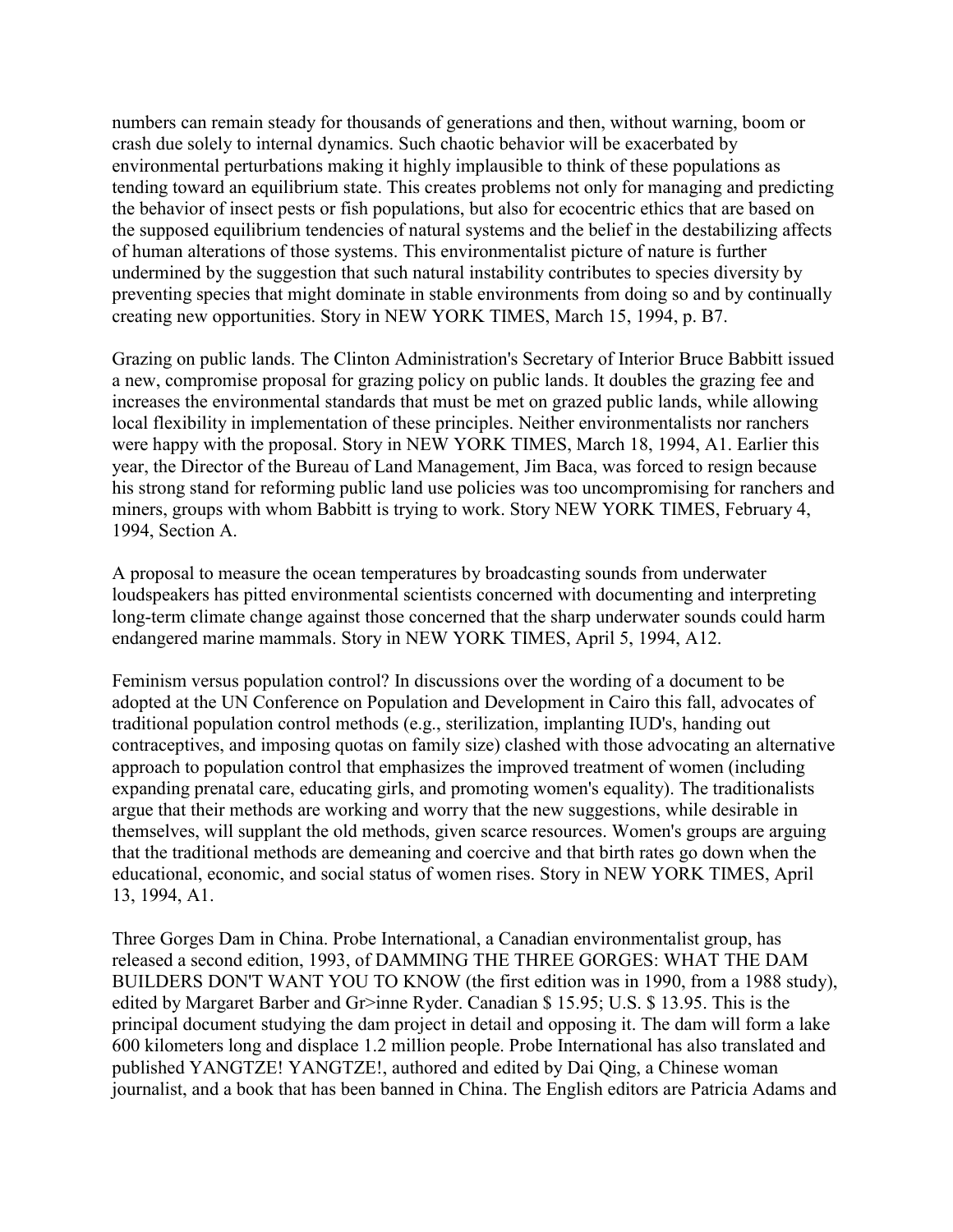John Thibodeau. Canadian \$ 19.95 . Contact Probe International, 225 Brunswick Avenue, Toronto, Ontario M5S 2M6. Also see entry above under Andrea Hricko.

Rare species and ecosystems abundant in Great Lakes region. A new report finds that the Great Lakes region is a refuge for far more rare species and ecosystems than was previously known. In a region with some of the world's most intense concentrations of heavy industry and agriculture, there are 100 species and 31 ecosystems, like freshwater marshes or dune systems, with groupings of plants and animals that are either imperiled or rare on a global basis. Fully half of these exist in the Great Lakes basin exclusively or predominantly. The Great Lakes hold about 20 percent of all the freshwater on Earth and are the only set of lakes anywhere near their size in a temperate climate, acting as a giant heat sink. This makes for a unique climatic feature, providing unique habitats. There is one rare mammal, the Indiana bat. Story in NEW YORK TIMES, February 22, 1994.

### **Recent and Upcoming Events**

--April 7-10. "Rebuilding Security: The Bomb, the Debt, and the Rainforest," the Peace Studies 6th Annual Meeting, at the University of San Francisco, CA. Deadline for papers extended to March 1. Contact: Professor Joseph Fahey, Manhattan College, Riverdale, NY 10471. Fax: 718/543-2132. Phone: 718/920-0305. Selected papers will be published in the PEACE REVIEW.

--April 9-10. "Religion, Politics, and Cultural Dynamics," conference at Cornell University, Ithaca, NY, April 9-10. With ISEE session, see above.

--April 21-24. Society for Human Ecology, Seventh Conference, Michigan State University, East Lansing. There is a call for papers. Contact: Robert J. Griffore, Dept. of Family and Child Ecology, 107 Human Ecology Bldg., Michigan State University, East Lansing, MI 48824-1030. Phone: 571/336-3818. Fax 336-3845.

--May 4-7. Central Division, American Philosophical Association, Hyatt Regency Crown Center, Kansas City, MO, with ISEE session. Details earlier.

--May 22-24. Towards a Jewish Philosophy of the Natural World, Holiday Hills Conference Center, Pawling, New York. Conference by invitation. Includes participants from the Jewish Theological Seminary of America (Conservative), Hebrew Union College-Jewish Institute of Religion (Reform), Yeshiva University and other Orthodox participants, and the Reconstructionist Rabbinical College. Invited presenters include David Ehrenfeld, David Abram, Eric Katz, Bill McKibben, David Orr, Joel Primack, Holmes Rolston, Mark Sagoff, Eilon Schwartz, Lawrence Slobodkin, Timothy Weiskel, and others, including Jewish scholars who will give special attention to the contribution of Jewish mysticism. Organized by Rabbi Steven Shaw, Director of the Coalition on the Environment and Jewish Life, 1047 Amsterdam Avenue, New York, NY 10025. Phone 212/316-7441. Fax: 212/316-7404.

--May 24-27. Political Boundaries and Coexistence, conference of the International Geographical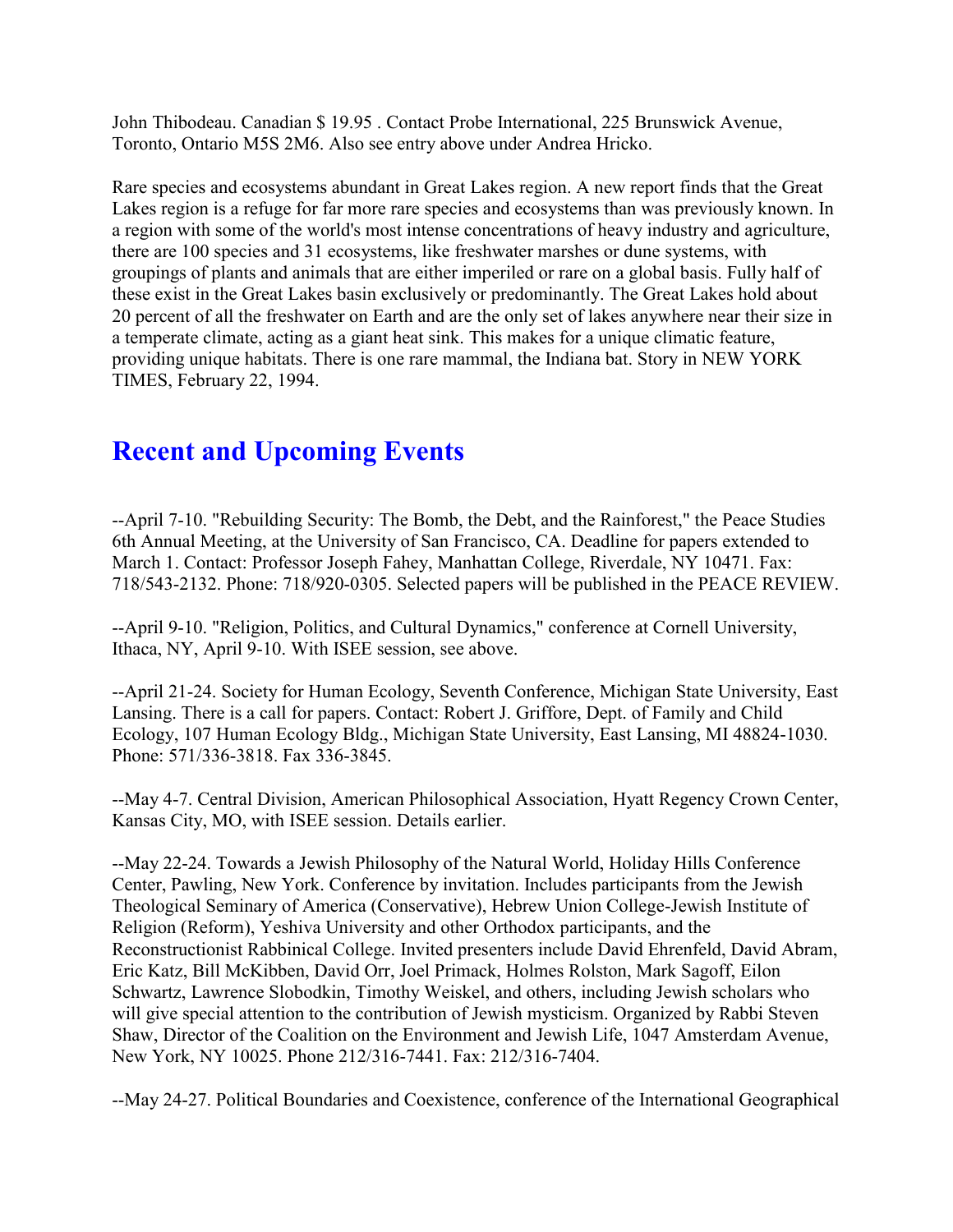Union (IGU), Basel, Switzerland. Contact: Werner Galusser, Department of Geography, University of Basel, Klingelbergstrasse 16, 4053 Basel, Switzerland. Phone 41/61/267 36 45. Fax: 41/61/267 36 51.

--May 22-27. Toward Earth Community: Ecology, Native Wisdom and Spirituality. Killarney, Ireland. The Thirteenth International Transpersonal Conference. Contact: ITA, 20 Sunnyside, Suite A257, Mill Valley, CA 94941. Phone 800/533-3641.

--June 1-3. Women, Politics, Environmental Action, in Moscow, Russia. Sponsored by Russian Association of University Women, University of Wisconsin Women's Studies Consortium, and others. Contact: Natalia Mirovitskaya, Institute of World Economy and International Relations, Profsouznaya St., 23, 117859 Moscow, Russia. Phone: 095-128-4694. Fax: 095-310-7027. Or: Sara Harder, Women's Studies Administrator, University of Wisconsin, Eau Claire, WI 54701. Phone 715/836-5717. Fax: 715/836-2380.

--June 1-9 (approximate dates). Conference on Sustainable Development in Central Asia. Ulaan Baatar, Mongolia. Sponsored by the Academy of Sciences, Institute of Oriental and International Studies, Mongolia; Central Asia Research Forum, School of Oriental and African Studies, University of London, and United Nations Development Program, Mongolia Mission. Contact S. G. Tideman, The Organising Committee, 3306 Jing Guang Centre, Beijing, P.R. China. Fax 86- 1-5015110. Phone 86-1-5012055.

--June 3-12. "Ecology of Russia," Moscow. Sponsored by Ministry of Environment and Natural Resources Preservation of Russia, Scientific and Technical Development Fund of Moscow, Government of Moscow, and others. One emphasis is to reorient the developing Russian economy to use market methods to care for environmental health. The conference will publish a "Green Book of Russia" resulting from conference papers and projects. Papers are invited. Contact: Serge Y. Shomin, Manager, 103012, Moscow, Centre, Bolshoj Cherkassky Pereulok, 8/6, Russia Phone: (7-095) 220-5046, (7-095) 220-5069; Fax: (7-095) 928-5318. E-mail: serge@ecoros.msk.su (Thanks to Bob Sandmeyer.)

--June 6-8. Suffering as Human and Nonhuman Experience, International Symposium, Jagellonian University, Poland. Contact: Dr. Marek M. Bonenberg, Zaklad Etyki UJ, Grodzka 52, 31- 044 Cracow, Poland.

--June 7-10. Fifth International Symposium on Society and Resource Management, at Colorado State University, Fort Collins. Contact Michael J. Manfredo, Department of Recreation Resources, Colorado State University, Fort Collins, CO 80523. 303/491-6591.

--June 7-8, "Representations of Nature: Tolerant-Emancipatory vs. Oppressive-Exploitative," Calgary, Alberta. In conjunction with the Learned Societies Conference. A session sponsored by the Canadian Society for the Study of European Ideas and co-sponsored by the Canadian Society for Aesthetics and the New Gallery of Calgary, Alberta. Papers by Allen Carlson, Eric Katz, and Ari Santas, and others, and an art exhibition at the New Gallery investigating the representation of nature in the visual arts. Hiking trips to the nearby Rockies are also planned. Contact: Thomas Heyd, Session Coordinator, Department of Philosophy, University of Victoria, Victoria, B.C.,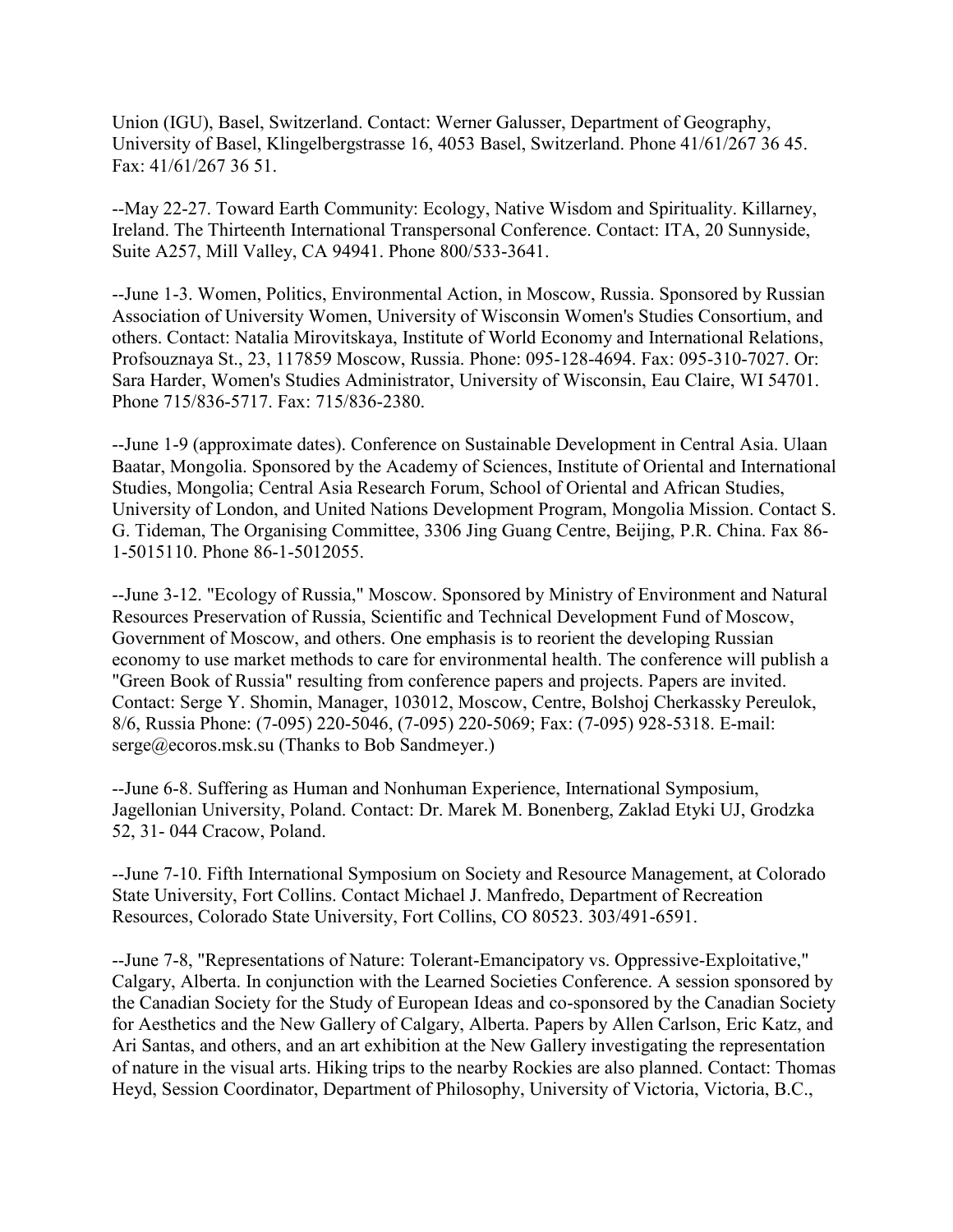V8W 3P4, Canada. Phone: 604/721 7516 or 381 2239.

--June 12, "Sustainability and Distributive Justice," Calgary, Alberta. In conjunction with the Learned Societies Conference. A session sponsored by the Westminster Institute for Ethics and Human Values, the Canadian Society for Practical Ethics, and ISEE. Papers are to become a special issue of ALTERNATIVES, a refereed journal published at the University of Waterloo. Contact Ted Schrecker, Associate Director, Environmental Ethics, Westminster Institute for Ethics and Human Values, 361 Windermere Road, London, Ontario N6G 2K3. Phone 519/673- 0046. Fax: 519/673-5016.

--June 7-11. 8th Annual Meeting, Society for Conservation Biology. Guadalajara, Jalisco, Mexico. Meeting with the Association for Tropical Biology. ISEE plans a session, see earlier. For registration: SCB/ATB Joint Meeting Committee, Department of Wildlife Ecology, University of Wisconsin-Madison, Madison, WI 53706.

--June 12-15. Global Strategies for Environmental Issues. National Association of Environmental Professionals, 19th annual conference. New Orleans, LA. Included a main track on "International Ethics Concerning Environmental Issues." Contact: National Association for Environmental Professionals, 5165 MacArthur Blvd., N. W., Washington, DC 20016-3315.

--June 15-18. The Fourth International Conference on Ethics in the Public Service, Stockholm. See earlier.

--June 19-23. lst International Symposium on Ecosystem Health and Medicine: New Goals for Environmental Management," Ottawa, Ontario. Organized by the International Society of Ecosystem Health and Medicine and the University of Guelph, with many other sponsors. Speakers: Henry Kendall, Thomas Lovejoy, Kristin Shrader-Frechette, Tim Allen, Bryan Norton, Eugene P. Odum, J. Baird Callicott, James Kay, Laura Westra, Herbert Bormann, and many others. Contact: Office of Continuing Education, University of Guelph, Guelph, N1G 2W1. Fax: 519/767-0758.

--July 30-August 12. Applied Deep Ecology. Two week residential summer school, Shenoa Retreat Center, Philo, CA. With seventeen leaders in the field. Contact: The Institute for Deep Ecology Education, The Tides Foundation, Box 2290, Boulder, CO 80306.

--July 29-31. Voices of the Earth, Boulder, Colorado. Presented by the Colorado Sacred Earth Institute, sponsored by the Naropa Institute. An interactive conference that examines spiritual awareness and social responsibility from an ecological perspective. 1120 Pine Street, Boulder, CO 80302.

--August 4-7. Eleventh International Social Philosophy Conference, University of Nevada at Las Vegas. Plenary lectures include Bernard Rollin (Colorado State University), Margaret Battin (University of Utah), Peter Wenz (Sangamon State University, and Karen Warren (Macalaster College). This conference is co-sponsored by ISEE. Paper proposals to Peter Wenz, Department of Philosophy, Sangamon State University, Springfield, IL 62794.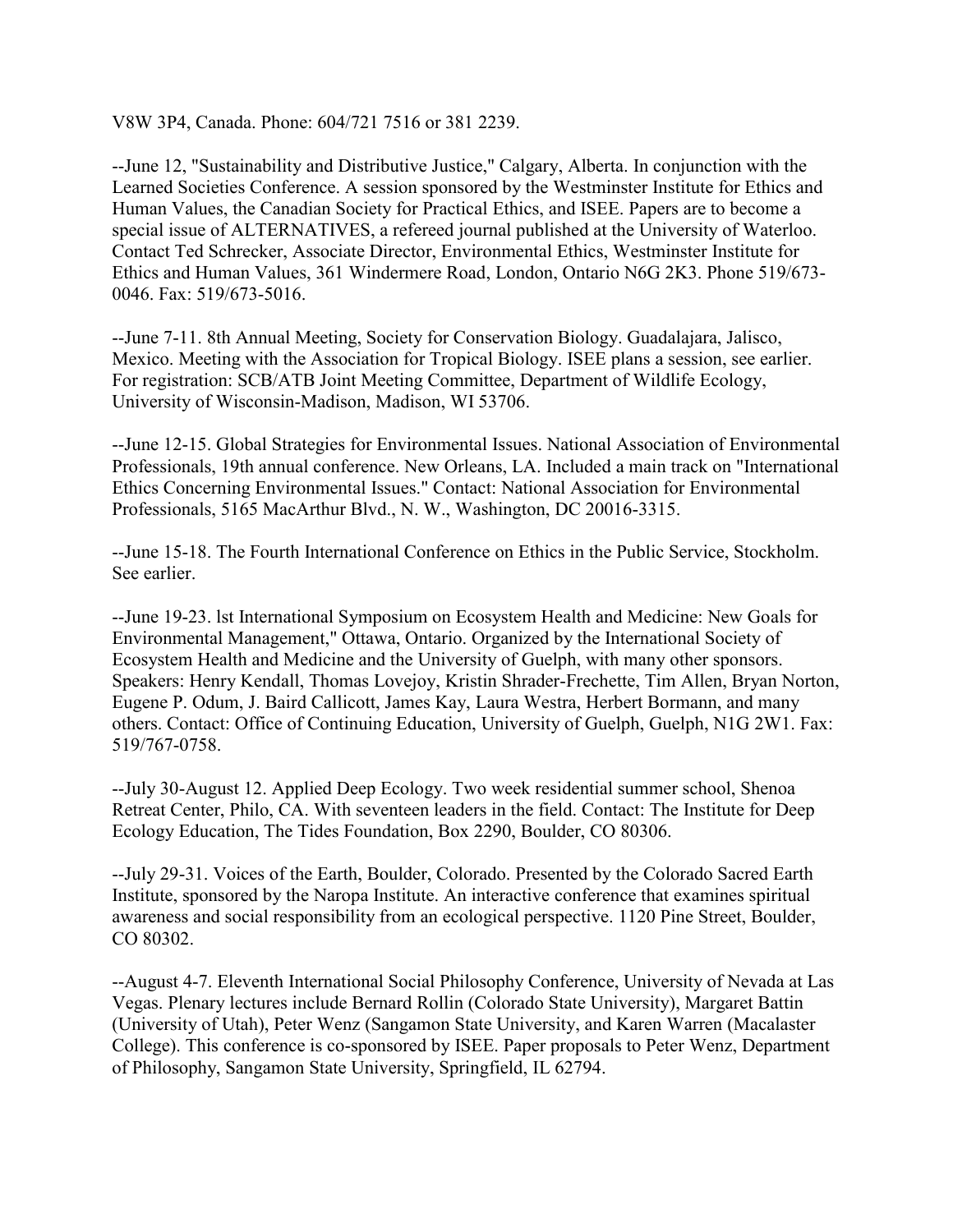--August 7-11. American Institute of Biological Sciences and Ecological Society of America. Knoxville, TN. With ISEE Session, see above.

--August 14-21. Turtle Island Bioregional Gathering VI, Camp Piomingo, Otter Creek Park, Louisville, Kentucky (by the Ohio River). Contact Shepard and Tracy Hendrickson, 341 N. Hamilton, Indianapolis, IN 46201. Phone 317/636-3977.

--August 21-25, with on August 24 (date pending final program scheduling) a symposium: Perceptions in Environmental Risk Decisions, at the American Chemical Society, Washington, DC, Convention Center. An all day symposium with over a dozen speakers and panelists from interdisciplinary fields, academic and industry. Philosophers include Bryan Norton and Douglas Maclean, Don Brown, also James Nash, an environmental theologian. Quite a mix of theory and in-industry and on-the-ground practice. For details contact C. Richard Cothern, U.S. Environmental Protection Agency, Environmental Statistics and Information Division, 401 M Street, S. W., Washington, DC 20460. Phone 202/260-2734. Fax 202/260-4968.

--August 21-26. Sixth International Congress of Ecology (INTECOL VI), Manchester, England. There are several symposia on ethics and ecology. Speakers include Andrew Brennan (Western Australia), "The Development of Interest in Ethics"; Robin Grove-White (University of Lancaster), "Who Shapes the Ethical Framework"; Calvin DeWitt (Au Sable Institute), "Religion: Help or Hindrance?" Darrell Posey (Oxford), "Ethnobiology and Commercial Ethics"; Susan Bratton (University of North Texas), "Human Demography and Christian Ethics"; D. Given, "Forging a Biodiversity Ethic in a Multicultural Context"; L. Laux and D. Erickson, "An Environmental Ethic: Does the Bible Tell Me So?"; G. L. Comstock, "An Extentionist Environmental Ethic"; A. Holland (University of Lancaster), "Structures in Nature and the Grounds of Ethical Significance"; Keekok Lee (Philosophy, Manchester), "Beauty for Ever?"; N. Siva Kumar, "Learning from the Past: Environmental Ethics from the Two Epics of India" and others. A contact is: Rev. Nigel S. Cooper, The Rectory, 40 Church Road, Rivenhall, Witham, Essex CM8 3PQ, U.K. To register: J. Lee, Chair, VI International Congress of Ecology; The Manchester Conference Centre, U.M.I.S.T., P. O. Box 88, Manchester M60 1QD, UK.

--September 6-9. Ecology and Democracy: The Challenge of the 21st Century. Ceske Budejovice, Czech Republic. In English. Contact: Organizing Committee, Institute of Landscape Ecology AS CR, Nasadkach 7, 370 05 Ceske Budejovice, Czech Republic. Fax 42-38- 45719.

--September 9-14. International Conference on Population and Development (ICPD) in Cairo, Egypt. Contact ICPD Secretariat, c/o UNFPA. 220 E. 42nd St., New York, NY. Phone 212/297- 5222. Fax 212/297-4915. A Preparatory Committee meets this April.

--September 12-13. Environmental Futures, Interdisciplinary Research Network on the Environment and Society Conference III, Warwick University, UK. Themes are intergenerational justice; European unity and the environment; North-South: conflict or consensus; the future of the environmental movement; science, technology and future environmental change, and others. Keynote speakers, Andrew Dobson (Keele University), Jacqueline McGlade (Warwick University) and Ted Benton (Essex University). Contact: Sue Elworthy, Department of Law, University of Warwick, Coventry, CV4 7AL, UK. Fax 0203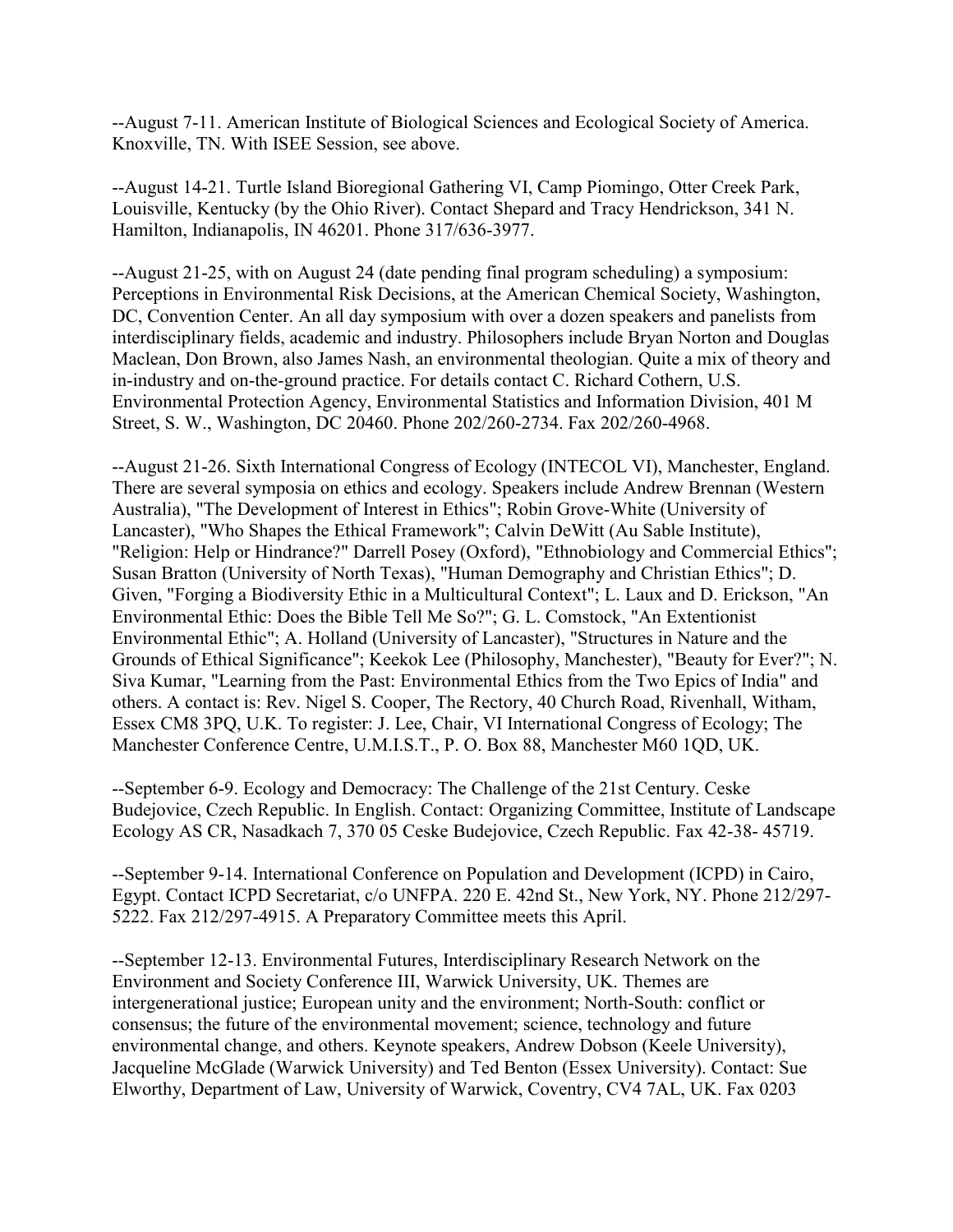524105.

--September 18-20. "Ethics and Philosophy in Environmental Epidemiology," a preconference to the International Society for Environmental Epidemiology annual meeting, held at Research Triangle Park, near Raleigh, N.C. Contact Colin L. Soskolne, Department of Health Services Administration and Community Medicine, University of Alberta, Edmonton, Canada T6G 2G3. Phone 403/492-6013. He heads an ongoing committee in this area.

--September 21-25. "Excellence in Wildlife Stewardship through Science and Education" First Annual Conference of the Wildlife Society, Albuquerque, NM.

--September 30-October 2. Hegel Society of America, at the Catholic University of America, Washington, on the theme: "Hegel and the Philosophy of Nature." Contact: Stephen G. Houlgate, Philosophy, DePaul University, 2323 N. Seminary Avenue, Chicago, IL 60614.

--October 5-7, "Environmental Ethics and Legal Theory," in GÓttingen, Germany. Speakers include Christopher D. Stone, Dieter Birnbacher, Ottfried HÓffe, Klaus Michael Meyer-Abich, Wilhelm Vossenkuhl, Peter Koller, Ralf Dreier, Bettina SchÓne-Seifert, Matthias Kettner, Beat Sitter-Liver, Angelika Krebs, Konrad Ott. Contact: Angelika Krebs, Fb Philosophie. Universitt Frankfurt, Dantestr. 4-6, D-60054 Frankfurt. Fax 069-798-2862. E-mail: Krebs@em.unifrankfurt.d400.de. Or: D. v. d. Pfordten / J. Nida- R¸melin, Philosophisches Seminar, Universitt GÓttingen, Humboldtalle 19, D-37073 GÓttingen. Fax 0551 39 96 07.

--October 10-12, Our Responsibilities toward Future Generations: Jewish Christian, Islamic Perspectives, at Malta. Sponsored by the Foundation for International Studies and the Faculty of Theology, University of Malta, at Valletta, Malta. Contact: The Secretariat, Future Generations Programme, Foundation for International Studies, St. Paul Street, Valletta VLT07, Malta. Phone 356-224067/234121/2. Fax 356/230551.

--October 26-29. Third Annual National Watchable Wildlife Conference, Burlington, Vermont. Contact: Mary Jeanne Packer, Coordinator, Green Mountain National Forest, 231 North Main Street, Rutland, VT 05701. Phone 802/747-6700. Fax 802/747-6766.

--December 12-14. Jerusalem. Our Shared Environment: An International Conference to Raise Public Awareness of the Environmental Challenges Facing Israelis and Palestinians. Sponsored by the Israel/Palestine Center for Research and Information, IPCRI, Jerusalem, and the Applied Research Institute of Jerusalem, ARIJ, with offices in Bethlehem. The conference intends to give Israelis and Palestinians and others interested in the region the chance to think about their common environmental future. Contact IPCRI, P. O. Box 51358, Jerusalem 91513, Israel. Phone 02-274382. Fax 02-274383.

1995

--March 8-11, 1995. Gambling with the Environment, Las Vegas, Nevada! Biannual meeting, American Society for Environmental History. Call for papers. Contact: Theodore Steinberg,